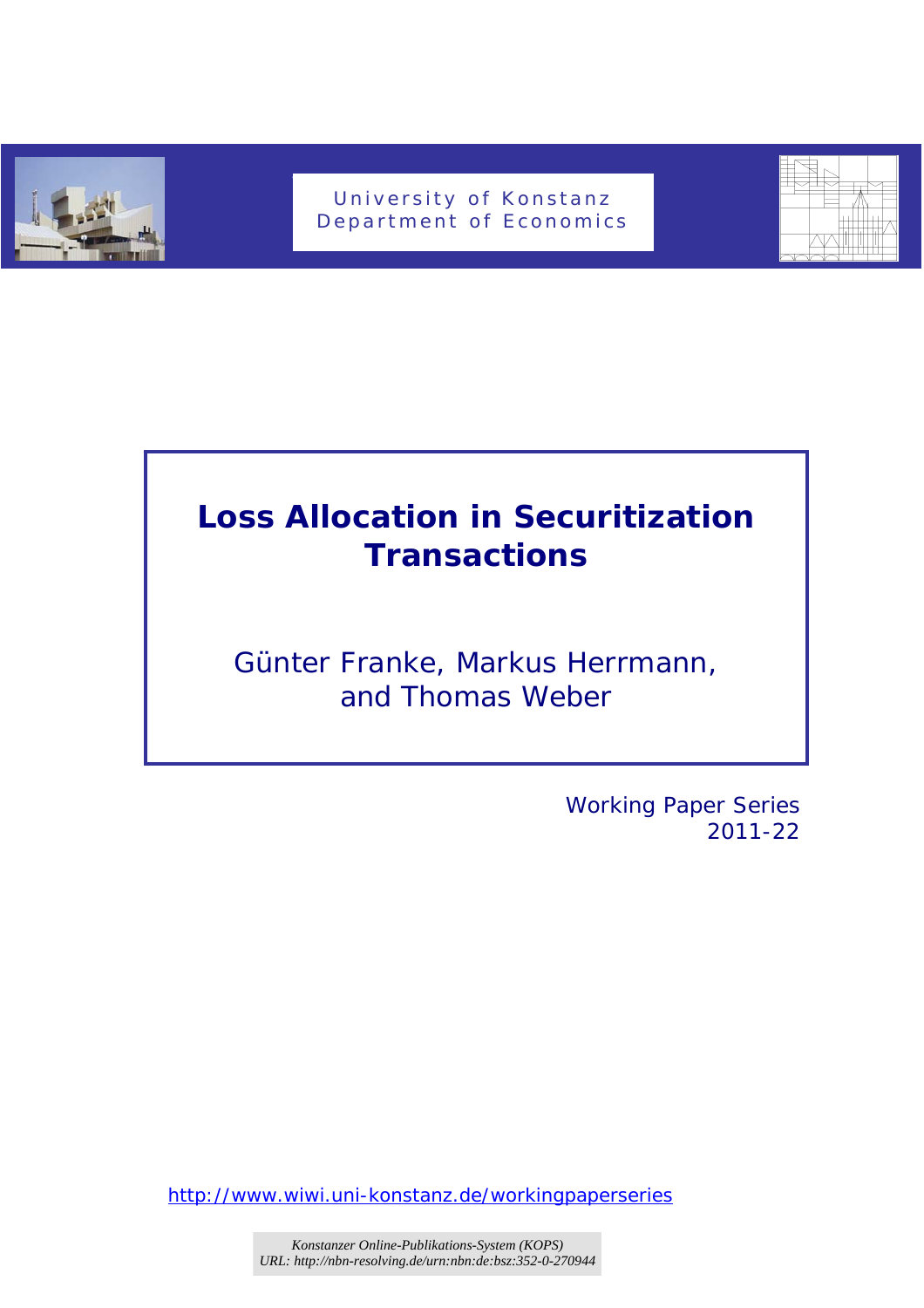## **Loss Allocation in Securitization Transactions++**

Günter Franke\*

Markus Herrmann\*\*

Thomas Weber\*

#### **Revised Version**

April 26, 2011

\* University of Konstanz, Department of Economics, D-78457 Konstanz, POB 147. E-mail: [guenter.franke@uni-konstanz.de.](mailto:guenter.franke@uni-konstanz.de) Phone ++49 7531 882545 \*\* Landesbank Baden-Württemberg. E-mail: [Markus.A.Herrmann@lbbw.de](mailto:Markus.A.Herrmann@lbbw.de) \*\*\* Axpo corporation. E-mail: thomas.weber@axpo.ch

++ We are indebted to Michael Brennan, Wolfgang Bühler, Michel Habib, Dennis Hänsel, Julia Hein, Jens Jackwerth, Jan Krahnen, Peter de Marzo, Nandu Nayar, Richard Stapleton, Monika Trapp, Branko Urosevic, Christian Wilde, the participants of the European Skinance Workshop 2007, the European Financial Management Association Conference in Vienna and the European Finance Association Meeting in Ljubljana for valuable comments. In particular, Kjell Nyborg, Hendrik Bessembinder (editor) and two unknown referees suggested many very helpful improvements. The appendix is available from the first author on request.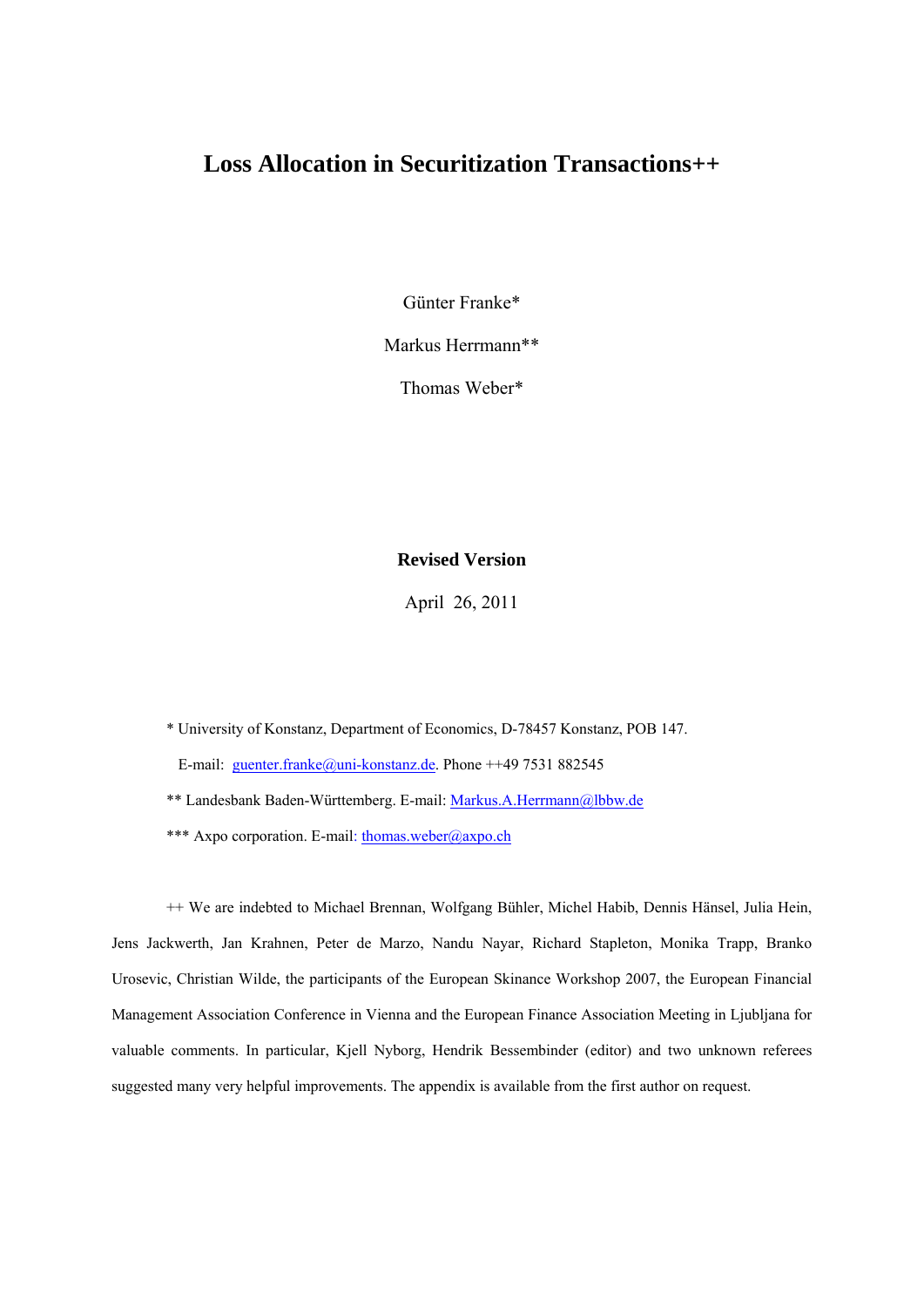#### **Abstract**

This paper analyses the loss allocation to First, Second and Third Loss Positions in European collateralized debt obligation transactions. The quality of the underlying asset pool plays a predominant role for the loss allocation. A lower asset pool quality induces the originator to take a *higher* First Loss Position, but, in a synthetic transaction, a *smaller* Third Loss Position. The share of expected default losses, borne by the First Loss Position, is largely independent of asset pool quality, but lower in securitizations of corporate loans than in those of corporate bonds. Originators with a good rating and low Tobin´s Q prefer synthetic transactions.

#### *JEL classification:* G 10, 21, 24

*Keywords*: Securitization, collateralized debt obligations, asset pool quality, First Loss Position, synthetic transactions.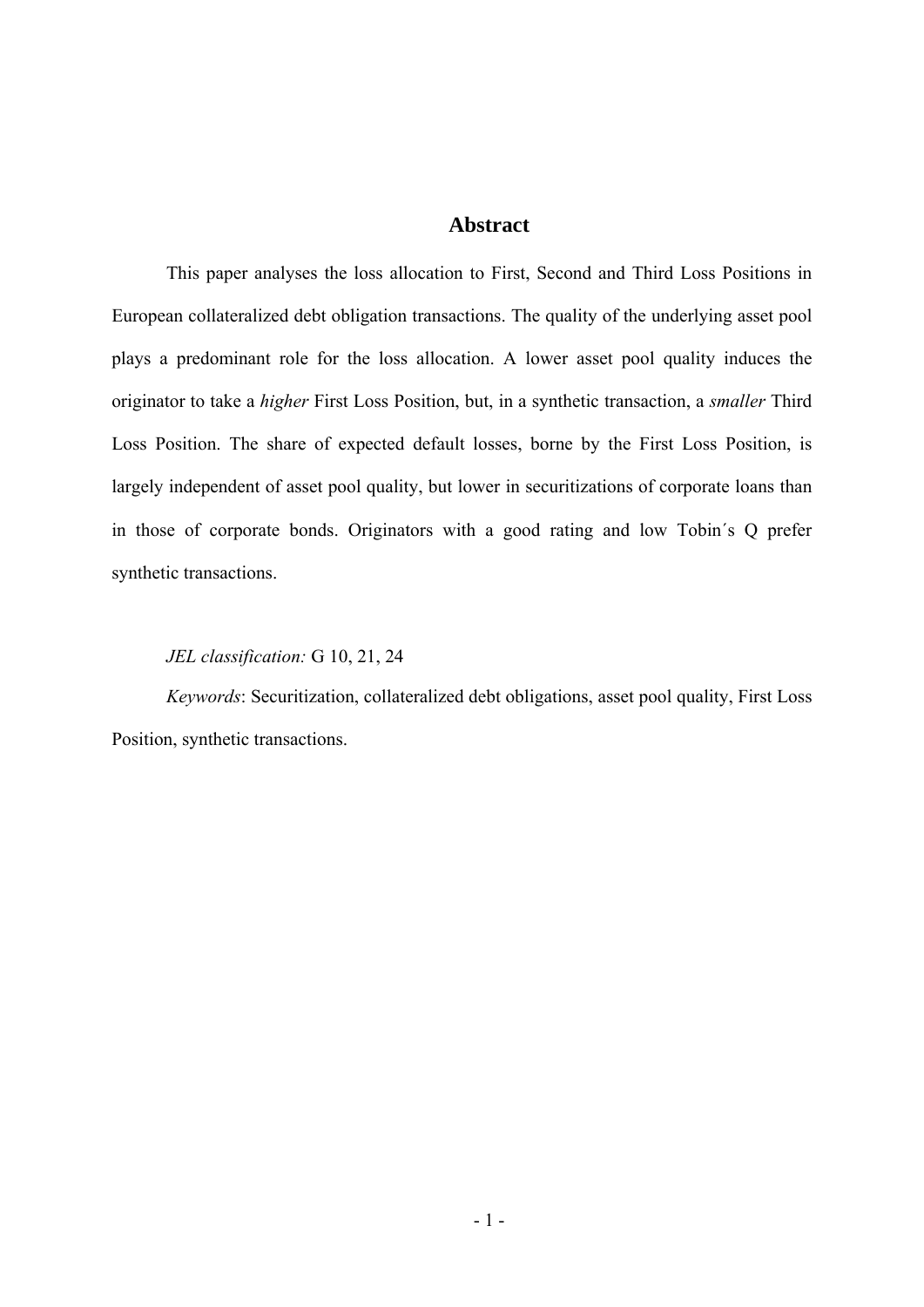#### **I. Introduction**

The global annual issuance volume of securitizations has grown from roughly 270 bn USD in 1997 to about 2100 bn USD in 2006 (Herrmann, Sun, and Jha (2007)). The recent financial crisis depressed it. Securitizations, in particular those of mortgage-backed loans, are viewed as one driver of this crisis (The Financial Crisis Inquiry Commission Report (2011)). Yet, there are now many attempts to revive securitization because, in principle, it allows a better allocation of default risks across banks and non-banks. A major impediment to the transfer of default risks are information asymmetries between the seller and the buyer of debt claims. In a securitization transaction credit enhancements such as First Loss Positions serve to protect the buyers of rated tranches against adverse selection and moral hazard of the originator. Improved alignment of incentives of originators and buyers is a crucial ingredient for financial stability (IMF (2011, Ch. III)). In a securitization transaction this alignment is closely related to the allocation of default risks to First Loss Positions, to rated securitization tranches (Second Loss Positions), and, in case of synthetic transactions, to the non-securitized super-senior Third Loss Positions.

This paper investigates the determinants of First Loss Positions in securitization transactions. Conventional wisdom suggests that the originator should retain the First Loss Position because it is the most information-sensitive tranche and sell the informationinsensitive senior tranches (Boot and Thakor (1993)). Yet, we observe many synthetic transactions in which the super-senior tranche is not securitized. We also address this puzzle to find out, what drives the originator´s choice between true sale and synthetic transactions. Understanding loss allocation is crucial for the risk management of originators of securitization transactions and for asset allocation of investors buying rated tranches, but also for regulators trying to make banks less vulnerable to default risks embedded in securitizations. Moreover, studying loss allocation provides new insights into the mechanisms used in modern structured finance to deal with market imperfections.

 $-2-$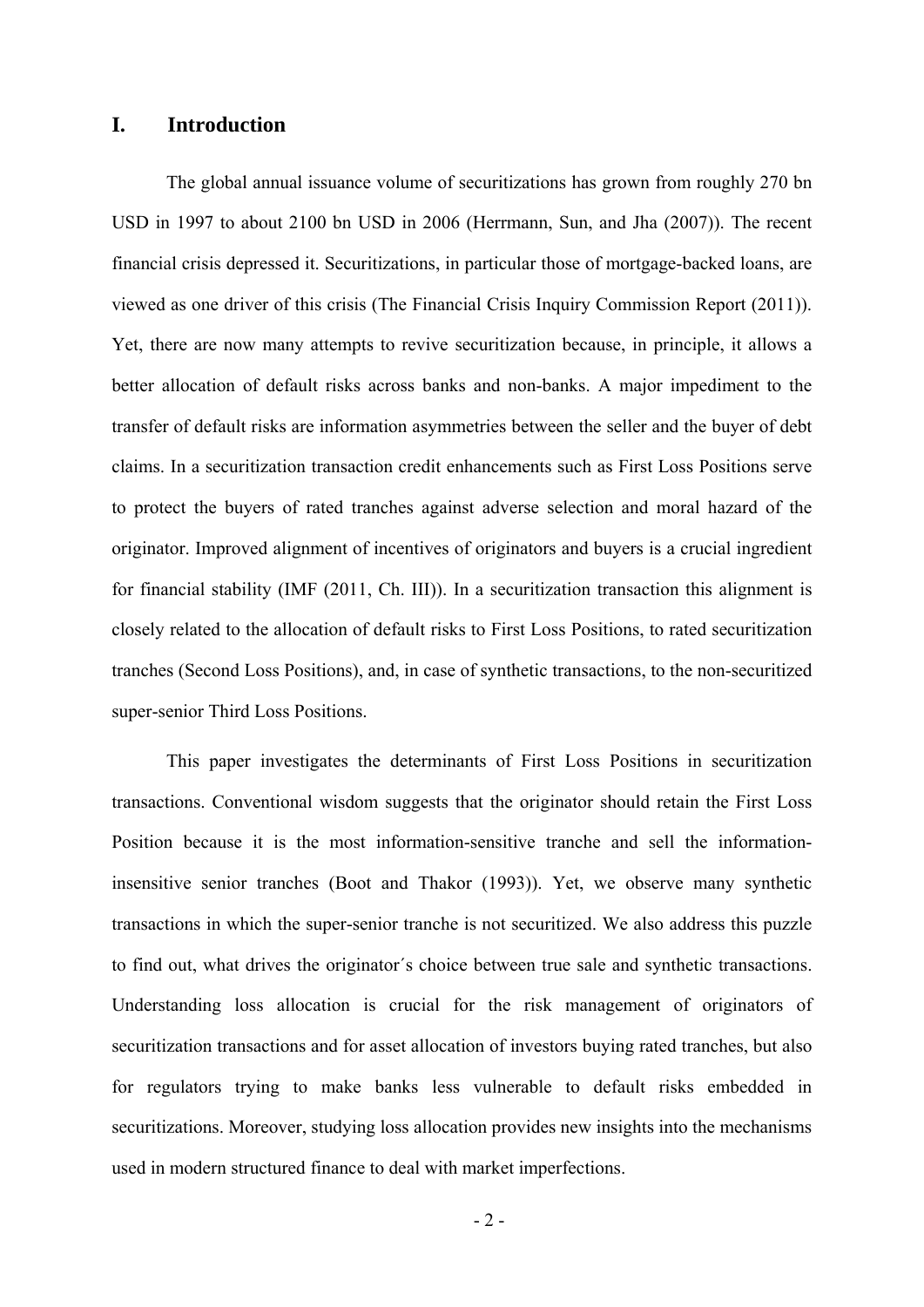We study the loss allocation in a subset of European securitization-transactions, called collateralized debt obligation (CDO)-transactions. In collateralized loan obligation (CLO) transactions, also called balance sheet transactions, a bank securitizes part of its corporate loan portfolio. In collateralized bond obligation (CBO)-transactions, also called arbitrage transactions, the originator of the transaction, a bank or an investment manager, buys corporate bonds, pools them in a portfolio and securitizes it. Our data set does not include CDOs of mortgage-backed loans or bonds<sup>[1](#page-4-0)</sup> which were at the centre of the recent financial crisis. Corporate loans and bonds underlying CLOs and CBOs turned out to be rather stable as will be argued later. Therefore, our findings should remain valid for the design of future securitization transactions.

Loss allocation in securitization transactions would be irrelevant in a perfect capital market. In imperfect markets, loss allocation is driven by balancing the interests of originators and investors, subject to various market imperfections such as regulation, information asymmetries, funding cost differentials and transaction costs. We attempt to find out how these drivers and the quality of the securitized asset pool affect loss allocation. The analysis is refined by comparing different types of transactions, such as true sale versus synthetic transactions and CLO- versus CBO-transactions.

First, we restate some basics about securitizations. The three players governing securitization are banks and investment managers as originators of these transactions, investors buying securitization tranches, and the rating agencies as information intermediaries. Given the models of the rating agencies, originators and investors determine the loss allocation in securitization transactions. The originator selects a set of loans and/or bonds<sup>[2](#page-4-1)</sup> as

1

<span id="page-4-1"></span><span id="page-4-0"></span><sup>&</sup>lt;sup>1</sup> This does not rule out that a corporate loan or bond is also partly collateralized by a mortgage or other types of collateral.

 $2^2$  The bonds may include a few tranches of other securitizations or structured finance products.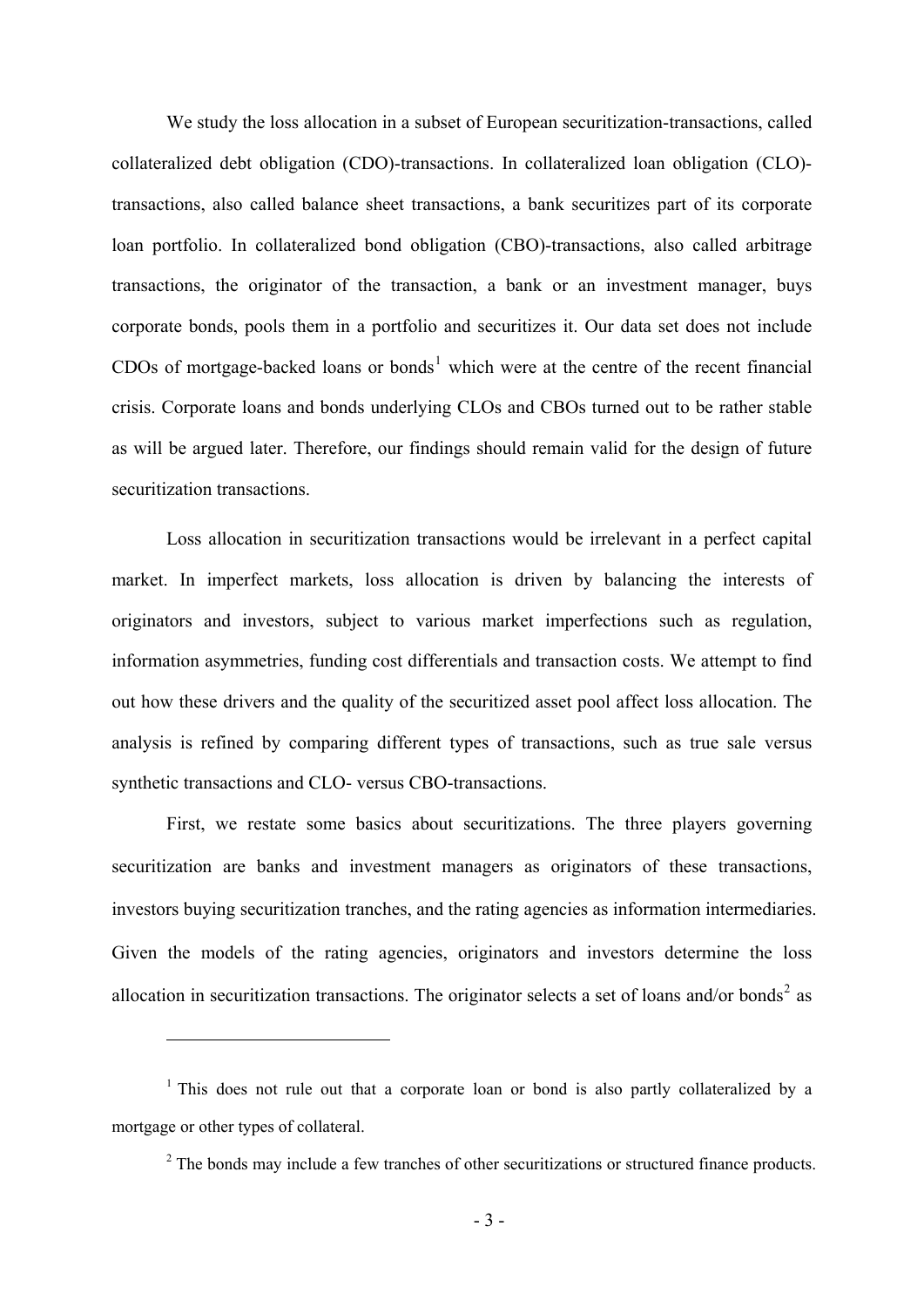the underlying asset pool of the transaction. In all transactions, loss allocation is governed by strict subordination. Default losses are solely borne by the First Loss Position (FLP), also called equity tranche, until this tranche is completely absorbed by theses losses. Then the next losses are solely borne by the tranche with the lowest rating until it is fully absorbed, and so on. Strict subordination generates very strong quality differences between the tranches. In a *true sale transaction*, the originator sells all loans/bonds without recourse to the special purpose vehicle which issues the equity tranche and various rated bond tranches, usually including a large Aaa-tranche. The par values of all tranches add up to the par value of all loans/bonds securitized or slightly less. Therefore the transaction is fully funded. The originator can freely use the proceeds from tranche issuance. In a *synthetic transaction* the originator retains ownership of the loans/bonds and transfers part of the default risk through a credit default swap to the special purpose vehicle. This swap covers default risks beyond a threshold which defines the FLP; the coverage is limited by the par value of the issued tranches which is usually much smaller than the par value of the underlying asset pool (partially funded transaction). Investors buying these tranches take a Second Loss Position (SLP). Default losses beyond the FLP and SLP are borne by the non-securitized super-senior tranche, a Third Loss Position (TLP) held by the originator. She may insure its risk by buying a senior default swap. In a synthetic transaction the originator obtains no funding. The issuance proceeds need to be invested in Aaa-securities or other almost default-free assets, in order to provide strong collateral for the investors taking the SLP.

In a CLO-transaction the originator usually owns the loans to be securitized while in a CBO-transaction she buys bonds, pools them and securitizes the asset pool. In a CLOtransaction the originator acts as the servicer of the loans so that her monitoring and collection policies affect loan defaults. In a CBO-transaction the originator lacks this role so that her impact on defaults is very limited. The impact of the originator on the evolution of

- 4 -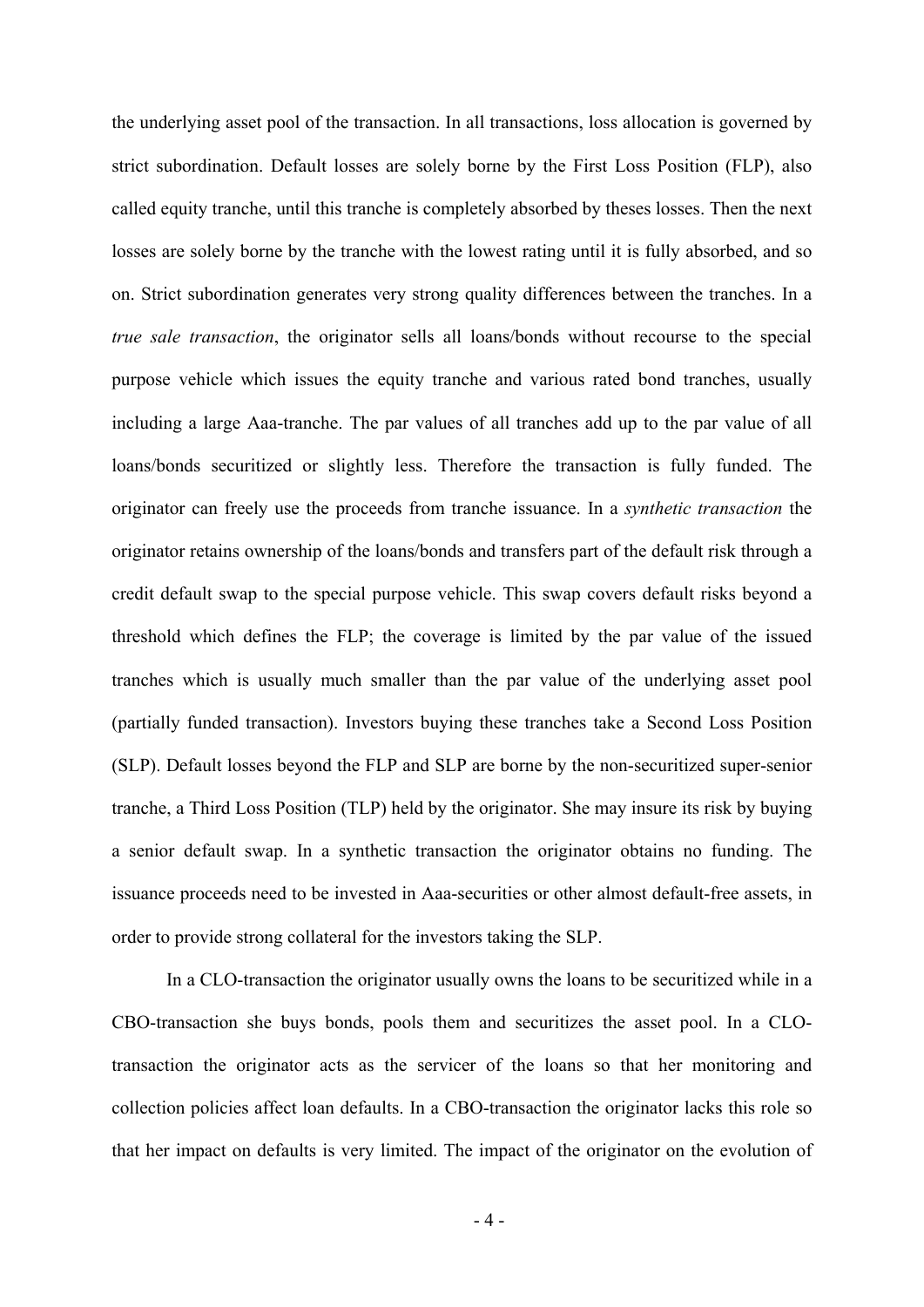<span id="page-6-0"></span>default losses of the asset pool also depends on whether the transaction is static or dynamic. In a static deal, the asset pool is determined from the outset; new assets cannot be added later on. In a dynamic (managed) deal, the originator may change the asset pool over time, subject to various restrictions in the securitization contract to preserve the quality of the asset pool.

This paper is, to our best knowledge, the first to empirically study the impact of the quality of the asset pool and originator characteristics on the loss allocation in securitization transactions. To measure the quality of the asset pool, we rely on the most important quality characteristics published by Moody´s, the assets´ weighted average default probability (WADP) and Moody´s diversity score (DS) resp. the more sophisticated adjusted diversity score (ADS). A lower WADP and/or a higher DS indicate a better asset pool quality. Relying on Moody´s assessment may be viewed as problematic. Rating agencies being important players in the securitization business have come under strong attack in the subprime-crisis. Their initial ratings of bonds issued in securitizations of subprime loans strongly underestimated the default risk. A huge wave of downgrades of these bonds followed in 2007. However, ratings of corporate bonds and of CDOs like those used in our sample escaped severe criticism. These ratings have been quite stable until the end of  $2007<sup>3</sup>$  $2007<sup>3</sup>$  $2007<sup>3</sup>$ . This is also supported by the evidence in Newman et al (2008). Clearly, Moody´s quality assessments are subject to estimation error. We assume that they are unbiased indicators of default risk.

The new findings of the paper can be summarized as follows.

1

<sup>&</sup>lt;sup>3</sup> Worldwide, the percentage of Moody's downgrades over the previous 12 months did not change significantly from the first to the last quarter of 2007, being around 9.5 %, compared to an average of 12.6 % over the years 1985-third quarter of 2008 (Moody´s (2008)). In the USA and Canada, there was even a slight decline in downgrades while in Europe there was some increase. Not surprisingly, corporate downgrades increased in 2008. Similar results are obtained for S&P as shown by Bloomberg and Fitch (Fitch (2008)).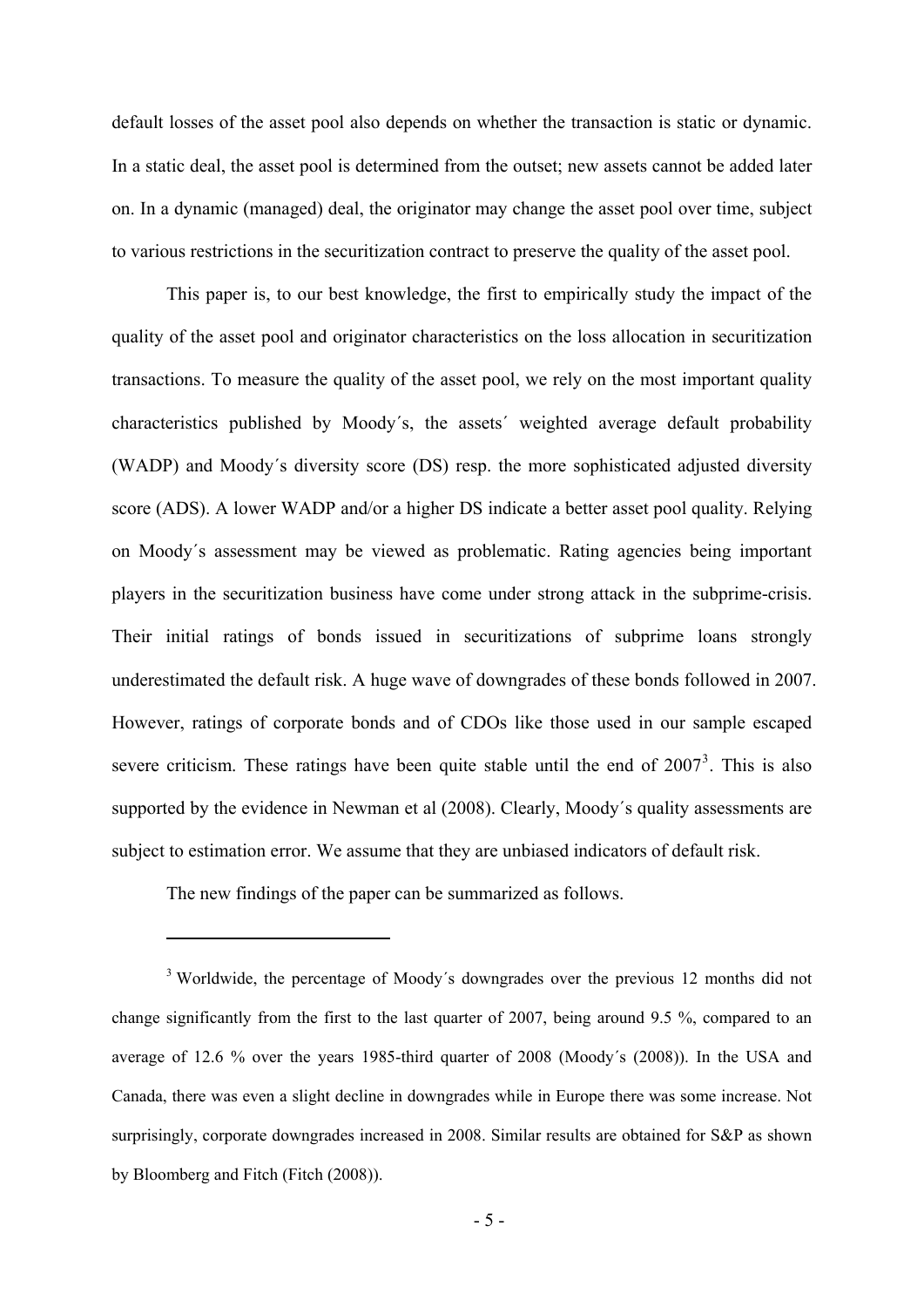<span id="page-7-0"></span>- First, we show that ratings based on the probability of default imply the observed strict subordination of securitization tranches.

- Second, the empirical evidence strongly confirms an *inverse* relation between the quality of the securitized asset pool and the size of the FLP, but a *positive* relation between asset pool quality and the size of the TLP in synthetic transactions. Since information asymmetry is likely to be stronger for asset pools of lower quality, the inverse relation between the size of the FLP and asset pool quality suggests that the FLP grows with the perceived extent of information asymmetry<sup>[4](#page-7-0)</sup>. The positive relation between the size of the TLP and asset pool quality suggests that loss allocation to the TLP is driven primarily by the originator´s risk and funding strategy.

- Third, we ask whether there exists a measure of investor protection against default losses which is invariant to asset pool quality. Such a measure of loss allocation might balance the interests of the originator and investors. Since the size of the FLP is a crude measure of protection, we investigate two other measures of investor protection, assuming a lognormal distribution for the default loss rate of the underlying asset pool. The first measure is the share of expected default losses absorbed by the FLP, called the *loss share*. The second measure is the probability that all default losses are exclusively borne by the FLP, i.e. investors are not hit by default losses. We denote it as the *support-probability* of the FLP.

Empirically, it turns out that the *loss share* is largely independent of the asset pool quality, in contrast to the support probability. The loss share is, on average, about 84 % for CLO-transactions and about 90 % for CBO-transactions. In CLO-transactions there is much room for the originator´s moral hazard, in CBO-transactions there is not. Hence one would

1

<sup>&</sup>lt;sup>4</sup> Originators rarely announce to what extent they retain the FLP. The current financial market reforms require the originator to retain at least 5 percent of all default losses to mitigate adverse selection and moral hazard.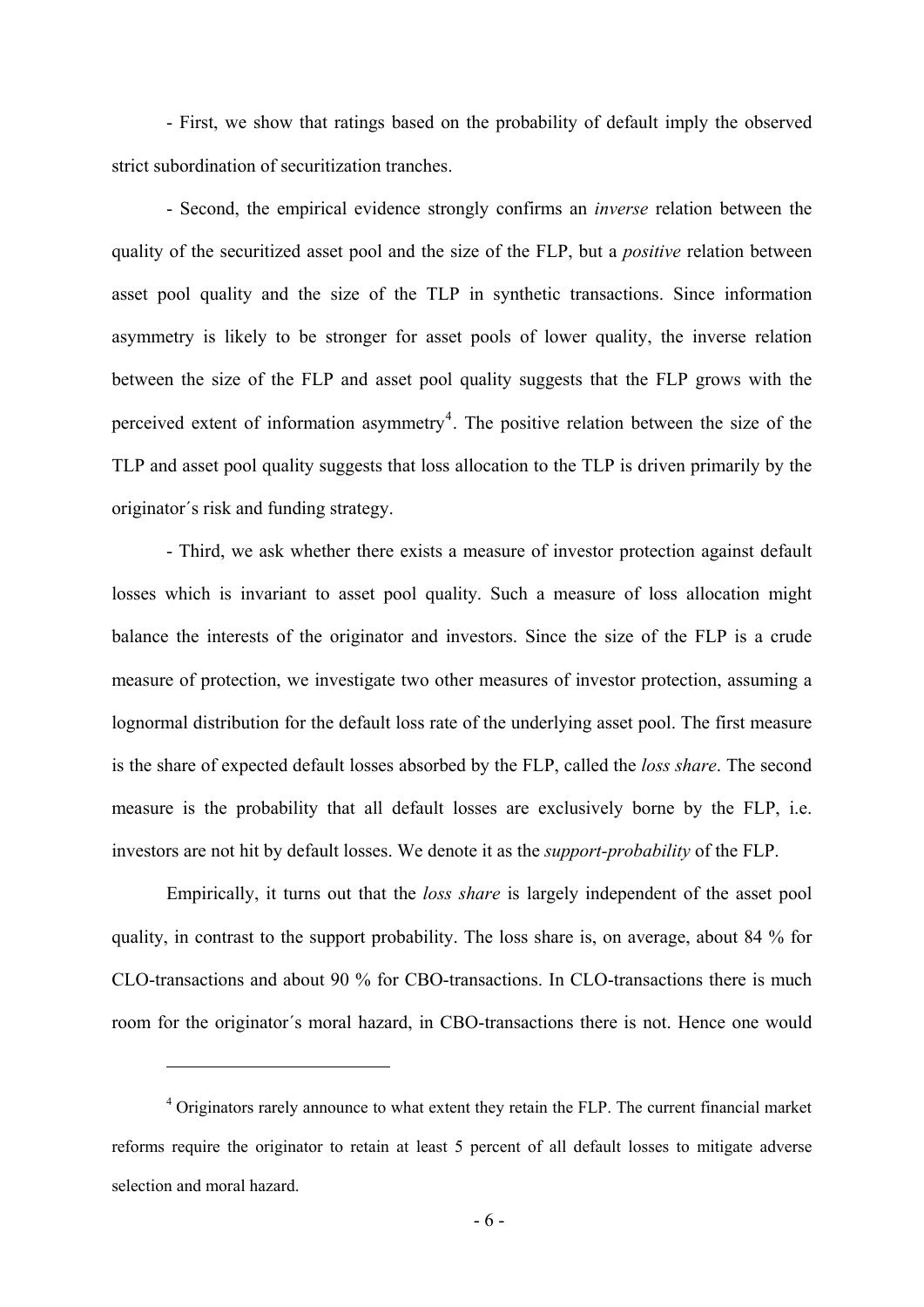expect a higher loss share in CLO-transactions, in contrast to the empirical evidence. This suggests that moral hazard may lead to high reputation costs for the originator implying a strong monitoring effort. Therefore investors may accept a smaller loss share in CLOtransactions.

- Fourth, the attractiveness of a synthetic relative to a true sale transaction increases with asset pool quality. Better quality implies a lower default risk of the super-senior tranche, making it less attractive for the originator to sell this tranche. A TLP is in stark contrast to the literature which argues that the originator should sell the least information-sensitive tranche. The preference for synthetic transactions appears to be stronger for originators with a better rating. This may also be driven by funding costs. Highly rated originators can obtain cheaper funding issuing standard bonds rather than highly rated bonds in true sale securitizations.

- Fifth, the last important surprising finding is that characteristics of the originator such as her total capital ratio or Tobin´s Q which may proxy for her securitization motives, add little to the explanatory power of the regressions.

The paper is structured as follows. Section 2 reviews the literature. In section 3 we model the originator's choice problem and derive hypotheses. The empirical findings are presented and discussed in section 4. Section 5 concludes.

#### **II. Literature Review**

Several papers analyse the optimality of First Loss Positions. In the absence of information asymmetries, Arrow (1971) [see also Gollier and Schlesinger (1996)] analyses the optimal insurance contract for a setting in which the protection buyer is risk averse, but the protection sellers are risk neutral. If they bound their expected loss from above, then a FLP of the protection buyer is optimal. Townsend (1979) considers risk sharing between a risk averse entrepreneur and investors in the presence of information asymmetries about the entrepreneur's ability to pay. The optimal contract is a standard debt contract implying a FLP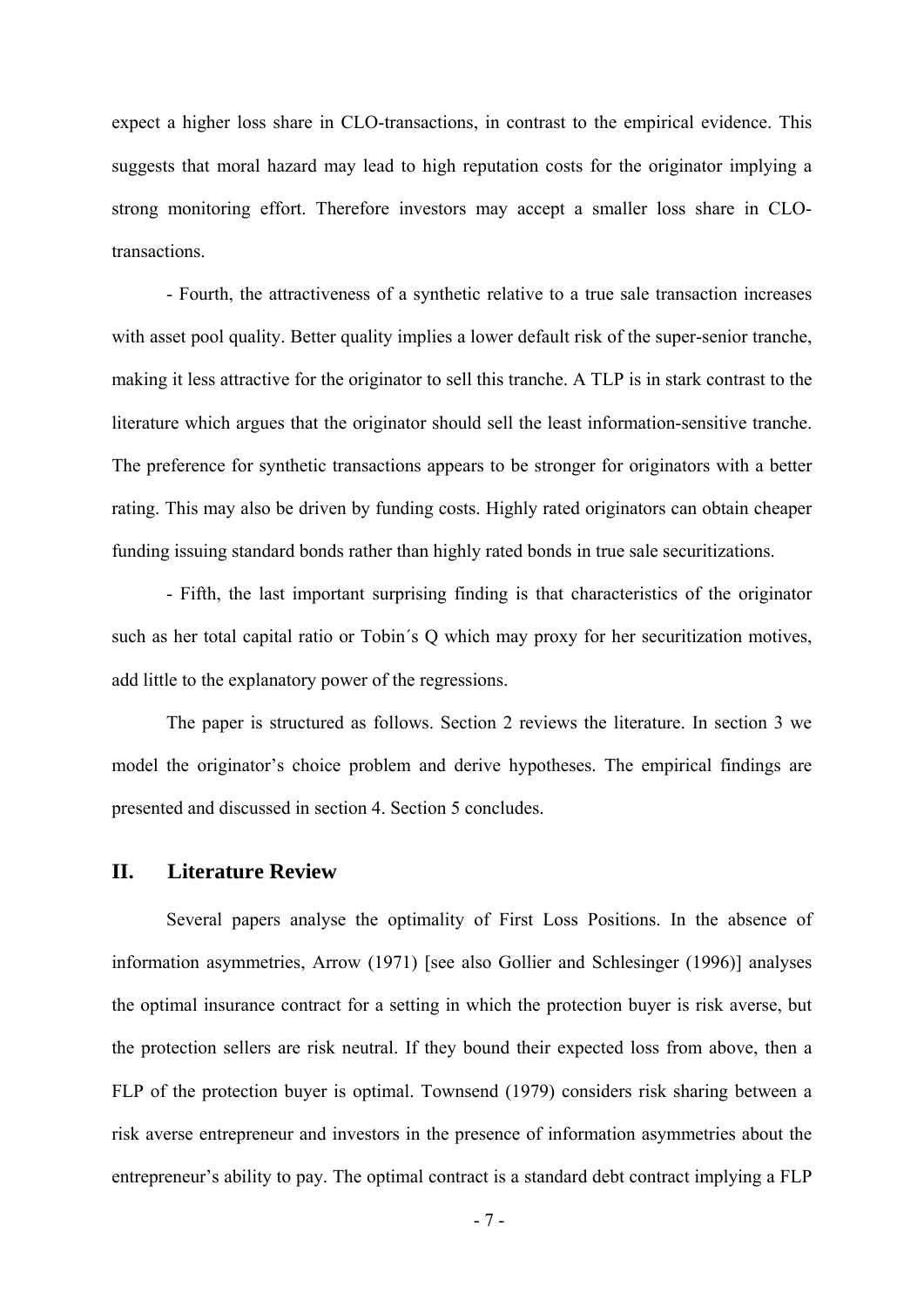<span id="page-9-0"></span>of the entrepreneur [see also Gale and Hellwig (1985)]. Malamud, Rui, and Whinston (2009) study optimal tranching in a securitization transaction, given a perfect market where agents have homogeneous expectations, but heterogeneous preferences. In their model, optimal risk sharing is achieved by issuing multiple tranches and investors buying different portfolios of tranches.

The literature on security design distinguishes between information-sensitive and insensitive securities. Boot and Thakor (1993) argue that a risky cash flow should be split into a senior and a subordinated security. The senior information-insensitive security can be sold to uninformed investors while the information-sensitive subordinated security should be sold to informed investors. This should raise the sales revenue. Riddiough (1997) extends this reasoning by showing that loan bundling allows for asset pool diversification which softens information asymmetries.<sup>[5](#page-9-0)</sup> DeMarzo and Duffie (1999) analyse the security-design assuming a tradeoff between the retention cost of holding cash flows and the liquidity cost of selling information-sensitive securities. They prove that a standard debt contract is optimal. DeMarzo (2005) shows that pooling of assets has an information-destruction effect since it prohibits the seller to sell asset cash flows separately. But pooling improves diversification. Tranching allows to sell more liquid, information-insensitive claims. Summarizing, these papers demonstrate the optimality of a FLP and argue that the senior information-insensitive tranches should be sold to investors. This is in strong contrast to synthetic transactions where the large least information-sensitive tranche, the TLP, is not sold.

Duffie and Garleanu (2001) discuss adverse selection and moral hazard in securitizations. They also discuss Moody´s diversity score and illustrate the sensitivity of the

1

 $5$  Gorton and Pennacchi (1995) consider a bank which optimizes the fraction of a single loan to be sold and the guarantee against loan default through a repurchase agreement.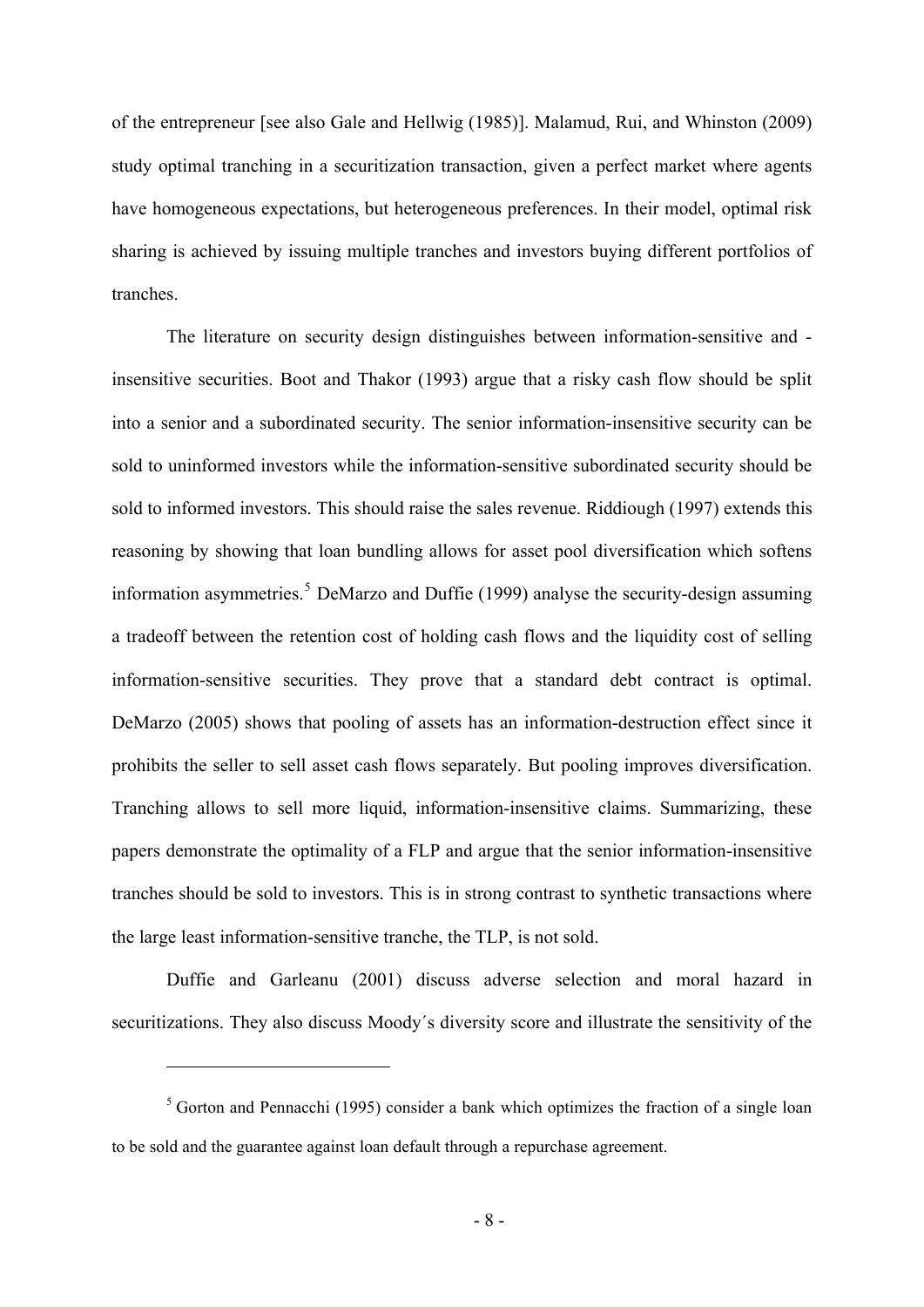<span id="page-10-0"></span>portfolio loss rate distribution to various parameters<sup>[6](#page-10-0)</sup>. In a recent paper Duffie et al. (2009) argue that unobservable, non-stationary risk factors raise default correlations and imply higher tail risks for loan portfolios. This could explain the rather high credit spreads on Aaatranches in securitizations. Albrecher, Ladoucette, and Schoutens (2007) propose a generic one factor Lévy model to derive the portfolio loss rate distribution. Burtschell, Gregory, and Laurent (2009) compare models with one latent factor and different copulas to derive default intensities for CDOs. In an empirical study, Krekel (2008) proposes a Gaussian base correlation model with correlated recovery rates to improve the empirical model fit. Longstaff and Rajan (2008) estimate loss distributions of CDX-tranches with multiple factor models and find that a three factor model leads to a three-modal loss rate distribution where the second (third) mode has a much smaller density than the first (second). They interpret the second and third factor as default clustering factors.

Among the empirical studies of securitizations, Downing and Wallace (2005) find in commercial mortgage backed securities-transactions that FLPs are higher than what might be expected looking at the actual performance of mortgages. Downing, Jaffee, and Wallace (2009) observe that securitized assets have lower quality than non-securitized. Consistent with this, Piskorski, Seru, and Vig (2010) find a lower foreclosure rate associated with bankheld loans compared to similar securitized loans. Purnanandam (2010) observes significantly higher mortgage-related write-offs for banks that are more engaged in true sale securitizations, consistent with adverse selection and moral hazard. Loutskina and Strahan (2009) argue that securitization raises banks´ willingness to approve mortgages that are hard to sell. Cebenoyan and Strahan (2004) document that banks securitizing loans hold less

1

<sup>&</sup>lt;sup>6</sup> Plantin (2003) shows that sophisticated institutions with high distribution costs buy and sell the junior tranches leaving senior tranches to retail institutions with low distribution costs.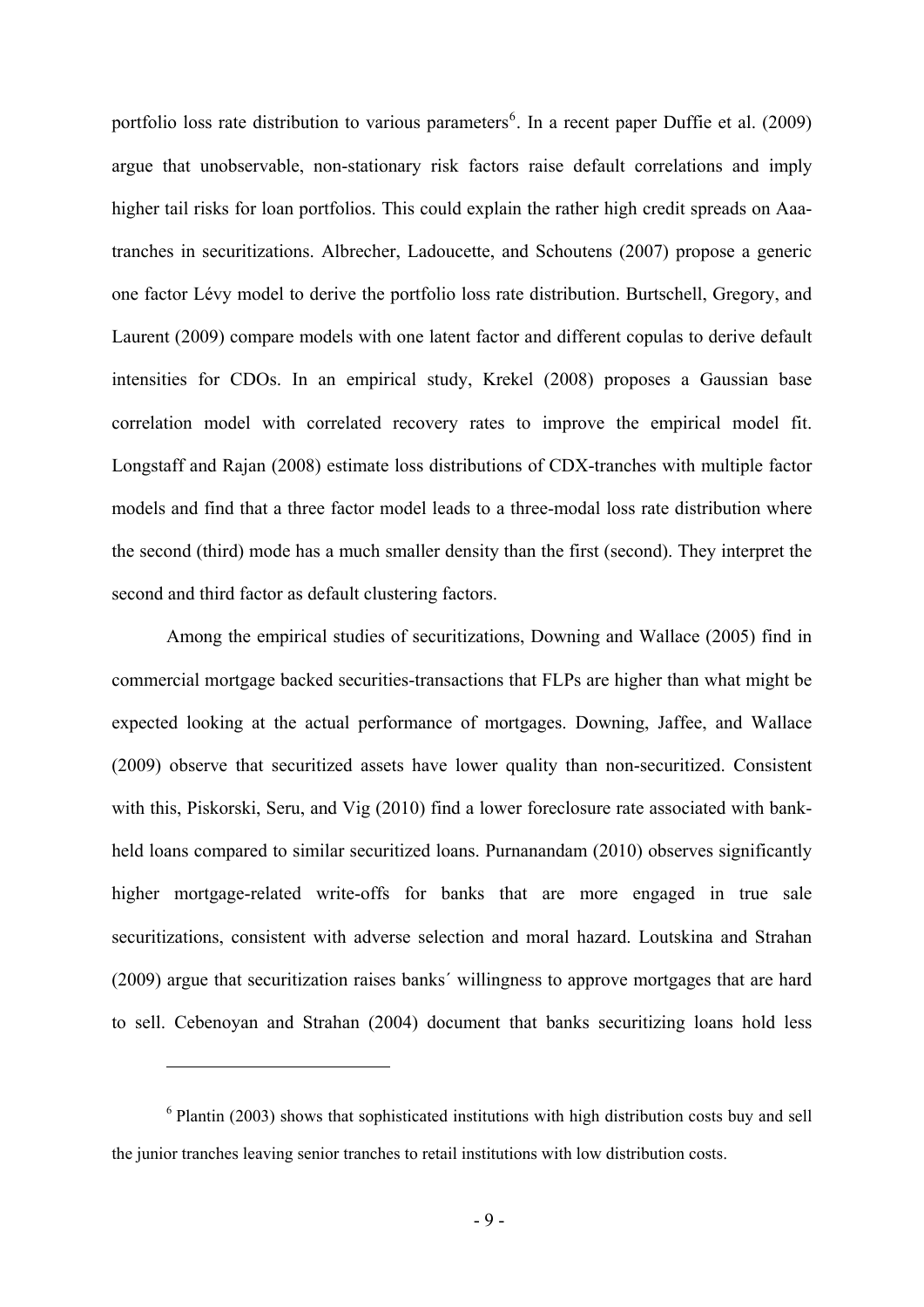capital than other banks and have more risky assets relative to total assets. Franke and Krahnen (2006) find that securitization tends to raise the bank's stock market beta indicating more systematic risk.

#### **III. Hypotheses**

#### **A. Strict Subordination**

In this section we present the hypotheses to be tested. Since strict subordination is perhaps the most striking property of loss allocation in securitization transactions, we first motivate it by the strong role played by the rating agencies. S&P and Fitch rate according to the probability of default (PD), while Moody´s rates according to the expected loss rate. The empirical evidence shows that Moody's ratings are similar to PD-ratings. The following lemma shows that under weak conditions PD-rating leads to strict subordination.

*Lemma 1: Assume that a) the owner of a tranche enjoys limited liability, b) the issuer of securitization tranches minimizes the credit spreads to be paid, c) the credit spread paid on a tranche is inversely related to its rating, d) inverse loss sharing is ruled out. Then PDrating implies strict subordination of tranches.* 

The first three assumptions of the lemma need no explanation. Inverse loss sharing is defined by a loss sharing such that at least one agent bears *less* default losses when the default loss of the underlying asset pool *increases*. This agent would benefit from higher losses of the asset pool and, thus, have an incentive to raise losses. So inverse loss sharing is ruled out. Then PD-rating implies strict subordination. The proof is straightforward. Consider a transaction with two tranches only. If both tranches share the first unit of default losses as well as additional units, then both tranches have the same PD. To minimize the PD of the second tranche, holding the PD of the first tranche constant, the latter has to exclusively bear all losses until it is exhausted. This maximizes the rating of the second tranche and, hence,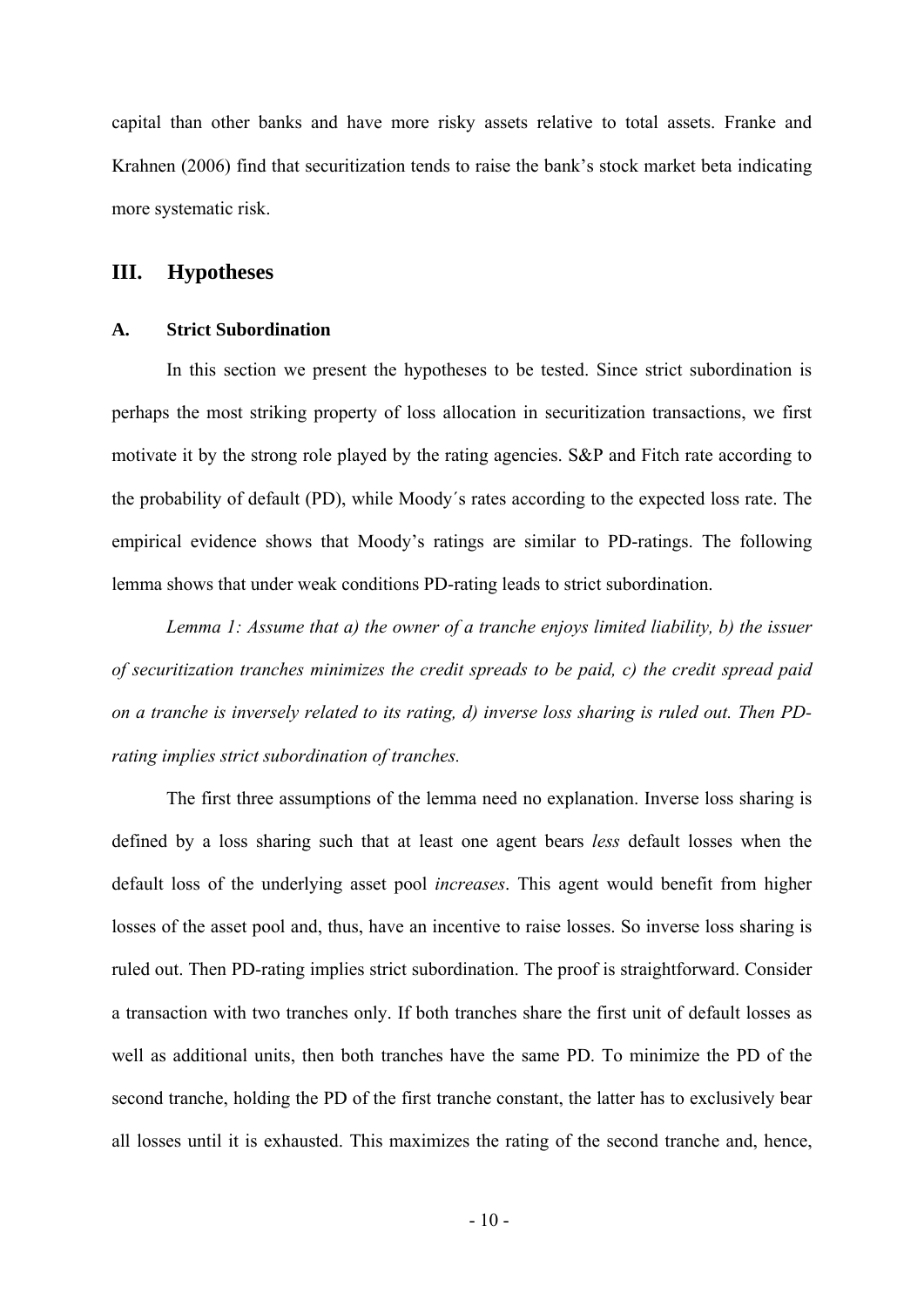minimizes the credit spread of this tranche. The same argument applies to multiple rated tranches, proving the lemma.

#### **B. Information Asymmetry and Asset Pool Quality**

The PD-based rating implies a minimum size of the FLP under the usual condition that the lowest rating of a rated tranche is B or better. While ratings provide important information to investors, they cannot remove information asymmetries completely. Originators usually have better information on loans and bonds underlying a transaction than investors. This creates room for adverse selection and moral hazard of the originator so that investors presumably demand higher credit spreads for rated securitization tranches. The originator may try to reduce this penalty by credit enhancements, in particular by a FLP. The stronger the information asymmetry, the higher the FLP should be.

To model information asymmetries, we distinguish between the published and the true quality of the underlying asset pool. Asset pool quality is measured by the weighted average default probability (WADP) of the loans/bonds in the asset pool and by asset pool diversification. Diversification is summarized by Moody´s Diversity Score (DS) or the improved Adjusted Diversity Score (ADS). This score can be interpreted as the diversification-equivalent number of equally sized loans whose defaults are uncorrelated. A third characteristic of the asset pool quality is the weighted average expected loss given default. To simplify modelling we assume that the loss given default *λ* is non-random. Then the expected loss rate of the asset pool is *λ WADP.* Given *λ,* we characterize asset pool quality by WADP and DS or ADS.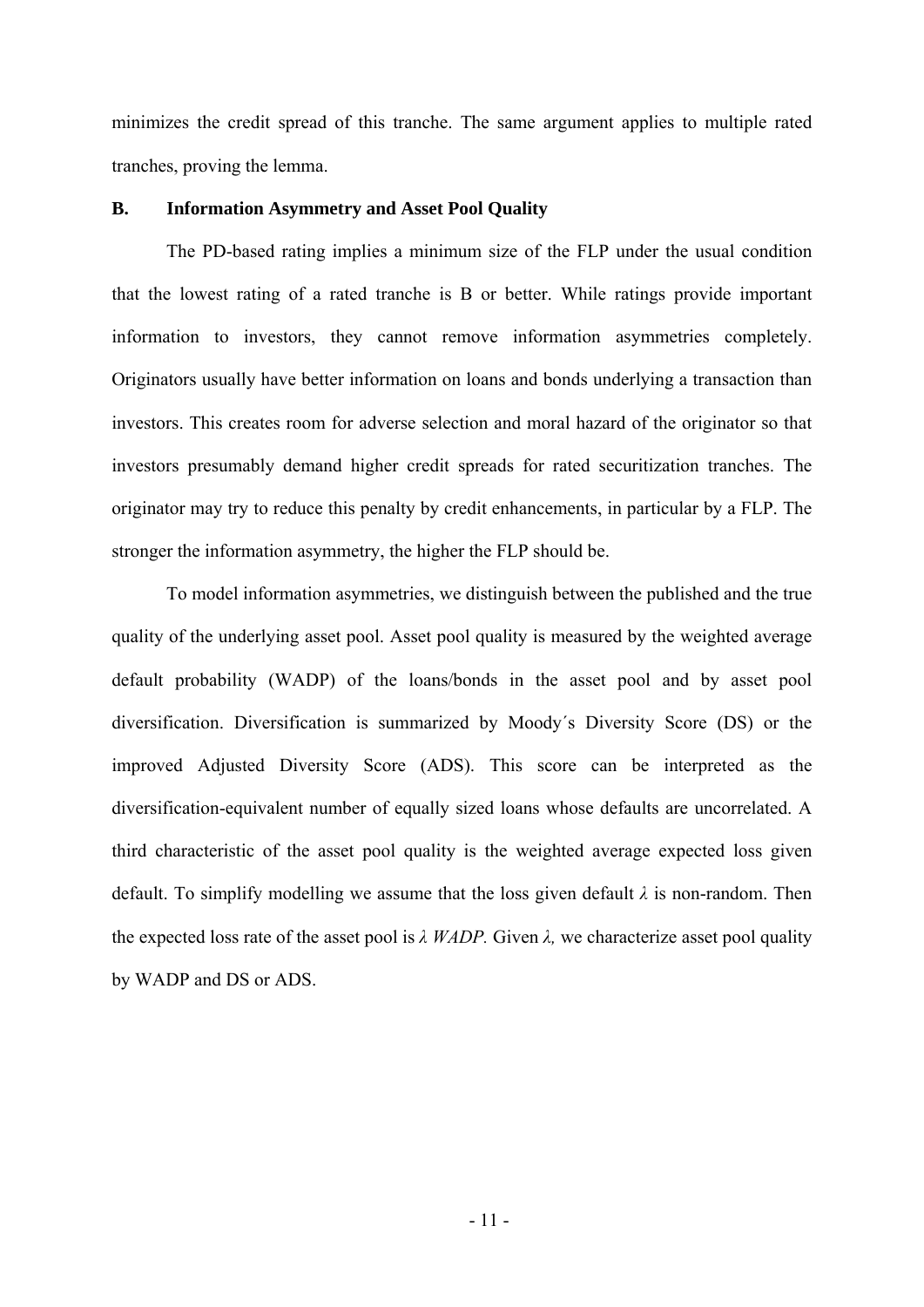<span id="page-13-0"></span>We assume that rating agencies publish unbiased information about the underlying asset pool quality<sup>[7](#page-13-0)</sup>. The true quality differs from the published quality by a noise term  $\varepsilon$ ,

published asset pool quality = true asset pool quality +  $\varepsilon$ .

The standard deviation of the noise term,  $\sigma(\varepsilon)$ , is a measure of quality uncertainty. It should be inversely related to the true asset pool quality. The intuition for this is that errors in estimating WADP are likely to be *proportional* to the true WADP. If the true WADP is very small (high), then errors in estimating WADP are likely to be small (high). Also  $\sigma(\epsilon)$  should be inversely related to the true DS. As pointed out by DeMarzo (2005) and others, a high DS reduces information asymmetries because the idiosyncratic risks of the assets tend to be diversified away. *Hence asset pool quality and quality uncertainty should be inversely related.* 

Quality uncertainty creates room for adverse selection and moral hazard and therefore should be priced. One might argue that investors can buy tranches of many different transactions and thereby diversify their ε–risk. But buying a tranche incurs management and other transaction costs constraining diversification<sup>[8](#page-13-0)</sup>. Moreover, there is a non-diversifiable risk that the rating models used by the rating agencies are flawed. Given only three relevant agencies which appear to use similar models, this creates a systematic risk. Therefore the  $\varepsilon$ risk is likely to be priced.

 $<sup>7</sup>$  As argued in the introduction, the criticism of rating agencies concerns their rating of</sup> securitizations of mortgage-backed loans, not that of corporate loans or bonds. In any case, our sample ends in 2005. At that time, confidence in ratings was still very strong.

1

<sup>8</sup> Gabaix, Krishnamurthy and Vigneron (2007) find that prepayment risk is priced in mortgage backed securities transactions, even though it is a pure redistribution risk. They attribute this to limits of arbitrage.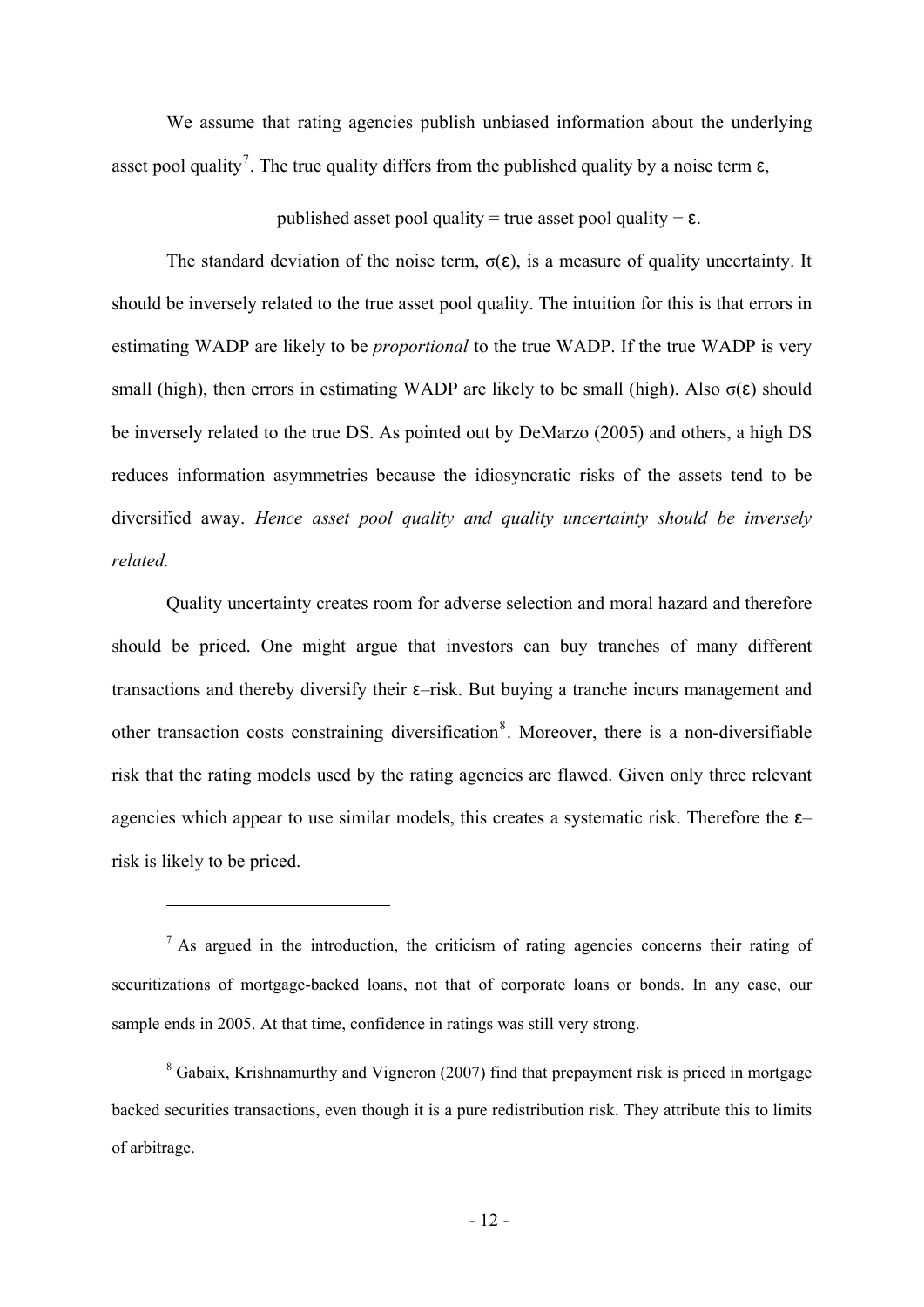#### <span id="page-14-0"></span>**C. Allocation of Losses to the First Loss Position**

As discussed before, the FLP should be higher, the stronger the information asymmetry. This and the inverse relationship between information asymmetry and asset pool quality motivate

#### **Hypothesis 1:** *The FLP is higher, the lower the quality of the asset pool.*

This hypothesis can also be motivated by the rating methodology. Given the rating of the lowest rated tranche, a lower asset pool quality requires a higher FLP. The size of the  $FLP<sup>9</sup>$  $FLP<sup>9</sup>$  $FLP<sup>9</sup>$  is a crude measure of loss allocation to the FLP because it does not take into account the loss distribution of the asset pool. In equilibrium, the loss exposure of the FLP *relative* to that of the rated tranches should be balanced. An intuitive measure for relative loss exposure is the *loss share.* It is defined as the expected loss borne by the FLP, divided by the expected loss of the asset pool. Investors might view the loss share as an important signal of balancing interests. Alternatively, consider the *support-probability* of the FLP*.* It is the probability that the asset pool-losses are smaller than the FLP. *(1-support probability)* is the probability that rated tranches are hit by default losses. According to S&P and Fitch, this probability determines the rating of the tranche with the lowest rating. It relates the loss allocation to quantile considerations as does the value at risk, which is commonly used to assess tail risk.

There is no equilibrium model which relates the loss share or the support-probability to the asset pool quality. Investors may pay more attention to their expected losses than to the support probability. Hence we conjecture that there might be an equilibrium loss share which is largely independent of asset pool quality. This motivates

1

 $9$  The FLP can take different forms. In a true sale transaction, the FLP is the most junior tranche. It may be supplemented by a reserve account in which interest surplus (interest revenue from the asset pool minus interest expense on tranches) accrues over time. Default losses are then absorbed first by the reserve account.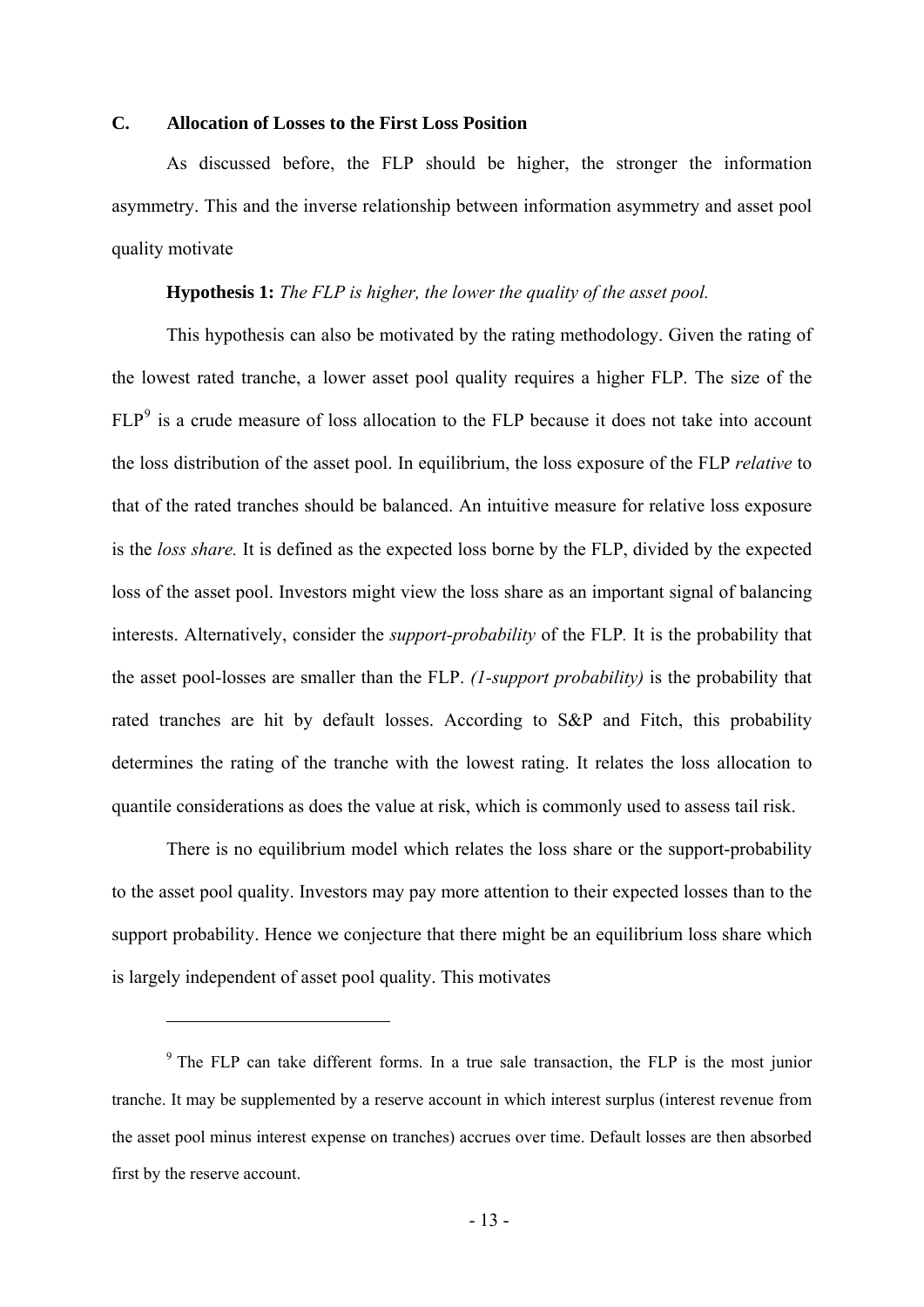**Hypothesis 2:** *The loss share of the FLP is independent of the asset pool quality.*

Before testing this hypothesis, we present some theoretical properties. A decline in DS or ADS, holding WADP constant, is modelled as a mean preserving spread in the loss rate distribution of the asset pool. An increase in WADP, holding diversification constant, is modelled as a first order stochastic dominance shift in the loss rate distribution. Without loss of generality, we assume that the asset pool has a par value of  $1 \in \mathbb{C}$ . Then the default loss of the pool equals the portfolio loss rate. Lemma 2 presents comparative statics of the loss allocation measures with respect to asset pool quality, *given* the size of the FLP.

**Lemma 2:** *Consider a securitization transaction, given the size of the FLP.* 

*a) A decline in asset pool diversification* 

*-- implies a lower expected loss for the FLP and a higher expected loss for the rated tranches (including the TLP in case of a synthetic transaction); hence it reduces the share of expected losses of the asset pool borne by the FLP,* 

*-- reduces the support-probability of the FLP if the FLP is higher than the loss rate at which the two cumulative probability distributions intersect. This condition holds for a lognormal loss rate distribution and a non-random loss given default λ for each loan/bond if and only if* 

(1) 
$$
FLP \ge \lambda WADP \sqrt{1 + \frac{\frac{1}{WADP} - 1}{DS}}
$$
.

*b) An increase in the weighted average default probability of the asset pool -- raises the expected loss of both, the rated tranches (including the TLP in case of a synthetic transaction) and the FLP,* 

*-- reduces the support-probability of the FLP,*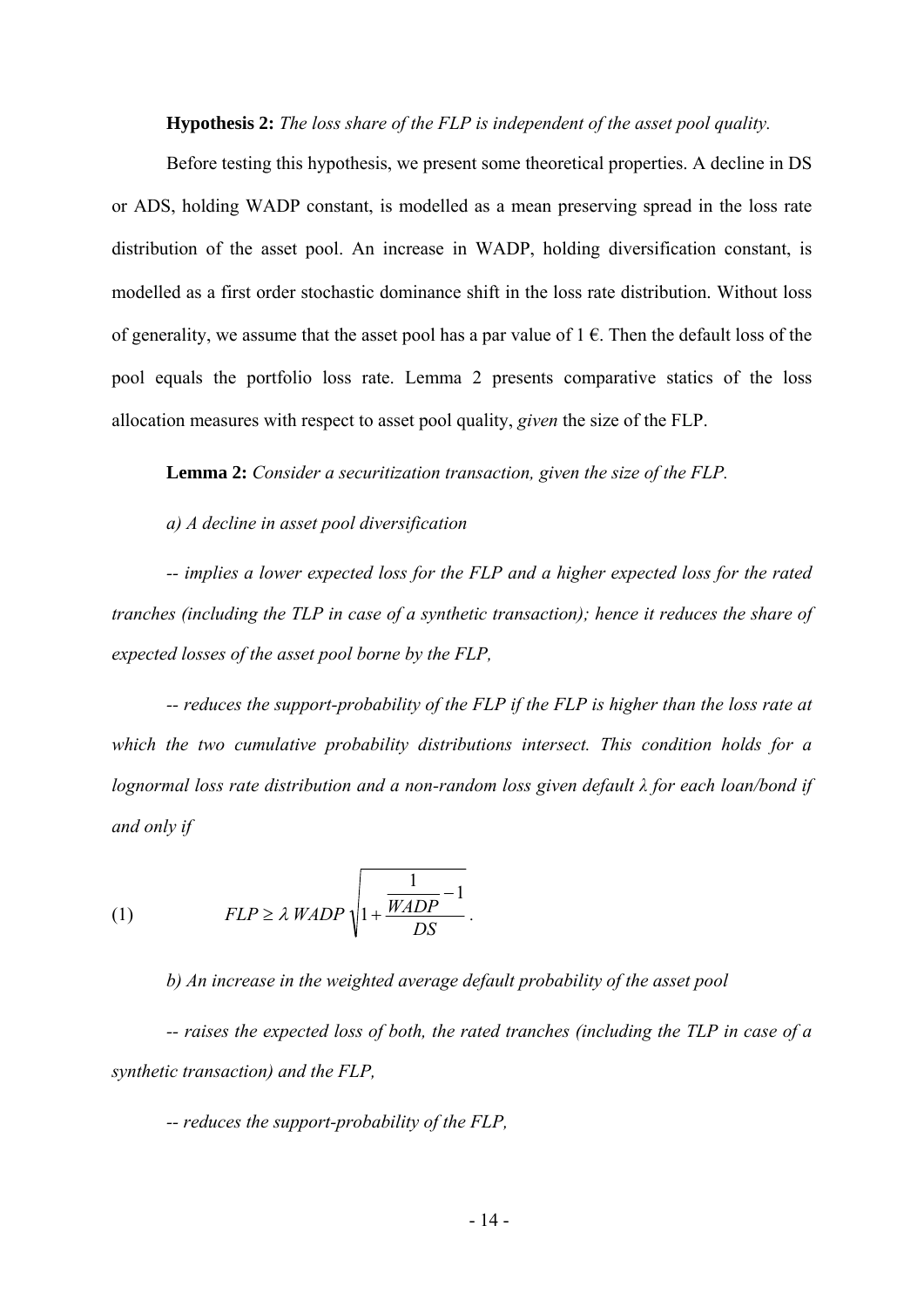<span id="page-16-0"></span>*-- reduces the share in expected losses of the asset pool borne by the FLP, given a lognormal loss rate distribution, if* 

(2) 
$$
\left(1 - N(h + \sigma) - n(h + \sigma) \frac{1}{2\sigma} \frac{1}{1 + WADP(DS - 1)}\right) \ge 0,
$$

*FLP*

with 
$$
h = \frac{\ln \frac{FLP}{\lambda \text{ WADP}}}{\sigma} - \frac{\sigma}{2}
$$
 and  $\sigma^2 = \ln \left( 1 + \frac{1/\text{WADP} - 1}{DS} \right)$ .

*N(.) and n(.) denote the standard normal distribution function resp. the standard normal probability density function*.

Lemma 2a) and b) are well known except for the results regarding a lognormal loss rate distribution which are proved in Appendix 1.2 and  $1.3^{10}$  $1.3^{10}$  $1.3^{10}$ . By Lemma 2a), a decline in asset pool diversification redistributes default losses from the FLP to the rated tranches. Hence the loss share declines and the originator would benefit more from adverse selection and moral hazard. By Lemma 2 b), an increase in WADP raises the expected losses of the FLP and of the rated tranches, and it reduces the support-probability. This, again, might alert investors.

While these results are true for all probability distributions, the impact of DS on the support-probability and of WADP on the loss share depend on the probability distribution. While Longstaff and Rajan (2008) derive a three-modal loss rate distribution, we use a unimodal distribution because the models used by the rating agencies to simulate the default losses of the asset pool generate uni-modal loss rate distributions. A distribution which approximates the probability distribution derived from simulation models reasonably well is

1

 $10$  The appendix is available from the first author on request.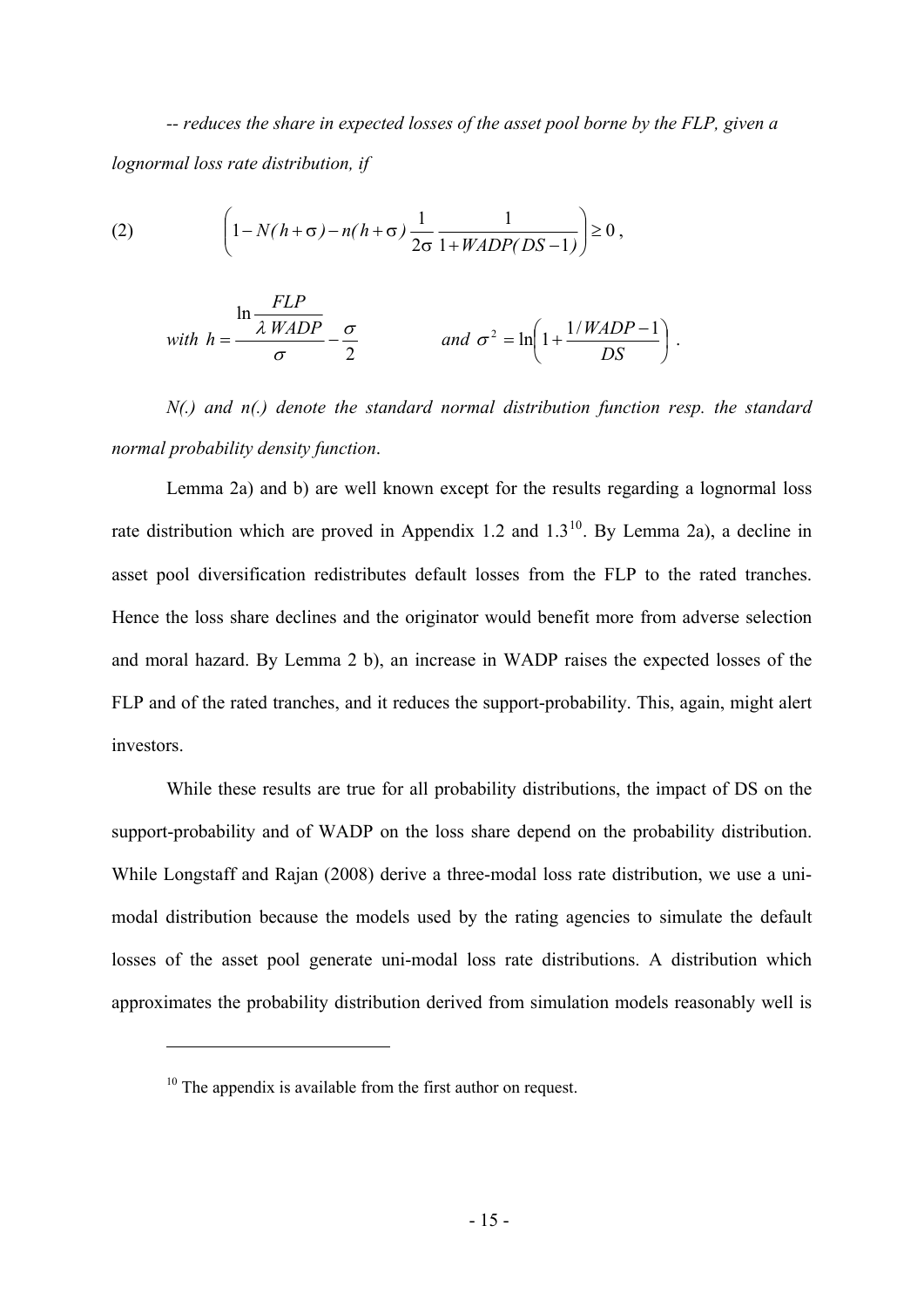<span id="page-17-0"></span>the lognormal distribution. This was also used by Moody's  $(2000)^{11}$  $(2000)^{11}$  $(2000)^{11}$ . For each securitization transaction we translate the expected value and the standard deviation of the loss rate of the asset pool into the two moments of a lognormal distribution as shown in Appendix 1.1. For each claim in the asset pool we assume the same default probability WADP and the same loss given default  $\lambda$ . Using the Black-Scholes model, the loss share *s* is given by  $s = N(h) + (FLP/h)$ *λ WADP) (1- N(h +σ)),* the support-probability is *γ(FLP) = N(h +σ).*

Lemma 2a) states the condition for a decline of the DS to lower the supportprobability, Lemma 2b) the condition for an increase in WADP to lower the loss share. These conditions are mostly satisfied in our sample. Therefore, we start from the premise that a decline in asset pool quality reduces both, the loss share and the support probability, given the size of the FLP. Avoiding both effects requires an increase of the FLP as stated in Hypothesis 1. If the originator adjusts the FLP to asset pool quality so as to keep the loss share constant (Hypothesis 2), then the support-probability will change as stated in Lemma 3 which is proved in appendix 2.

**Lemma 3:** *Assume a lognormal loss rate distribution. Suppose that the loss share of the First Loss Position is independent of the asset pool quality. Then the support-probability of the FLP is inversely related to the weighted average default probability and to the diversity score, if and only if*  $h \le n(h + \sigma)/(1 - N(h + \sigma))$ *. Also,*  $\partial \ln FLP / \partial \ln WADP \le 1$ *.* 

Lemma 3 states a surprising testable result. Given a constant loss share and the condition on *h*, the support-probability of the FLP declines if one measure of portfolio quality,

1

 $11$  The lognormal distribution implies a positive probability of a loss rate above 1. But this probability is very small even for low quality asset pools. Consider a transaction in which the weighted average default probability of loans is very high with 20 percent and the diversity score is very low with 10. Then the probability of the implied lognormal distribution for loss rates above 1 is 0.1 percent. In typical transactions this probability would be much smaller.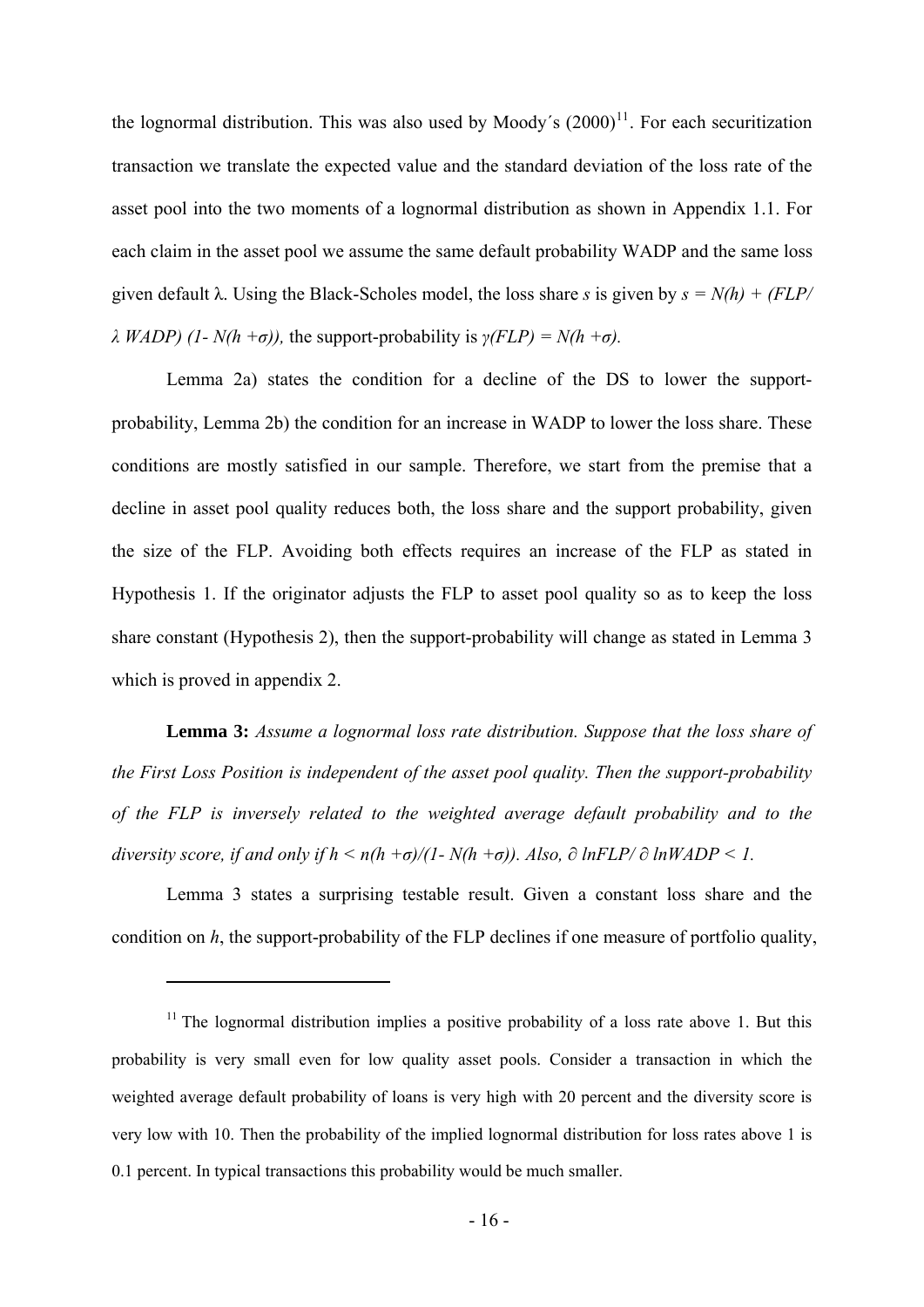the WADP, worsens, but it also declines if the other measure of portfolio quality, the DS, *improves*. This shows that given a *higher* WADP, the depressed support probability increases relatively more slowly than the depressed loss share with the FLP, but given a *lower* DS, the depressed support probability increases relatively faster than the depressed loss share with the FLP.

#### **D. True Sale versus Synthetic Transactions**

Our conjecture that information asymmetry plays a major role for the allocation of losses to the FLP can be checked by comparing true sale and synthetic transactions. In synthetic transactions, by strict subordination, the TLP does not serve as a credit enhancement for the rated tranches (SLP). Therefore information asymmetry should play a minor role for the allocation of losses to the TLP. The choice between true sale and synthetic transactions is, however, driven also by other considerations. For example, borrowers may not agree to a transfer of the loan to another creditor. A true sale transaction would then be infeasible. A synthetic transaction also avoids the operational risk associated with a property transfer in a true sale transaction. Moreover, a synthetic transaction permits the originator to short-sell default losses.

The originator may choose a synthetic transaction if she prefers to retain the TLP-risk and avoid the transaction cost of securitizing it. This preference should be stronger for a stronger asset pool quality because then the TLP-risk is smaller. Therefore we state

**Hypothesis 3***: The preference for synthetic over true sale transactions increases with asset pool quality.* 

A better asset pool quality reduces the attachment point of a Aaa-tranche. This is the contractually defined asset pool loss rate such that this tranche bears losses only when the loss rate exceeds this rate. Hence a better asset pool quality should raise the TLP (instead of lowering it as suggested for the FLP by Hypothesis 1). This motivates

- 17 -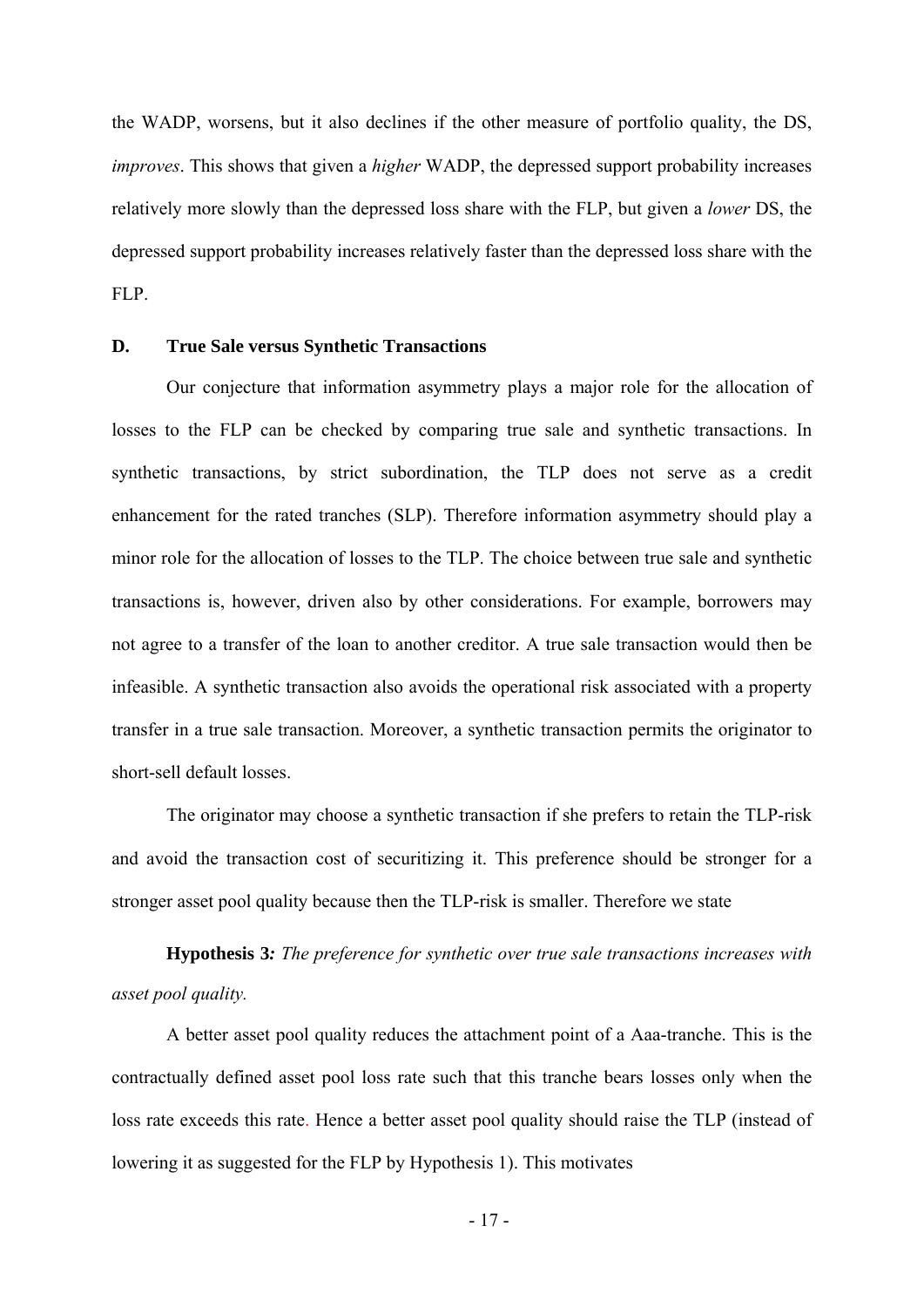**Hypothesis 4:** *In a synthetic transaction the non-securitized super-senior tranche (Third Loss Position) increases with the quality of the asset pool.* 

Retaining the information-insensitive super-senior tranche is in stark contrast to the literature. One explanation of this puzzle may be the funding cost. In a true sale-transaction the originator may freely use the proceeds from issuing tranches, while synthetic transactions provide no funding. Hence, a bank´s choice between true sale- and synthetic transactions may also depend on the funding costs in a true sale-transaction versus those of standard bank bonds. We hypothesize that banks with a very good rating have little incentive to use CDOtransactions for funding purposes since they can obtain funds at low credit spreads anyway. This motivates

**Hypothesis 5:** *Synthetic [true sale] transactions are preferably used by banks with a strong [weak] rating.* 

Interestingly, Hypotheses 3 to 5 can also be derived from optimal risk sharing in a model with heterogeneous investor preferences (Malamud, Rui, and Whinston (2009)).

#### **E. CLO- versus CBO-Transactions**

Next, compare CLO- and CBO-transactions. In a CLO-transaction, the originator should monitor the debtors so that a moral hazard problem exists. In a CBO-transaction the originator is, as any other bond investor, in a remote position vis à vis the bond obligors so that she cannot effectively monitor them. Therefore credit spreads of CLOs may include a higher penalty for moral hazard. Also, the potential for adverse selection may be stronger in CLO-transactions because more public information exists on bonds than on loans. These conjectures about adverse selection and moral hazard are confirmed by some of the empirical studies on mortgage-backed securities quoted above. Higher credit spreads in CLOtransactions should motivate the originator to mitigate this penalty through a higher FLP. This leads to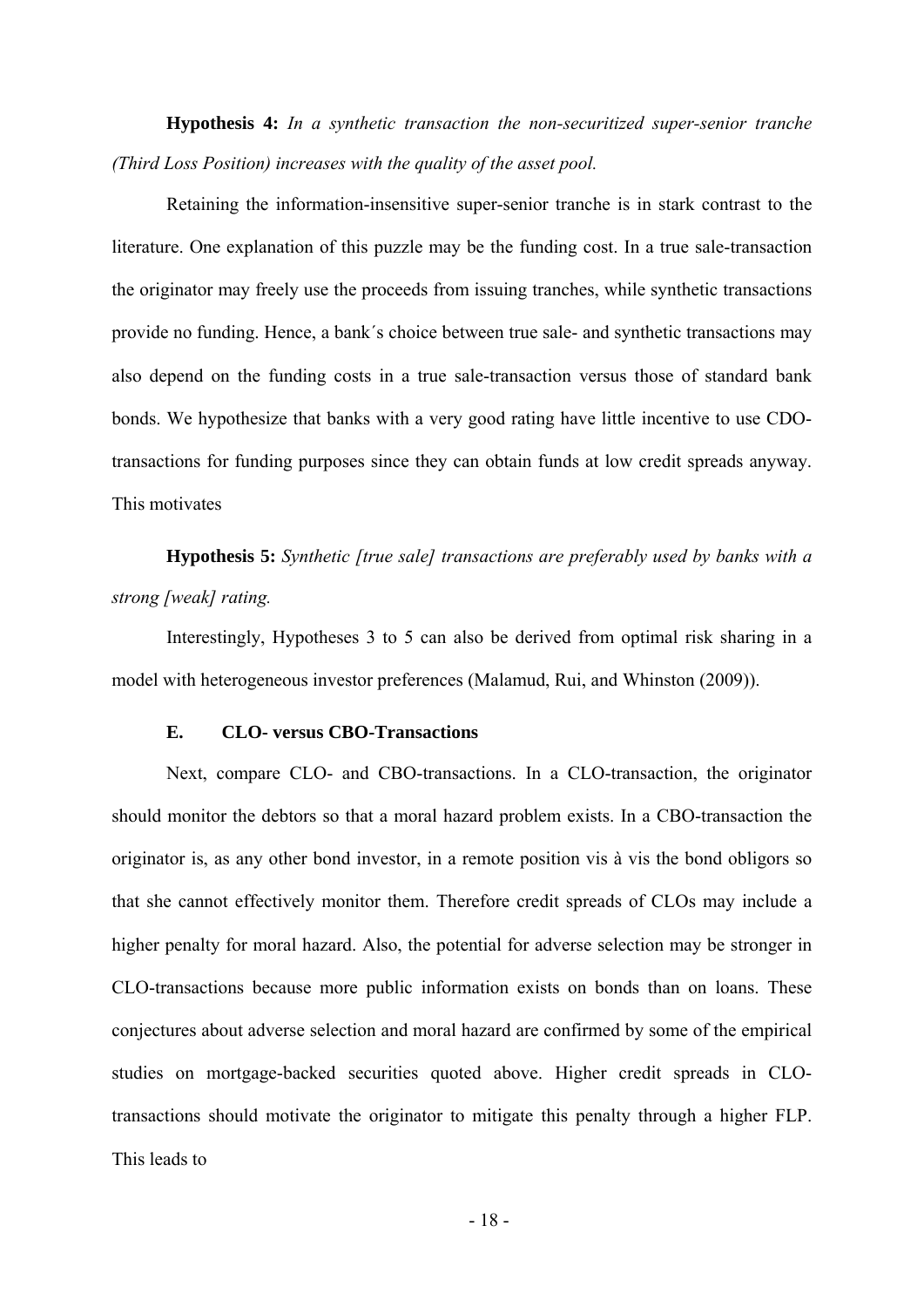<span id="page-20-0"></span>**Hypothesis 6:** *Given the same quality of the asset pool, the loss share of the FLP is higher in CLO- than in CBO- transactions.* 

This hypothesis ignores reputation costs of the originator. Investors may react to default losses they have to bear by imposing higher credit spreads on the same originator in future securitizations. This generates a reputation cost. A high reputation cost may induce a strong originator effort which partially substitutes for the FLP. Hence, the FLP may be smaller in a CLO- than in a CBO-transaction. Higgins and Mason (2004) document various cases in which banks voluntarily absorbed default losses in credit card securitizations beyond the FLP so as to reduce their reputation cost. This cost might invalidate Hypothesis 6. Second, this hypothesis ignores the observation that default rates tend to be higher for bonds than for loans of the same debtor (Emery and Cantor (2005)). Therefore expected losses could be higher for securitized bonds than for loans. This difference would not show up in debtor ratings as opposed to debt claim ratings. Hence investors might insist on higher loss shares in CBO-transactions.

#### **IV. Empirical Findings**

<u>.</u>

These hypotheses will be tested on a set of 169 European CDO-transactions of corporate loans and bonds, excluding other types of collateral like mortgages. Our data set includes all European CDO-transactions from the end of 1997 to the end of 2005 for which we know Moody's DS and can derive  $WADP<sup>12</sup>$  $WADP<sup>12</sup>$  $WADP<sup>12</sup>$ . Information about transactions is taken from offering circulars, from pre-sale reports issued by Moody's and from the Deutsche Bank-Almanac. The sample represents about half of all European CDO-transactions issued in the observation period.

<sup>&</sup>lt;sup>12</sup> We include a few transactions without a rating from Moody's where the average quality of the underlying assets is known and also their diversification.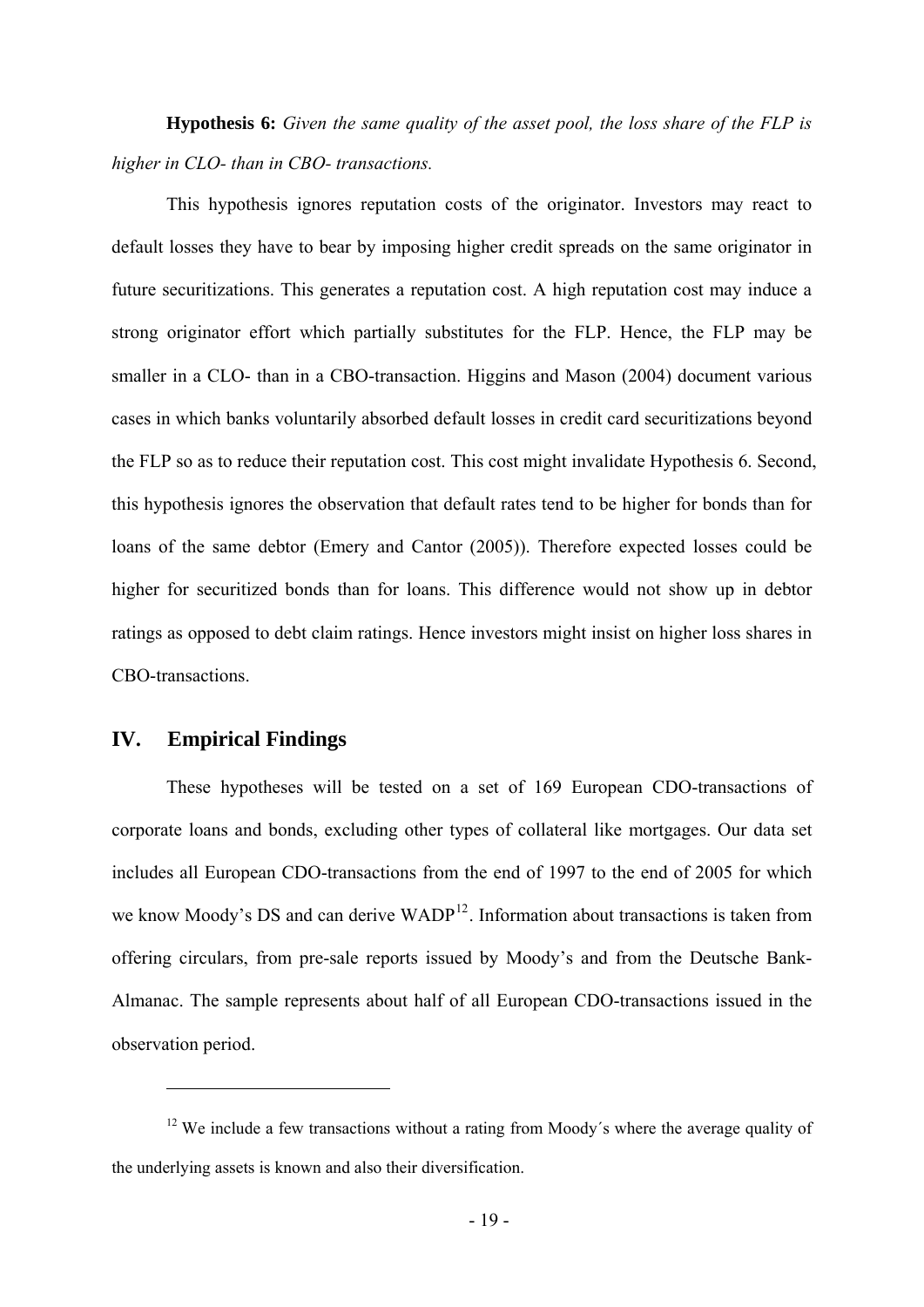#### <span id="page-21-0"></span>**A. Derivation of Asset Pool Quality**

1

Since asset pool quality is essential for our analysis, we provide information on how WADP and DS are derived. Rating agencies assign a rating to each asset in the pool. For publicly rated assets, such as corporate bonds, current bond ratings are used if derived inhouse. The rating of another agency is lowered by a defined number of rating steps (notches), mainly to account for the uncertainty about the underlying rating model. For asset pools without publicly rated assets, such as corporate loans, three different rating approaches are typically employed as explained in a footnote<sup>[13](#page-21-0)</sup>. Moody's publishes a weighted average rating for the asset pool, based on the individual assets' ratings. We use Moody's tables to translate the weighted average rating of an asset pool into the weighted average default probability WADP.

The expected default loss rate of the asset pool equals *λ WADP*. Since we mostly do not have transaction specific information on loss given default, we assume λ to be 50 percent, with few exceptions. This is in line with Acharya et al  $(2007)$  who document recovery rates for various loans and bonds in the US. They find an average recovery rate slightly above 50 percent. For 2 transactions with secured loans we use  $\lambda = 25$  percent. For mezzanine transactions with subordinated and unsecured underlying we use  $\lambda = 100$  percent as the rating agencies do.

 $13$  (1) The first approach relies on the quality of the originator's internal rating system. It maps the originator´s rating scale to the agency´s rating scale. Mappings are monitored regularly and adjusted if necessary. (2) Use of historical default loss data, often called the statistical/actuarial approach, in line with the agency's published recovery assumptions. (3) Use of proprietary credit risk information systems, i.e. a database/scoring model of corporate accounting data, in order to calculate an expected default rate for each obligor, using recovery assumptions. Examples include Moody's KMV RiscCalc™ and S&P's Credit Risk Tracker. The three approaches can be used in combination.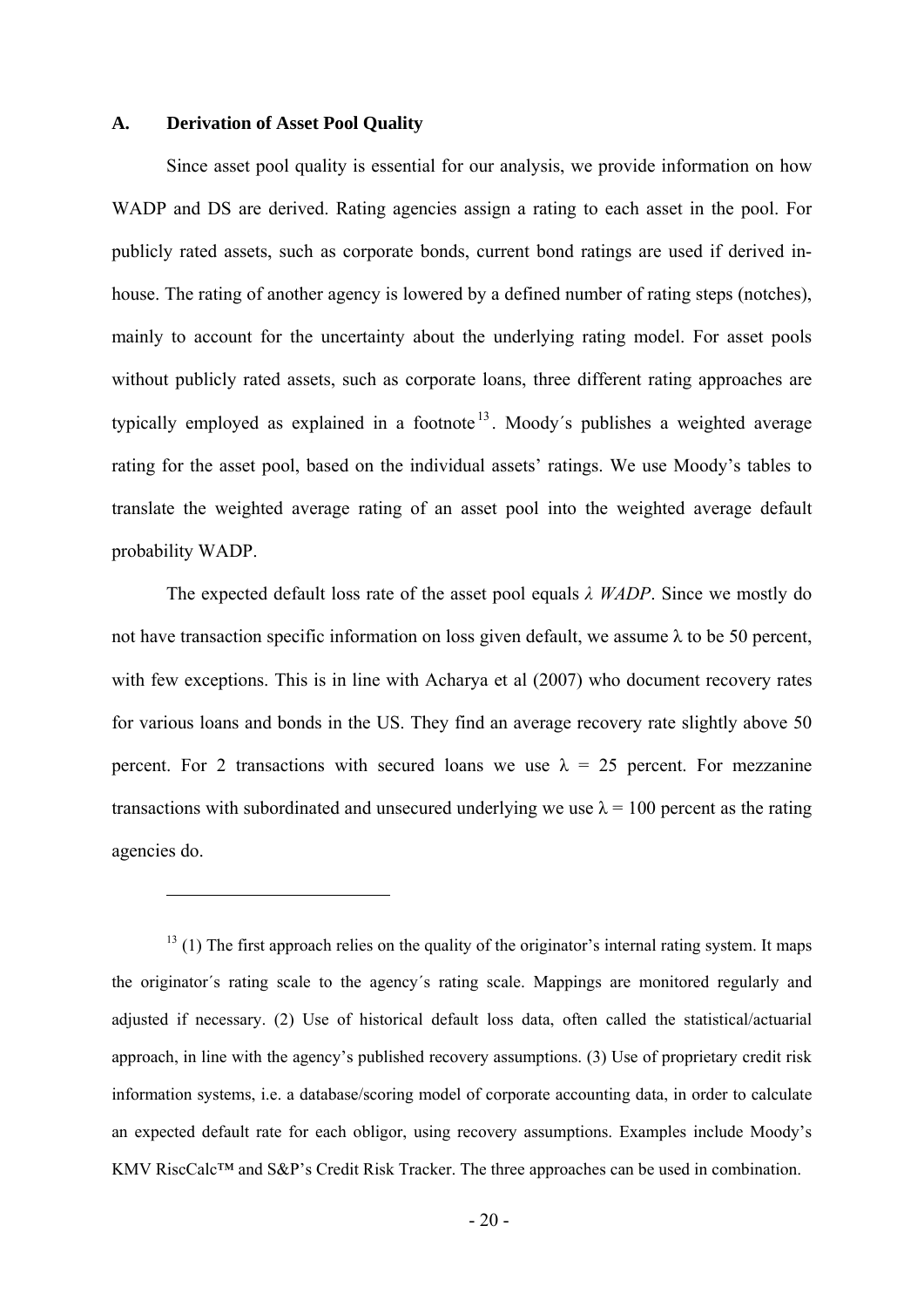The loss allocation in a transaction also depends on the diversification of the asset pool. Moody's diversity score DS measures the diversification of the assets within and across industries, taking into account also variations in asset size. DS is defined as the number of claims of equal size and uncorrelated defaults, which gives the same standard deviation of the asset pool loss rate distribution as that actually observed. DS is defined by Moody´s as

$$
DS = \sum_{k=1}^{m} G\left\{\sum_{i=1}^{n_k} \min\left\{1, F_i / \overline{F}\right\}\right\}.
$$

*m* denotes the number of industries,  $n_k$  the number of claims against obligors in industry *k*,  $F_i$  the par value of claim *i* and  $\overline{F}$  the average par value of all claims.  $G(y)$  is an increasing concave function starting at  $G(1) = 1$  with a maximum of 5 attained at  $y = 20$ . Hence, the maximum diversity score within an industry is 5. The diversity score ranges between 1 and 135. *DS = 1* indicates "no diversification", *DS = 135* "excellent diversification".

The DS has been criticized on various grounds (Fender and Kiff 2004). Therefore, in 2000 Moody´s started to use an *adjusted DS*. The adjusted DS (ADS) explicitly takes into account asset correlations of obligors within an industry, *ρin,* and between industries, *ρex*. Given equally sized loans, Fender and Kiff (2004) show

$$
ADS = \frac{n^2}{n + \rho_{ex} n(n-1) + (\rho_{in} - \rho_{ex}) \sum_{k=1}^{m} n_k(n_k-1)}.
$$

For example, consider a transaction with 15 industries and 10 loans of equal size in each industry, assuming  $\rho_{in} = 20$  percent. Then the adjusted DS with  $\rho_{ex} = 0$  percent is about 39. But with  $\rho_{ex} = 2$  resp. 4 percent it would be about 23 resp. 16, indicating the sensitivity of the adjusted DS to  $\rho_{ex}$ . Given 10 industries and 6 loans of equal size in each industry, the DS is similar to the ADS if  $\rho_{in} = 20$  and  $\rho_{ex} = 0$  (Fender and Kiff (2004)).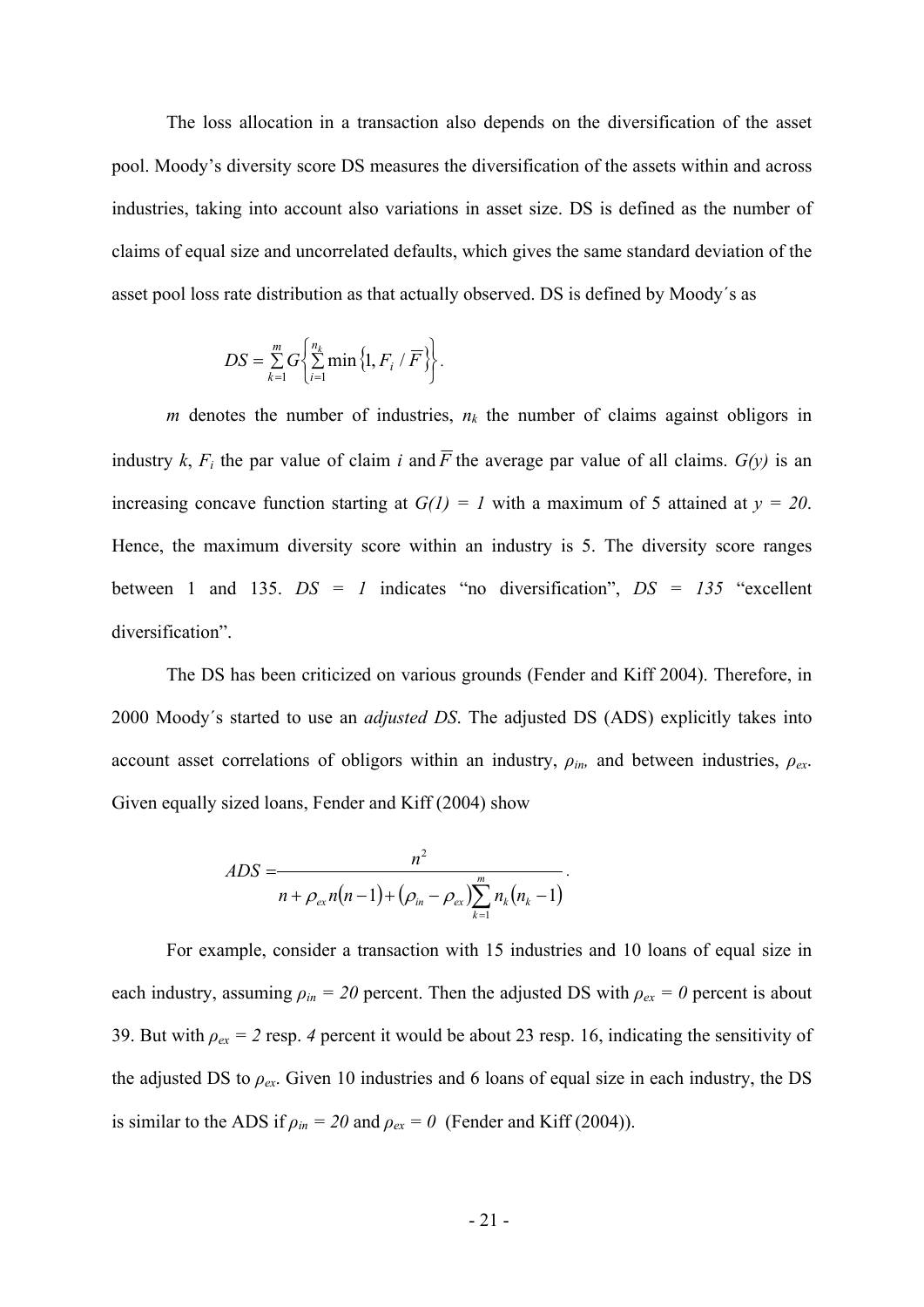Deriving ADS with two correlation coefficients only is clearly a simplification. This shrinkage approach may have some merits in view of the difficulties of estimating correlations. An approach with two correlation parameters would follow from a KMVportfolio model like that of *Gordy* (2003) in which the asset returns of the indebted companies are driven by one systematic macro-factor, by orthogonal industry factors and idiosyncratic factors. For each company, the correlation between the asset return and the macro-factor would equal *ρex* and the (additional) correlation between the asset return and the industry factor would be  $(\rho_{in} - \rho_{ex})$ .

We know Moody's DS for all 169 transactions. For 92 transactions we have enough information about industry diversification to carefully derive the adjusted DS. In line with Moody´s and S&P we derive the adjusted DS assuming an intra-industry asset correlation *ρin* of 20 percent and an inter-industry asset correlation *ρex* of 2 percent. Alternatively, we use inter-industry correlations of 0 and 4 percent for a robustness check. We use Moody´s DS to analyse the full sample and, in addition, the adjusted DS to analyse the reduced sample of 92 transactions. We refer to this subset whenever we use the lognormal loss rate distribution.

#### **B. Descriptive Statistics and Methodology**

The first table shows the distribution of the 169 transactions across CLO/CBO- and true sale/synthetic transactions and across years. 57 percent of the transactions are CBOtransactions, 54 percent are synthetic. 136 transactions are arranged by banks and 33 by investment firms. The latter buy existing bonds and securitize them. 15 of these 33 transactions also include some loans. We classify these transactions as CBO-transactions. 1/3 of the CBO-transactions are originated by investment firms.

#### *Insert Table 1 about here*

Table 2 presents the means and standard deviations of WADP, DS, FLP and TLP in synthetic transactions. Using a loss given default of 50 percent with a few exceptions, the

- 22 -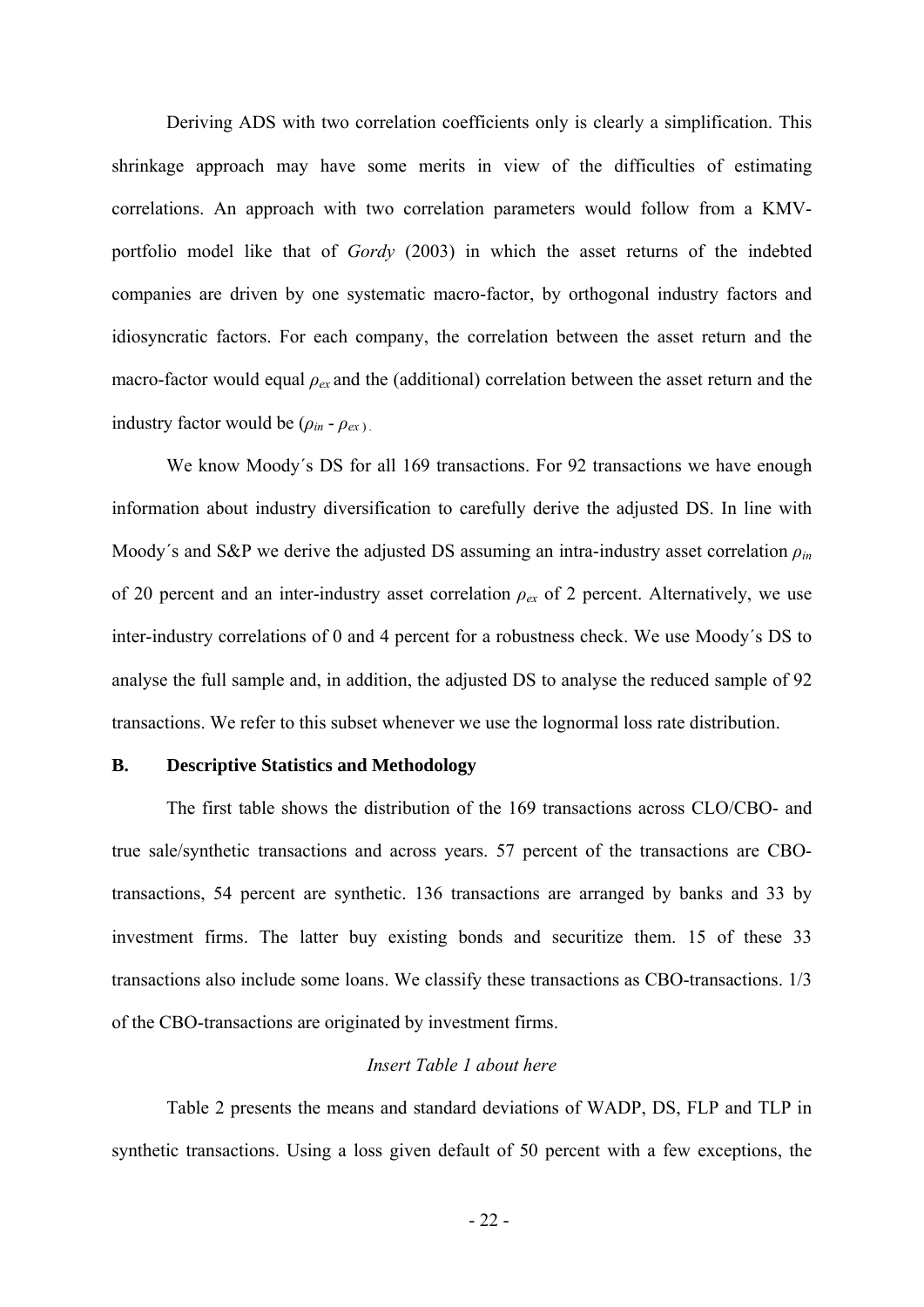expected default loss of an asset pool is about half the WADP. The data are presented separately for the four subsamples of true sale/CLO, synthetic/CLO, true sale/CBO and synthetic/CBO-transactions. Table 2 indicates several interesting properties. The mean of the WADP is much higher for true sale than synthetic transactions. It is also clearly higher for synthetic CLO– than synthetic CBO-transactions. On average, CLO-transactions are much better diversified than CBO-transactions. In a CLO-transaction a bank can easily securitize many loans from its loan book to obtain a high DS. Buying bonds is often costly since the bond market is rather illiquid. Therefore the DS tends to be smaller in CBO-transactions.

The average size of the FLP is higher for true sale than for synthetic transactions, and within these subsets it is higher for CBO- than for CLO-transactions. The average size of the FLP exceeds the average expected loss which is about half of the WADP. Thus, the averages satisfy the condition in Lemma 2a). Also, the average size of the FLP is smaller than the average WADP except for synthetic CBO-transactions. The condition in Lemma 2b) and the condition  $h \le n(h + \sigma)/(1 - N(h + \sigma))$  in Lemma 3 always hold, based on an ADS with  $\rho_{ex} = 2$ percent. The average TLP in synthetic transactions is about 87 % of the asset pool volume with a standard deviation of only 7 % if we exclude three atypical Geldilux-transactions. These are the only fully funded synthetic CLO-transactions, i.e. TLP is zero.

#### *Insert Table 2 about here*

In the following we test the hypotheses presented in section 3. We hypothesize that loss allocation depends on asset pool quality, on other characteristics of the securitization transaction and on exogenous factors such as the attitudes of investors and rating agencies, market imperfections and originator characteristics. The function relating loss allocation to all these factors is assumed to be the same for all CDO-transactions. We try to find out the properties of this function. One difficulty of this approach is that the originator simultaneously chooses asset pool quality and loss allocation. Asset pool quality cannot be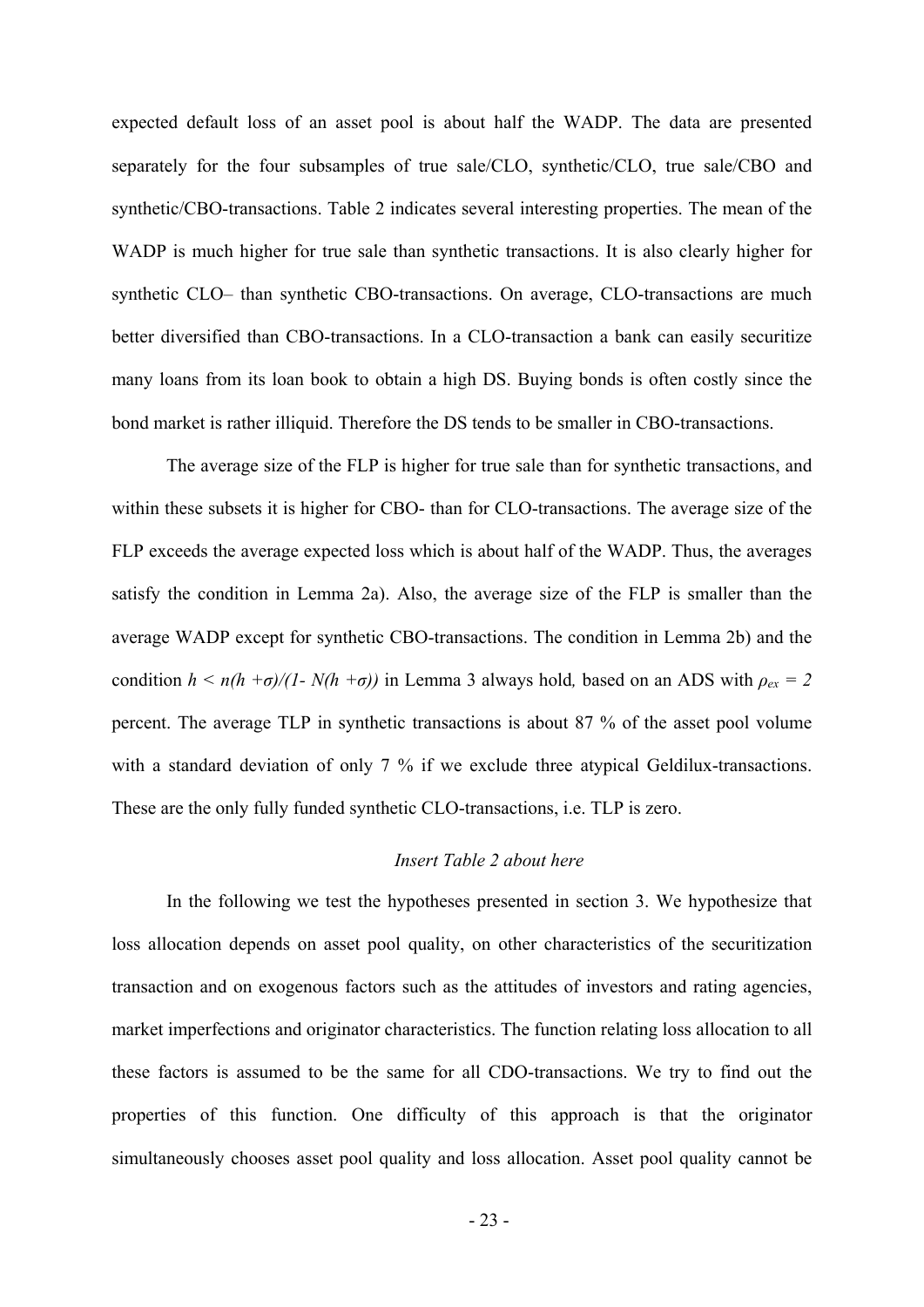viewed as an exogenous determinant of loss allocation, and vice versa. Yet, if a function exists which relates loss allocation to asset pool quality in equilibrium, then the best the originator can do is to adhere to this function. Originator characteristics are likely to affect loss allocation. Therefore we include various characteristics of originating banks as controls. Moreover, we run the regressions for loss allocation separately for the four subsets of true sale/CLO, true sale/CBO, synthetic/CLO and synthetic/CBO transactions to find out whether these subsets differ systematically.

Banks and investment firms are originators. While many characteristics of banks are known, those of investment firms are largely unknown. We include the following bank control variables, obtained from the Bank Scope Database. Basel ratios: the tier 1-capital ratio and the total capital ratio, capital structure: equity/total assets, asset structure: loans/total assets, profitability: return on average equity capital in the transaction year, the average return over the years 1994 to 2004, and the standard deviation of these returns as a proxy for profitability risk, Tobin´s Q to proxy for the bank´s growth potential, the bank´s rating to proxy for its funding cost. Rating is always captured by an integer variable which equals -1 for a Aaa-rating and declines by 1 for every notch, with -16 for a rating of B3.

For each characteristic we attach a residual dummy  $RD = 1$  to those originators for whom the characteristic is not known, otherwise  $RD = 0$ . We use regressions of the type

(3) 
$$
y = a + b x_1 + c (1-RD) \Delta x_2 + d R D + \varepsilon.
$$

 $x_1$  is the vector of explaining variables other than originator characteristics,  $\Delta x_2$  the vector of (bank characteristics - its sample average) and ε the usual error term. This approach implies that for banks with a known characteristic the variation in this zero-mean characteristic is taken into consideration while for the other originators a fixed effect is assumed. If a variable does not add to the explanatory power of a regression, then we often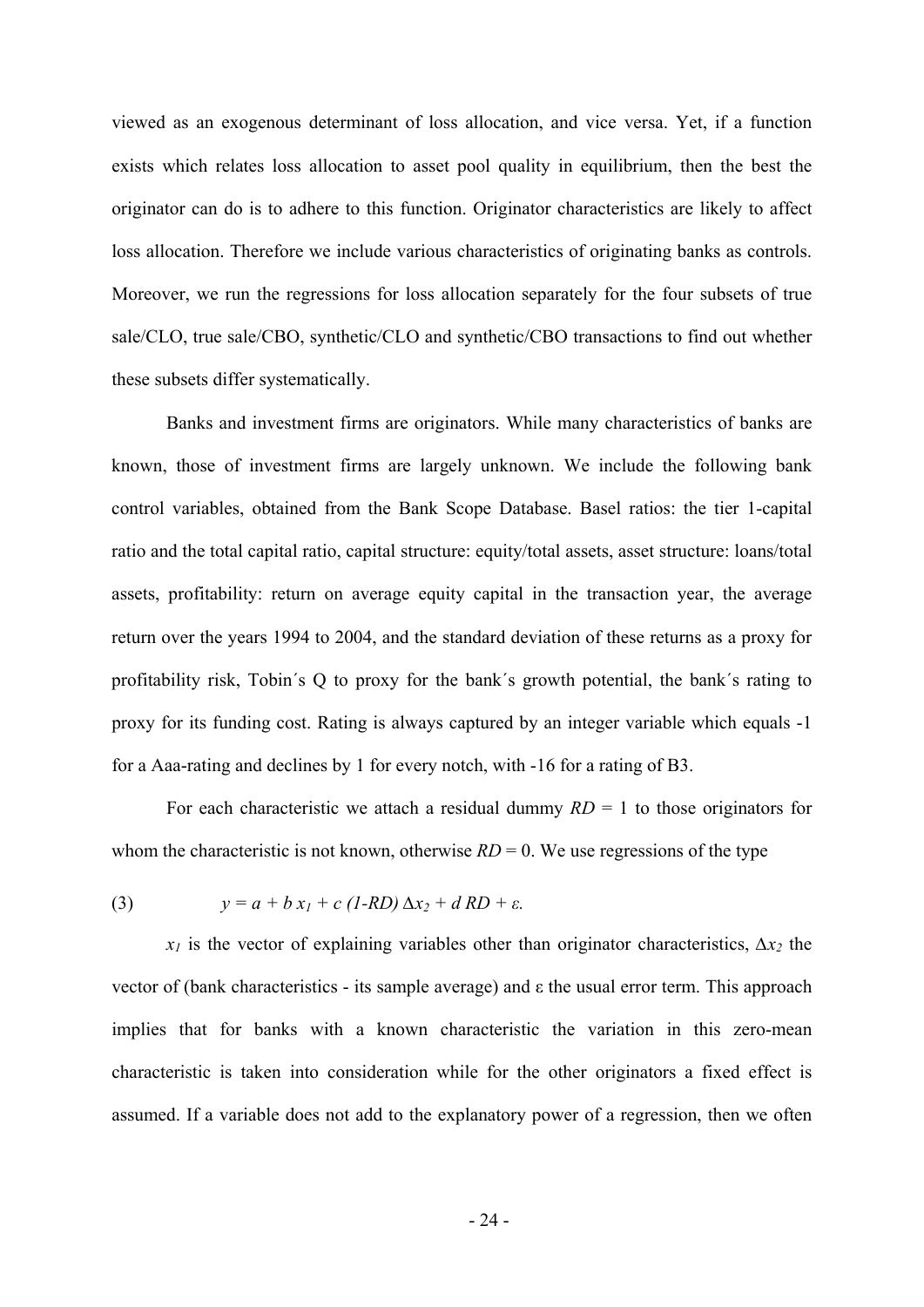eliminate it from the regression. We always run the regressions with constants, but we do not always report their values to save space.

#### **C. The Quality of the Asset Pool**

The quality of the underlying asset pool is a core variable. Asset pool quality and loss allocation may be interdependent. Therefore, we ask three questions. 1. Does the originator follow a homogeneous quality policy, i.e. is a low (high) weighted average default probability (WADP) associated with a high (low) diversity score (DS)? 2. Does loss allocation affect WADP and DS? 3. Do originator characteristics affect the choice of asset pool quality? Fig. 1 illustrates the relation between WADP and DS (Fig. 1a) resp. the adjusted diversity score ADS 2 (Fig.1b). Both figures do not indicate a strong relation between WADP and asset pool diversification. Hence the figures provide, at best, partial support for homogeneous quality choice.

#### *Insert Figure 1 about here*

Next, we run OLS-regressions to check the relation between WADP and DS. In Table 3, we first regress WADP for all 169 transactions on the inverse log diversity score and originator characteristics. DS turns out to be insignificant. Investment firms and banks with a higher total capital ratio tend to choose asset pools with higher WADP. Banks with a strong equity buffer might take higher default risks which they then securitize. Other originator characteristics have no significant impact. In accordance with Table 2, true sale-CBO transactions have significantly higher WADPs.

Since the choice of WADP might differ for subsets of transactions, we run the first regression also separately for ts/CLO, ts/CBO, syn/CLO and syn/CBO-transactions. The regression coefficient of the inverse log diversity score is significant only for the 30 true sale-CLO transactions ((2nd regression in Table 3); a higher diversity score tends to lower WADP.

#### *Insert Table 3 about here*

- 25 -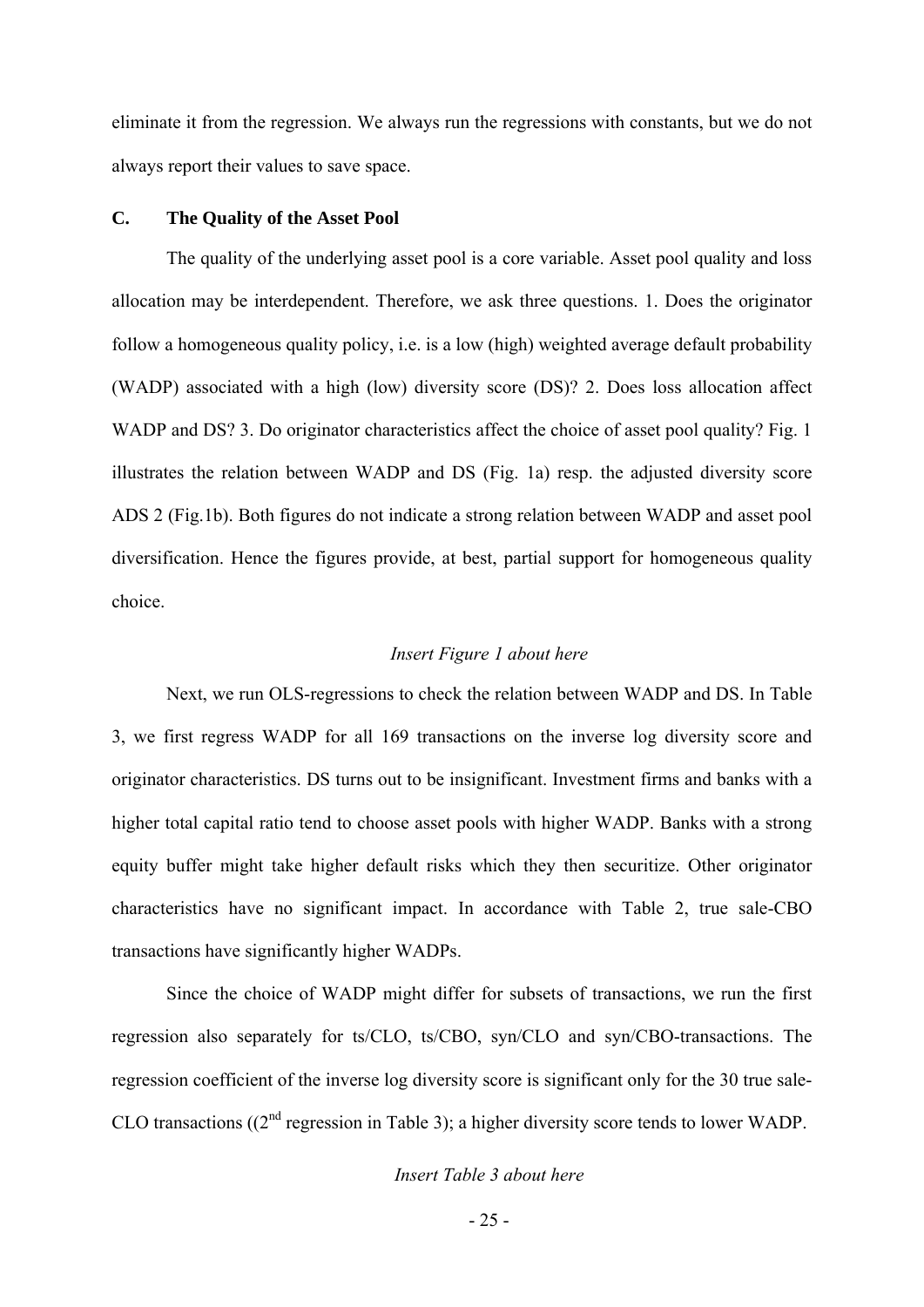Also loss allocation might affect the choice of asset pool quality. As Table 2 indicates, a higher WADP tends to lead to a higher FLP. When we include FLP in the regression, we find a strongly significant, positive regression coefficient (not shown). But due to endogeneity issues it would be dangerous to conclude that a higher FLP generates a higher WADP. The loss share and the support probability are less prone to endogeneity problems. Therefore we use them as regressors. Since both are sensitive to diversification, we use the subsample of 92 transactions for which we know the more reliable adjusted diversity score ADS 2, using an inter-industry asset correlation *ρex* of 2 percent. Since loss sharing may differ for CLO- and CBO-transactions, we multiply the loss measures by the CBO-dummy resp. (1- CBO-dummy). The last two regressions in Table 3 show that the ADS 2-coefficient is insignificant while the investment firm-dummy has a positive and significant impact on WADP. The support probability-coefficient is strongly significant and negative for both, CBO- and CLO transactions. But the loss share is insignificant. By Lemma 3, one of these loss measures should have a clear impact if the other one does not. We defer a more detailed discussion of these findings to the next subsection.

#### *Insert Table 4 about here*

Table 4 reports regressions to explain DS resp. ADS 2. For the full sample of 169 transactions, the inverse log DS does not depend significantly on WADP, also the investment firm-dummy is insignificant. As suggested by Table 2, DS is lower for CBO-transactions, but higher for synthetic transactions. The total capital ratio-coefficient is only weakly significant. Other originator characteristics appear to be irrelevant. In separate regressions for each of the four subsamples, we only find a significant WADP-coefficient for the subsample of 30 true sale-CLO transactions (2<sup>nd</sup> regression in Table 4), in line with the significant coefficient of DS on WADP in Table 3. We also check the subsample of 92 transactions to find out whether loss allocation has any relation to ADS 2 (last two regressions in Table 4). The support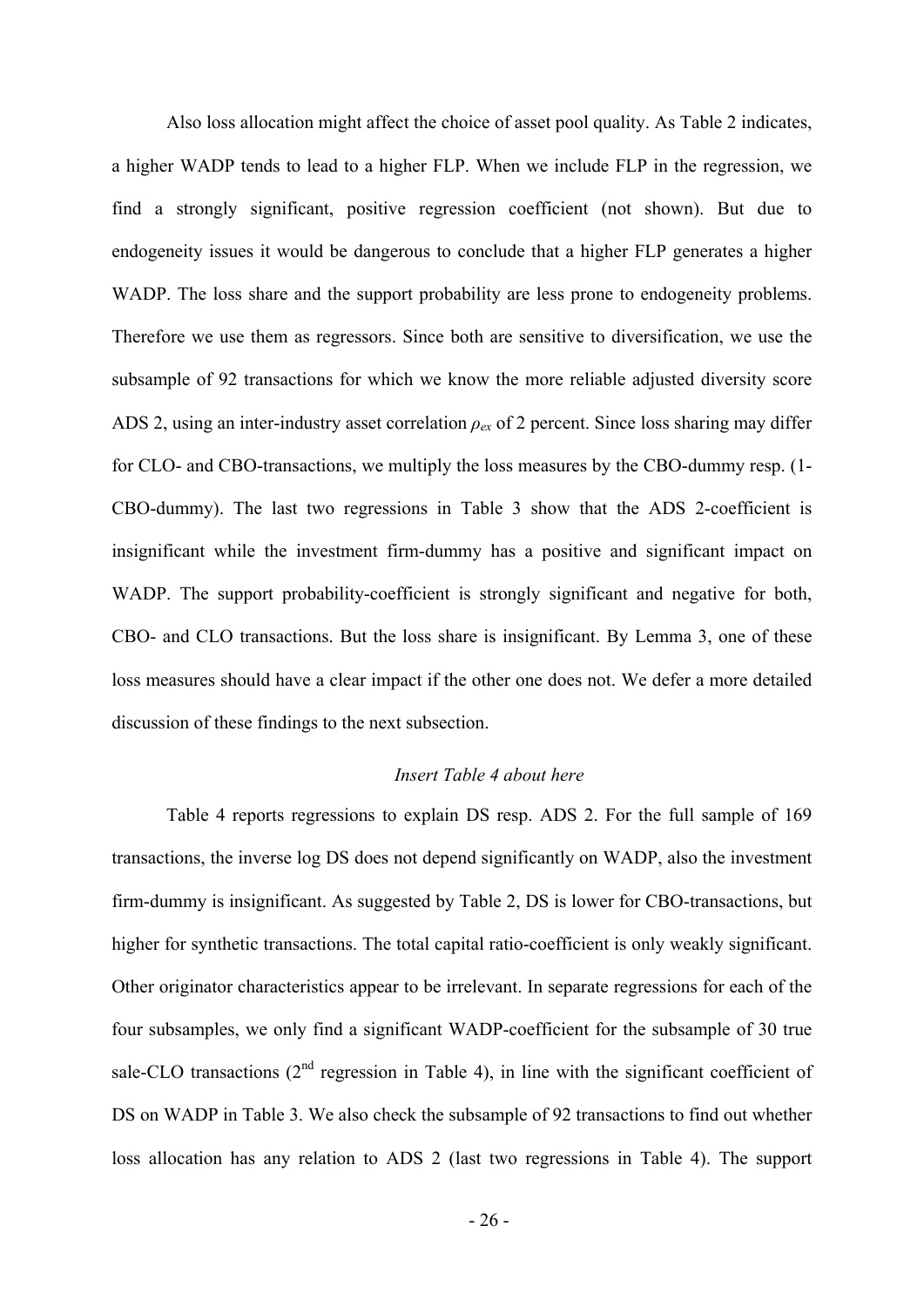probability-coefficient is significant for the CBO-, but not for the CLO-transactions. The loss share-coefficient is weakly significant only in CBO-transactions. Hence, similar to Table 3, there is very little support for dependence between DS and WADP.

While DS is primarily driven by CLO- versus CBO-transactions, an endogeneity problem regarding the impact of DS on WADP might exist. Therefore, we run a two stage least squares regression (2SLS) to explain WADP. As the diversity score is much higher in CLO- than in CBO-transactions, we use the CBO-dummy as an instrumental variable for DS. The findings of this exercise do not support an endogeneity effect.

Summarizing, the choices of WADP and DS appear to be independent. Investment firms and banks with higher total capital ratios appear to prefer transactions with higher WADPs. Otherwise, originator characteristics do not seem to be relevant. While WADP is partly explained by the support probability, the loss share neither explains WADP nor ADS.

#### **D. Loss Allocation to the FLP**

#### **1. Size of FLP**

Now the core hypotheses on loss sharing will be tested. Hypothesis 1 states that the size of the FLP is inversely related to the quality of the asset pool. This hypothesis is strongly confirmed by the regressions in Table 5. The first two regressions are based on the full sample of 169 transactions using the DS, while the last regression is based on the subsample of 92 transactions using ADS. The results indicate that even for an asset pool with excellent quality, given by a WADP close to 0 and a DS of 135, the FLP is positive. Using the coefficients of the first regression, the estimated FLP equals  $-8.5 + 46.6/\ln(135) = 1.00\,(%)$ . This suggests that investors are concerned about information asymmetry and other potential problems of securitization transactions even if the published asset pool quality is very good. It may also explain why the FLP increases with WADP at a slope clearly below 1. Interestingly, the regression coefficient of the Synthetic dummy is significantly negative in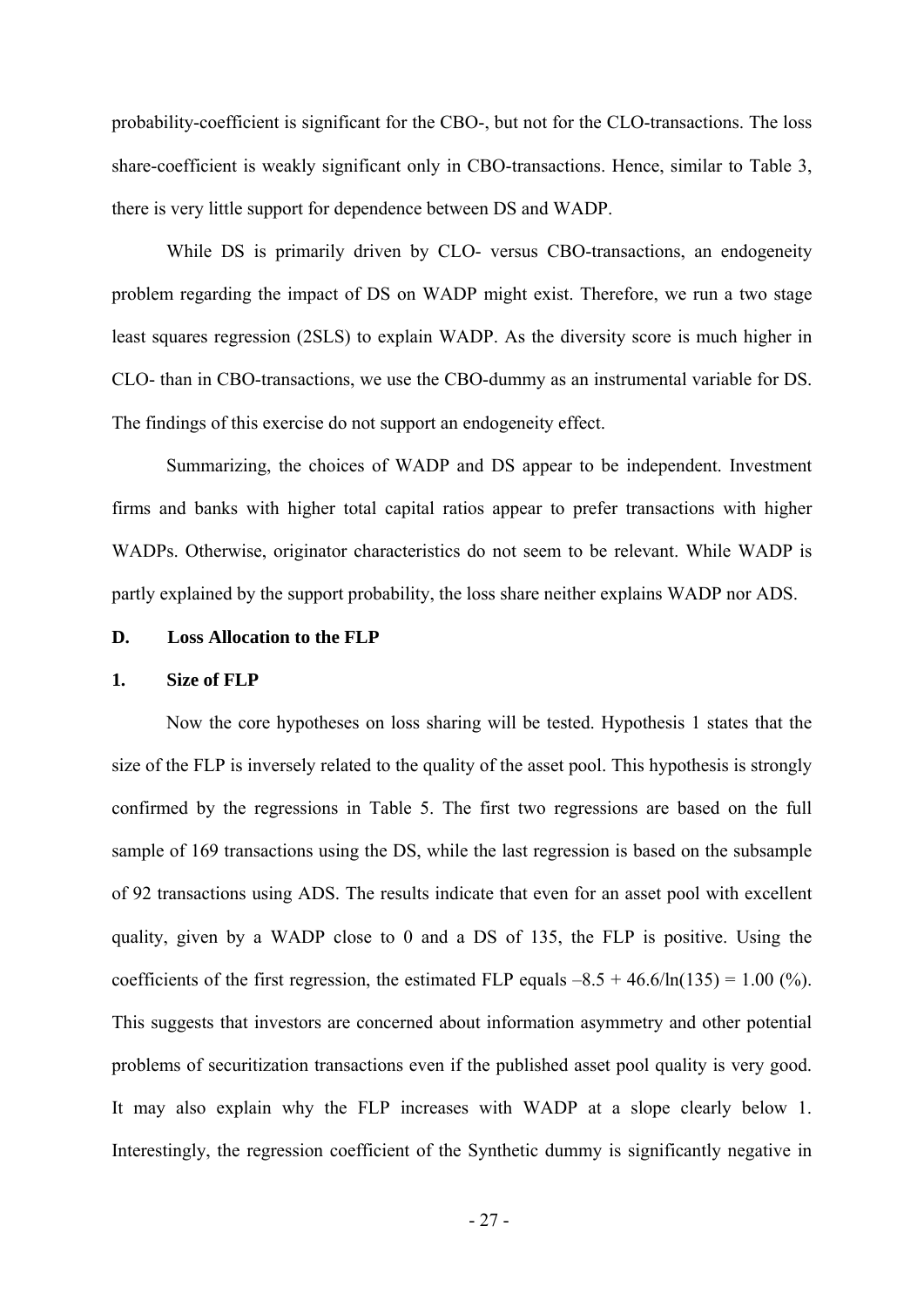the second regression, but insignificant in the last regression which uses the more sophisticated diversification measure.

We also regress the FLP-size on asset pool quality for the four subsets of transactions. The results (regressions 3 to 6) are very similar for true sale-CLOs and for true sale-CBOs. For synthetic CLOs and synthetic CBOs, WADP still remains strongly significant, but inverse ln DS turns insignificant. It might be that investors are less concerned about diversification in synthetic transactions because they interpret the TLP as a strong quality signal.

We also check whether the FLP is higher in a managed (dynamic) transaction than in a static transaction. In the second and the last regression the dummy being 1 for a managed transaction and 0 otherwise is insignificant. This may be due to the strict rules on replenishment /substitution. Also, originator characteristics have no impact on the size of the FLP. Originators with more valuable real options as indicated by Tobin´s Q do not seem to prefer a smaller FLP.

#### *Insert Table 5 about here*

We also run the FLP-regressions including the issuance date and the IBOXX spread as regressors. The IBOXX-spread is the difference between the IBOXX for BBB-bonds and the government-IBOXX for a maturity of 3 to 5 years. Both regressors have no significant impact (not shown). The insignificant issuance date-coefficient does not support the claim that the rating agencies relaxed their rating standards over time implying smaller FLPs. Finally, we run the regression for the subsample of 92 transactions for adjusted diversity scores based on inter-industry-correlations  $\rho_{ex}$  of 0 or 4 percent. We do not report the results because they are very similar to those for  $\rho_{ex} = 2$  percent.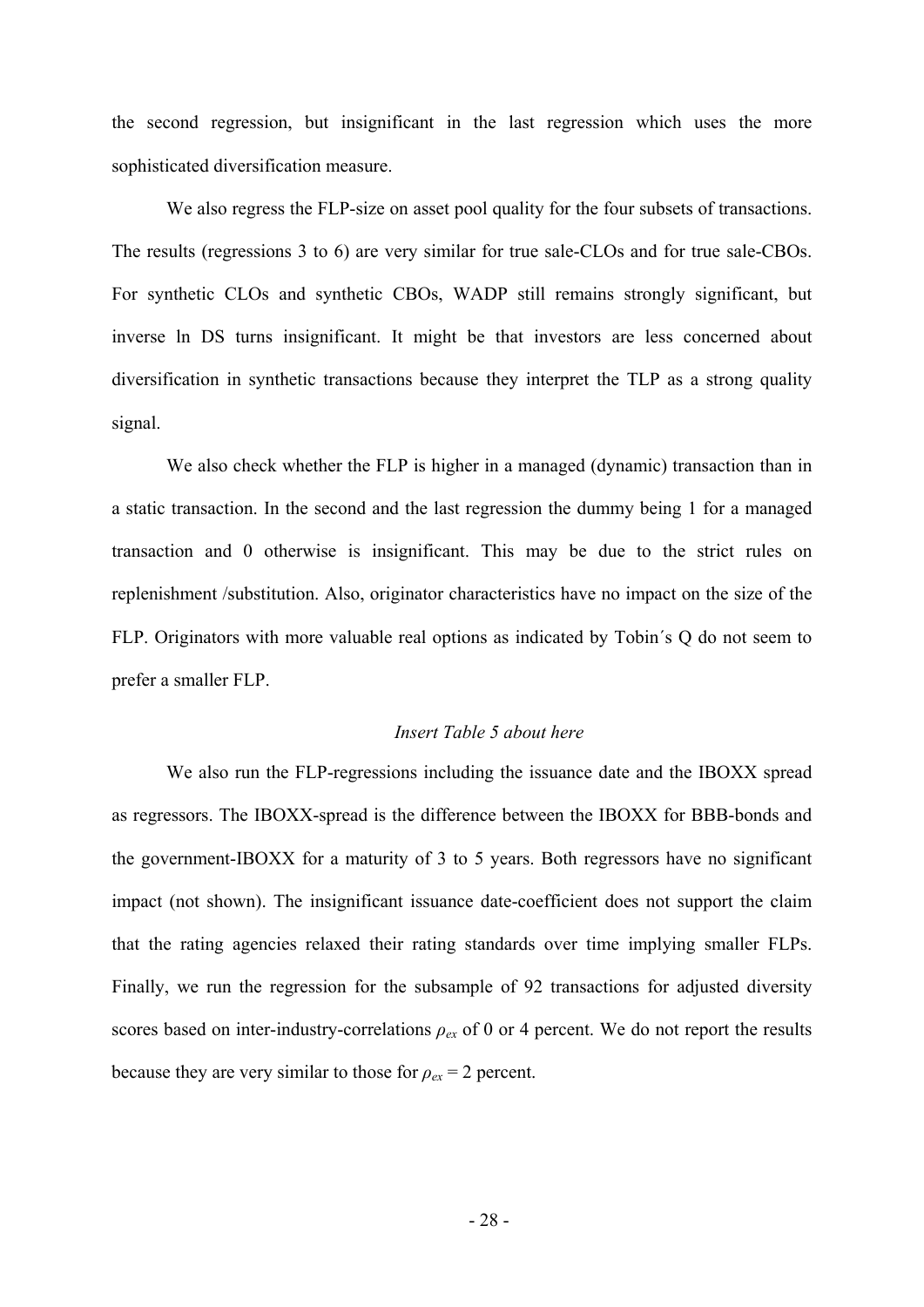#### **2. Loss share and Support Probability**

Next, we analyse the relation between asset pool quality and sophisticated loss sharing measures. Using the inter-industry-correlation  $\rho_{ex} = 2$  percent, the loss share of the FLP has a mean of 86.1 percent and a standard deviation of only 8.4 percent. This indicates that the FLP takes a high share of the expected default losses. For the support-probability the mean is 87.6 percent and the standard deviation 14.7 percent. This mean is also quite high. In accordance with Lemma 2a), the average loss share declines from 91.6 to 82.3 percent if  $\rho_{ex}$  increases from 0 to 4 percent, and the average support-probability declines slightly from 88.25 to 87.57 percent*.* Surprisingly, the support-probability is almost constant. This indicates that the cumulative lognormal distributions, generated by different inter-industry correlations, intersect at loss rates which are only slightly below the FLP.

Regressing the loss share on WADP and inverse log ADS 2 only, it turns out that WADP is completely insignificant, while the coefficient of the inverse ADS 2 is positive and significant (Table 6,  $1<sup>st</sup>$  regression). However, the explanatory power of the regression is only about 5.6 percent. Adding the CBO-dummy as a regressor strongly weakens the significance of the ADS 2-coefficient. The CBO-coefficient is strongly significant, positive indicating a higher loss share in CBO-transactions. The average loss share is 83.7 % in CLO- and 90 % in CBO-transactions, invalidating Hypothesis 6. This is consistent with higher expected losses of securitized bonds versus loans as well as with a strong reputation cost for default losses in CLO-transactions. This cost might induce a strong (unobservable) monitoring effort of the originator in these transactions which partially substitutes for the loss share. But it also points to operational risk in CLO-transactions. If an originator does not intend future securitization transactions, she might not care about reputation costs and enjoy the private benefits of moral hazard. Again, the coefficients of the issuance date and the IBOXX spread are insignificant (not shown).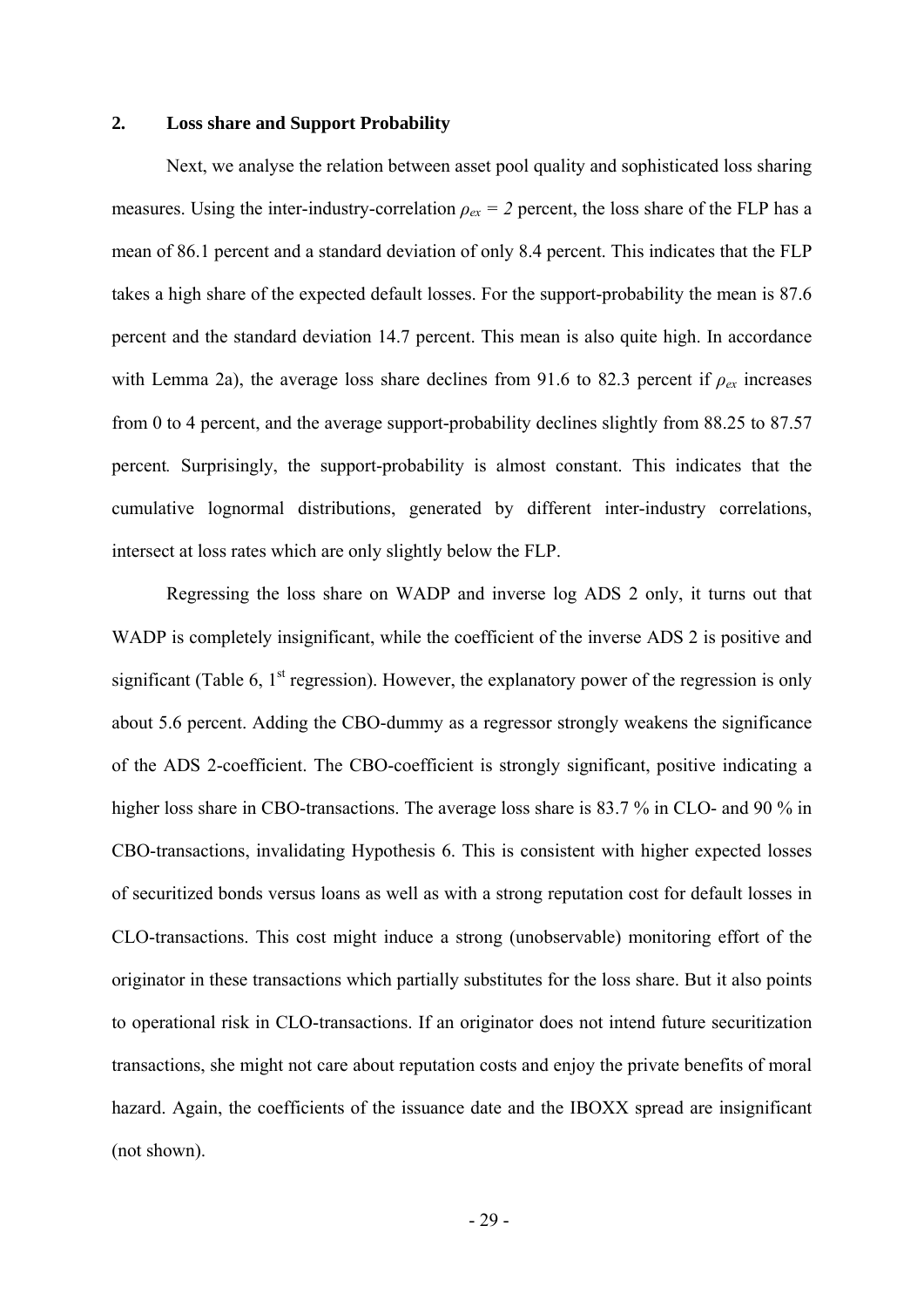#### *Insert Table 6 about here*

We also run the first regression in Table 6 separately for the four subsets of transactions (regressions 3 to 6). For true sale-CLOs, synthetic CLOs and synthetic CBOs, WADP and inverse ln ADS 2 have no significance, the adjusted R<sup>2</sup>s are negative or slightly above 0. Only for the small sample of 15 true sale-CBOs, we find a strongly significant negative effect of WADP, driven by 4 transactions with a WADP above 20 percent while all other transactions have a WADP below 6 percent  $(4<sup>th</sup>$  regression in Table 6). Apart from these few transactions, the empirical evidence clearly indicates that the loss share is largely independent of portfolio quality. This conclusion is also supported by the regressions in Table 3 and 4, where the loss share adds nothing or little to the explanation of asset pool quality. Thus, Hypothesis 2 is clearly supported.

Next, we run similar regressions for the support-probability (right part of Table 6). For the full sample of 92 transactions, the WADP-effect is strongly significant and negative. ADS 2 is weakly significant, but insignificant if the CBO-dummy is included. These two regressions have an impressive explanatory power of about 60 %. These findings are not surprising in view of the previous finding that the loss share is independent of the asset pool quality. Lemma 3 then implies that the support-probability should react inversely to WADP and to ADS. Again, the issuance date and the IBOXX spread have no significant effects. Analysing the four subsets of transactions separately (last four regressions), WADP always has a strongly significant negative impact, while inverse ln ADS2 has a positive impact which, however, is significant only for synthetic CBOs. Hence we conclude that the supportprobability varies with asset pool quality, in particular WADP, while the loss share does not. A loss share which is largely independent of the asset pool quality appears to be the market norm. These findings need not necessarily be driven by information asymmetry because we can only test for effects of asset pool quality.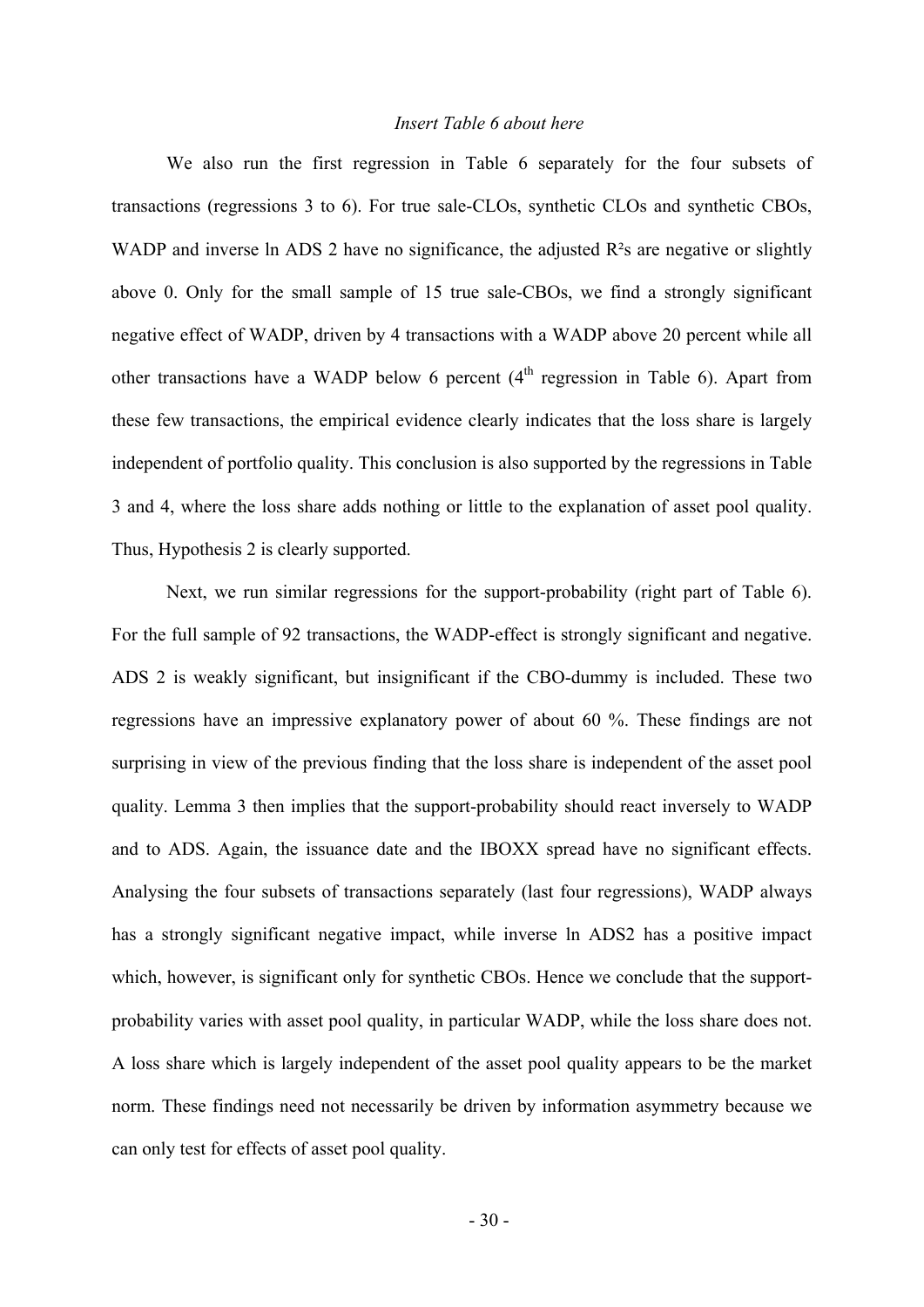Importantly, adding originator characteristics as regressors does not improve the explanatory power (not shown). Hence loss allocation appears to be driven by market forces, not by originator characteristics. This may be surprising if one believes in the cooperation of originators and rating agencies to maximize their joint benefit. As a caveat, our set of originator characteristics may miss some relevant characteristics.

The assumption of a lognormal loss rate distribution is sometimes criticised. If one simulates the loss rate distribution of a loan portfolio period by period, it turns out that the distribution is in some cases better approximated by a gamma distribution. Therefore we check robustness by using a two-parameter gammma distribution. For each transaction the expected loss rate and the loss rate-variance*,* based on ADS 2, are translated into the parameters of a gamma distribution. While for the 92 transactions the average loss share (average support-probability) assuming a lognormal distribution is 86.1 (87.6) percent, it is 84.3 (85.7) percent assuming a gamma distribution. Hence, it is not surprising that the regression results for loss shares and support probabilities based on the gamma distribution (not shown) are similar to those based on the lognormal distribution.

#### **E. Loss Allocation to the TLP**

Comparing true sale and synthetic transactions permits us to better understand the determinants of loss allocation. Hypothesis 3 claims that synthetic transactions are preferred for high quality asset pools. This hypothesis is clearly supported by the first probit-regression in Table 7. It is also supported if we analyse CLO- and CBO-transactions separately  $(2^{nd}$  and  $3<sup>rd</sup>$  regression). For CLO-transactions the DS-effect is insignificant, perhaps because these transactions tend to be well diversified.

Hypothesis 5 claims that originators with a good rating are less interested in funding through securitization. The fourth regression supports this hypothesis showing a significant, positive impact of the originator rating, while the originators without a rating, mostly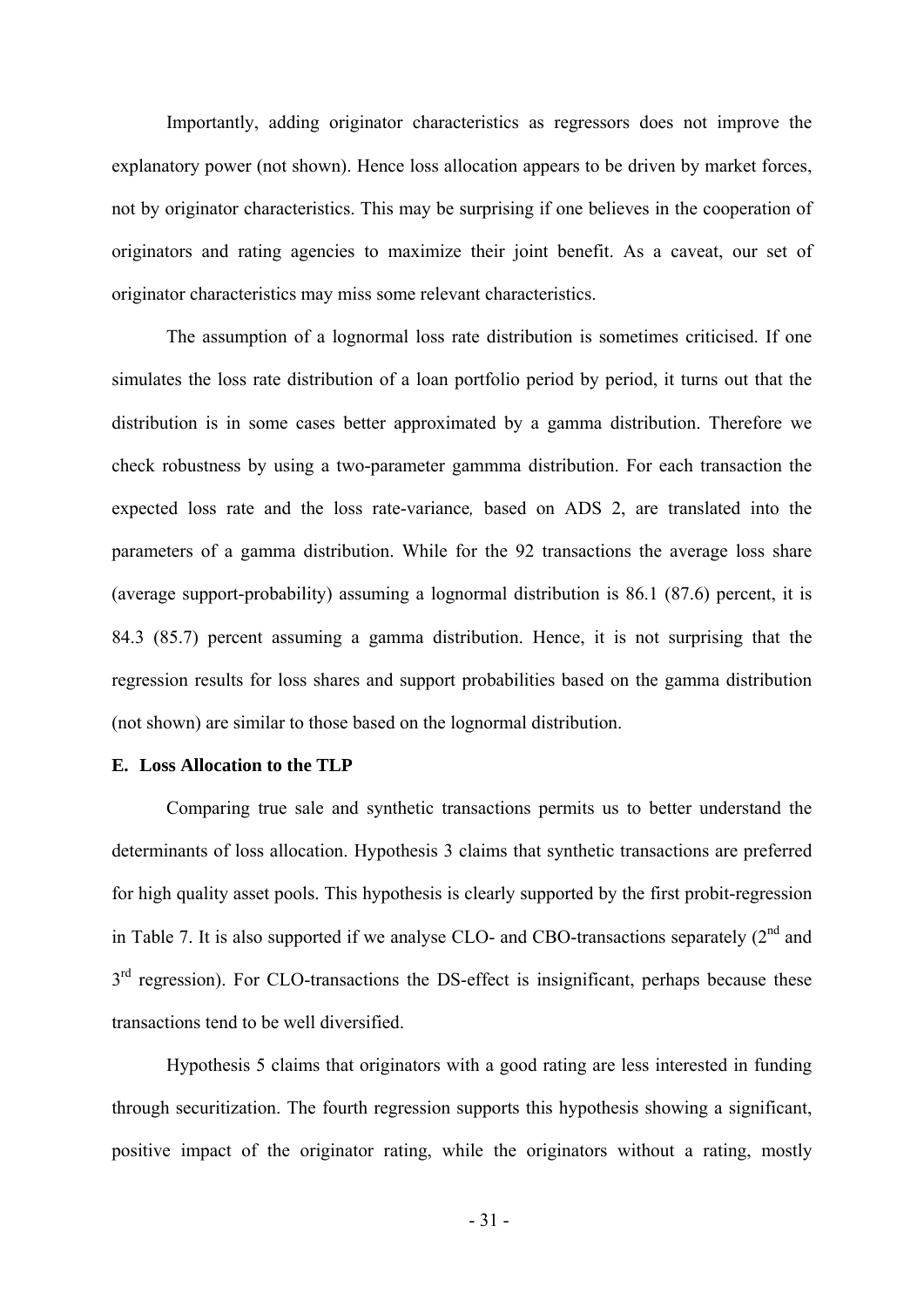investment firms, appear to prefer true sale transactions. Combining originator rating and portfolio quality in the fifth regression clearly improves the explanatory power of the regression.

#### *Insert Table 7 about here*

In the last regression the explanatory power is further improved by including the IBOXX spread, the originator´s Tobin´s Q and her total capital ratio. The IBOXX spread has a significant, positive impact on the preference for synthetic transactions. Hence it appears that originators are less interested in funding through securitization when credit spreads are high. The issuance date is insignificant (not shown). The significant, negative coefficient of Tobin´s Q suggests that it may not pay for originators with attractive outside options to retain the risk of a TLP. Originators with a high total capital ratio may prefer to retain the TLP-risk because their cost of retention may be smaller than that of selling.

We interpret the strong preference for synthetic transactions of originators with a good rating as evidence of a funding cost effect. This effect may dominate information-sensitivity effects and explain why the FLP, the most information-sensitive tranche, is at least partly sold while the TLP, the least information-sensitive tranche, is not. The left histogram in Fig. 2 shows credit spreads of European bank bonds with a maturity of at least 4 years, rated Aa3 and better, issued between 2000 and 2005. The right histogram shows the credit spreads of Aaa-rated CDO-tranches with a maturity of at least 4 years in our sample. The mean credit spread is 9.1 bp for the bank bonds and 40.6 bp for the Aaa-tranches. The minimum (maximum) spread of the bank bonds is -27 (+22) bp, while it is  $+1$  (+100) bp for the Aaa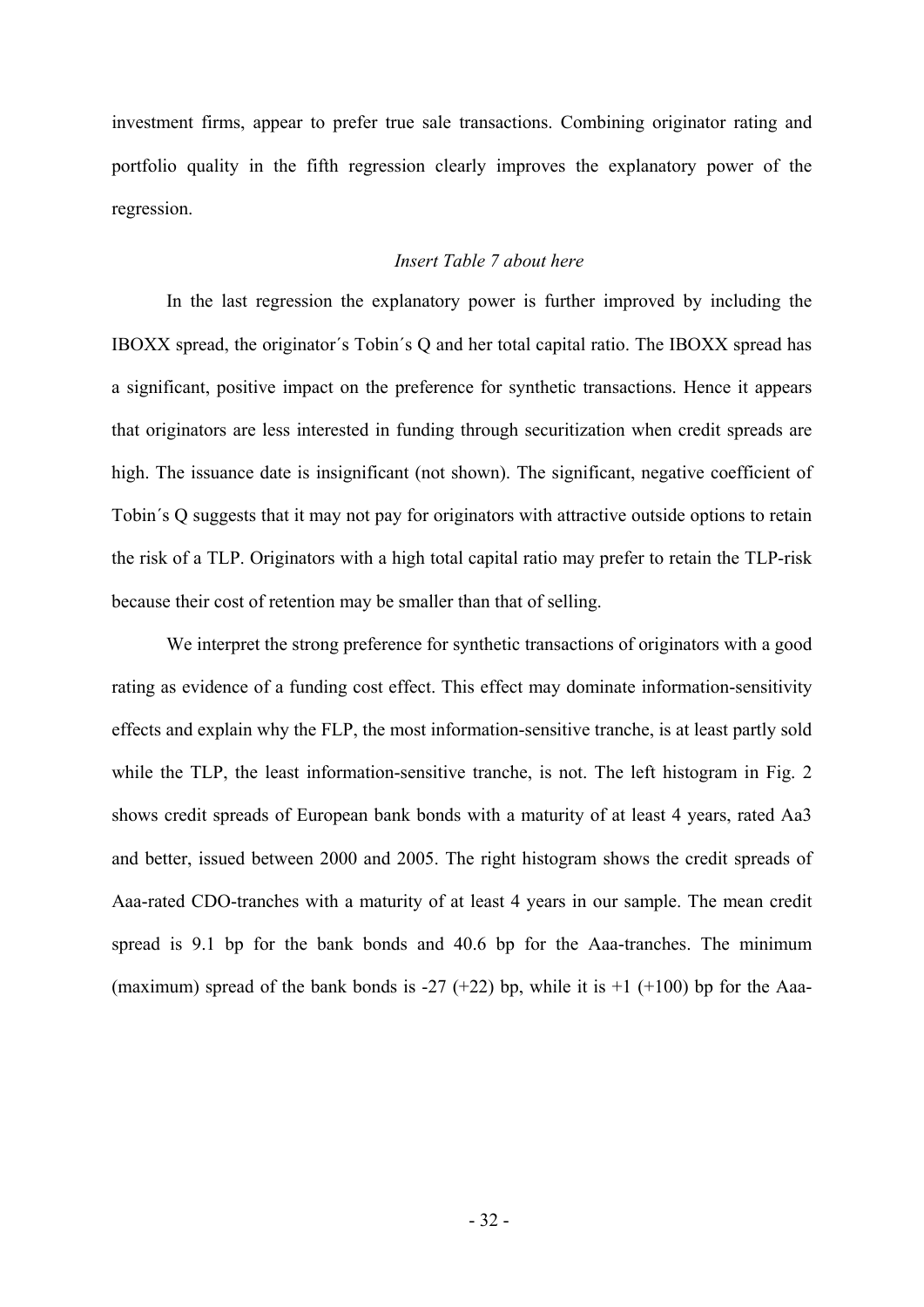<span id="page-34-0"></span>tranches<sup>[14](#page-34-0)</sup>. Hence credit spreads of highly rated bank bonds are often lower than those of Aaa-tranches.

In Table 8, we regress the credit spreads of bank bonds and of CDO-tranches with a rating of at least Aa3 on the IBOXX-spread, negative rating, squared rating and bond maturity. Table 8 indicates that the spreads of bank bonds and of CDO-tranches are lower for a better rating and a shorter maturity. The tranche spreads increase with a higher IBOXXspread while the bank bond spreads do not. To illustrate the funding decision, compare the estimated credit spread of a Aa2-bank bond and of a Aaa-tranche for a true sale transaction, given 5 years maturity and an IBOXX-spread of 2 percent. The estimated credit spread of the Aa2-bank bond is 7.9 bp, that of the Aaa-tranche is 42.7 bp. Thus, for highly rated banks funding through a large Aaa-tranche in a true sale transaction likely implies a higher funding cost than issuing standard Aa2-bonds. These banks may enjoy a strong reputation, which is not fully reflected in their bond rating, but in their credit spreads. Also investors may believe that big banks are too big to fail. Conversely, a Aaa-tranche in a securitization transaction may face some investor scepticism because securitization transactions are relatively new instruments with little performance history.

#### *Insert Table 8 about here*

Finally we analyse the size of the TLP. We exclude the three atypical fully funded Geldilux-transactions. In the first regression of Table 9, WADP has a strongly negative effect on the size of the TLP, while the impact of ln DS is u-shaped. For small diversity scores up to about 28 the estimated TLP declines with an increasing diversity score, for higher diversity scores it increases. There are only few transactions with a diversity score below 28. Therefore,

1

 $14$  Similar to Aaa-tranches, standard bonds issued by large, well rated banks also represent well diversified risks. They predominantly default in very bad macro states, similar to Aaa-tranches.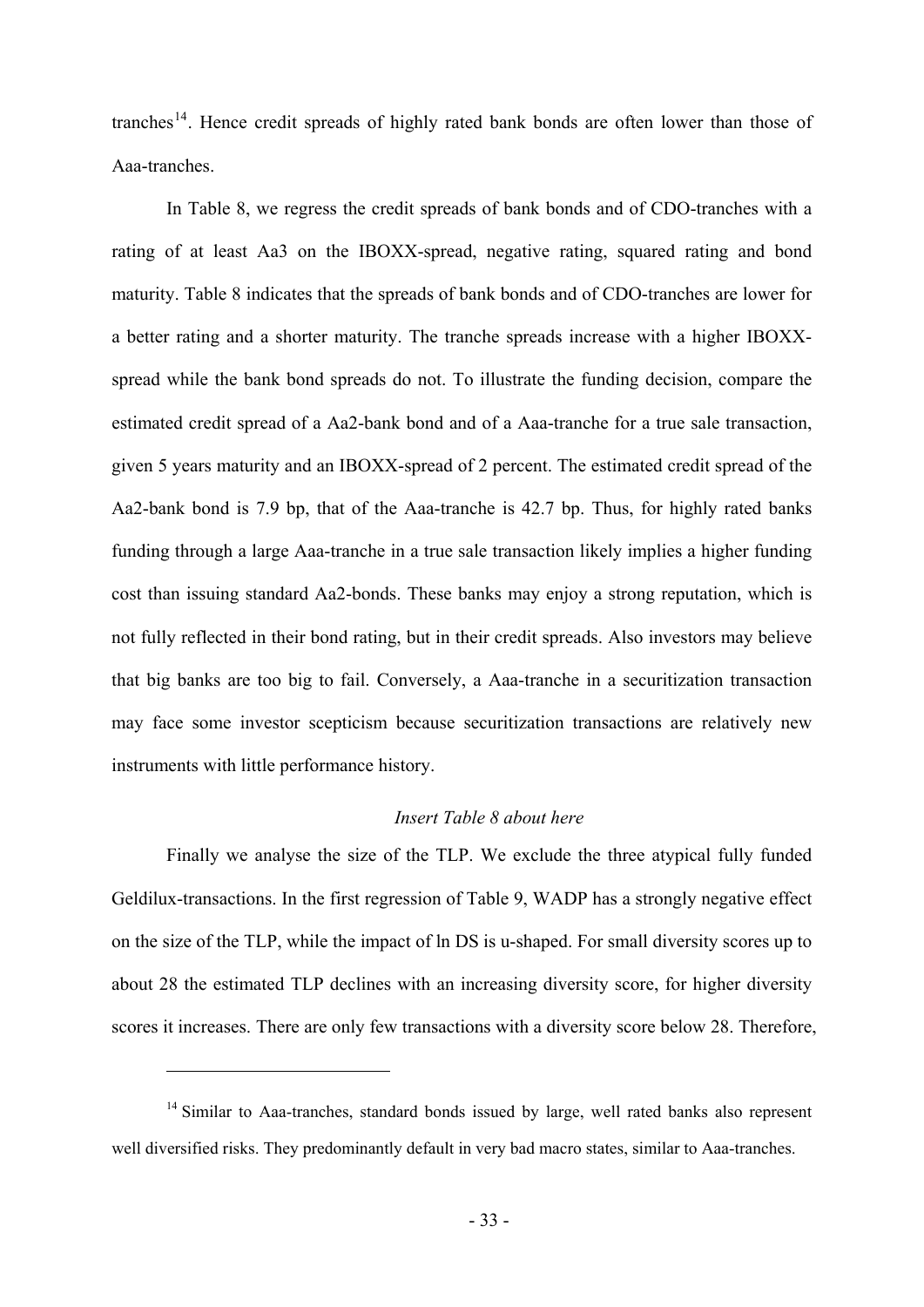the TLP mostly increases with the diversity score. Thus, Hypothesis 4 is clearly confirmed. Differentiating between CLO-and CBO-transactions  $(2<sup>nd</sup>$  and  $3<sup>rd</sup>$  regression) shows similar results. But the diversity score turns insignificant in the strongly diversified CLO-transactions. The explanatory power of the first regression can be improved slightly by including the investment firm-dummy (last regression). The negative coefficient indicates that investment firms tend to retain smaller TLPs. Other originator characteristics do not appear to have a significant impact on the size of the TLP. Also, the issuance date and the IBOXX spread appear to be irrelevant.

#### *Insert Table 9 about here*

Comparing our findings for the FLP and the TLP, the differences are striking. While the FLP-size *reacts inversely* to asset pool quality, the TLP *increases*. This indicates that both choices are driven by different motives. Presumably, the FLP mitigates problems of information asymmetry; a lower asset pool quality induces a higher FLP providing more protection to investors. The TLP does not protect investors so that investor protection is irrelevant. Better asset pool quality lowers the Aaa-attachment point so that the TLP increases. Yet, the TLP should be sold since it is least-information sensitive. But funding through Aaatranches is not attractive for highly rated banks. This is reinforced in times of high credit spreads. Also, selling a large Aaa- tranche transfers little default risk so that banks may consider it a cost-ineffective tool for risk management.

#### **F. Robustness Checks and Discussion**

A potential critique of OLS-regressions to explain the FLP and the TLP is that these variables are constrained to the (0,1)-range. For a robustness check we transform the FLP and the TSP so that the transformed variable varies between plus and minus infinity. The regression results basically stay the same.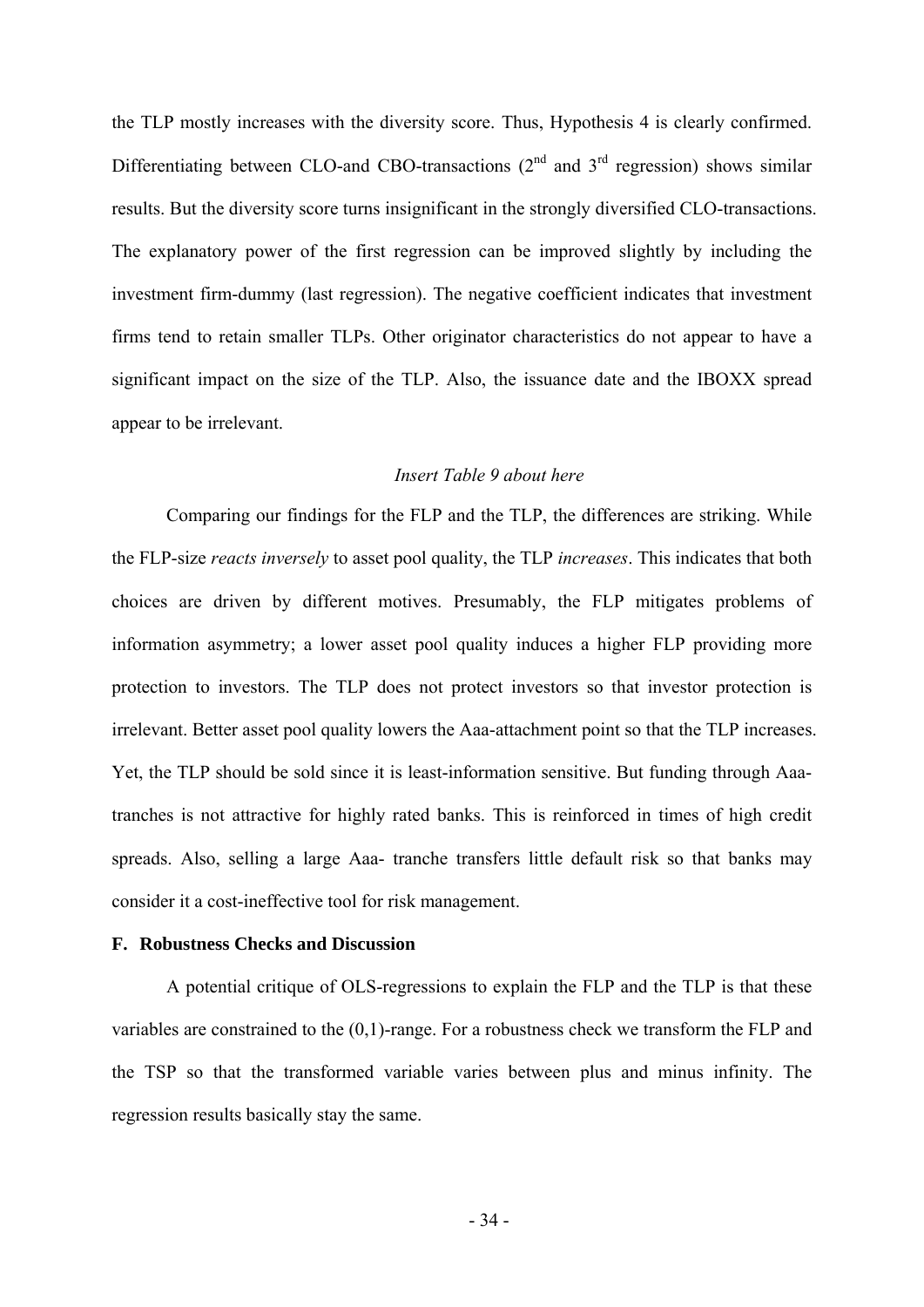We already checked for potential endogeneity problems regarding the choice of asset pool quality. In the other regressions we see little potential for endogeneity. These regressions address loss allocation, given exogenous originator characteristics and attitudes of investors and rating agencies. While originator characteristics vary across transactions and are therefore used as controls, attitudes of investors and agencies should be similar for all transactions. Including a CBO-dummy as a regressor does not lead to endogeneity because CLO- and CBO-transactions represent two different types of transactions. Including a synthetic-dummy is more prone to endogeneity problems. But the findings of separate regressions for true sale and synthetic transactions are similar.

Our assumption that Moody´s quality assessments of the asset pool are unbiased, is difficult to test. Assessment biases might be driven by joint interests of originators and rating agencies, as suggested by the Congress hearings on MBS-securitizations of October 22, 2008. Our findings, however, indicate that the rating methods have been rather stable over the sampling period. We are not aware of any major changes in rating methodologies for corporate loans/bonds and CDO-transactions after our sampling period.

The discussion about the best way to measure the diversity score has led us not only to consider Moody´s DS, but also ADS based on inter-industry default correlations of 0, 2 or 4 percent. The regression results are similar. Sometimes the results are somewhat stronger for 4 percent. This may indicate that 4 percent was considered more realistic. If Moody´s over- or underestimated all WADPs by the same multiple, this would not affect our findings, apart from the level of the regression coefficients.

The assumption of a constant loss given default ignores that this parameter changes with business conditions which might impact loss allocation. Uncertainty in WADP and correlations should affect the results because the formulas for the loss allocation measures indicate non-linear effects as illustrated in Tarashew (2010) for the value at risk. For example,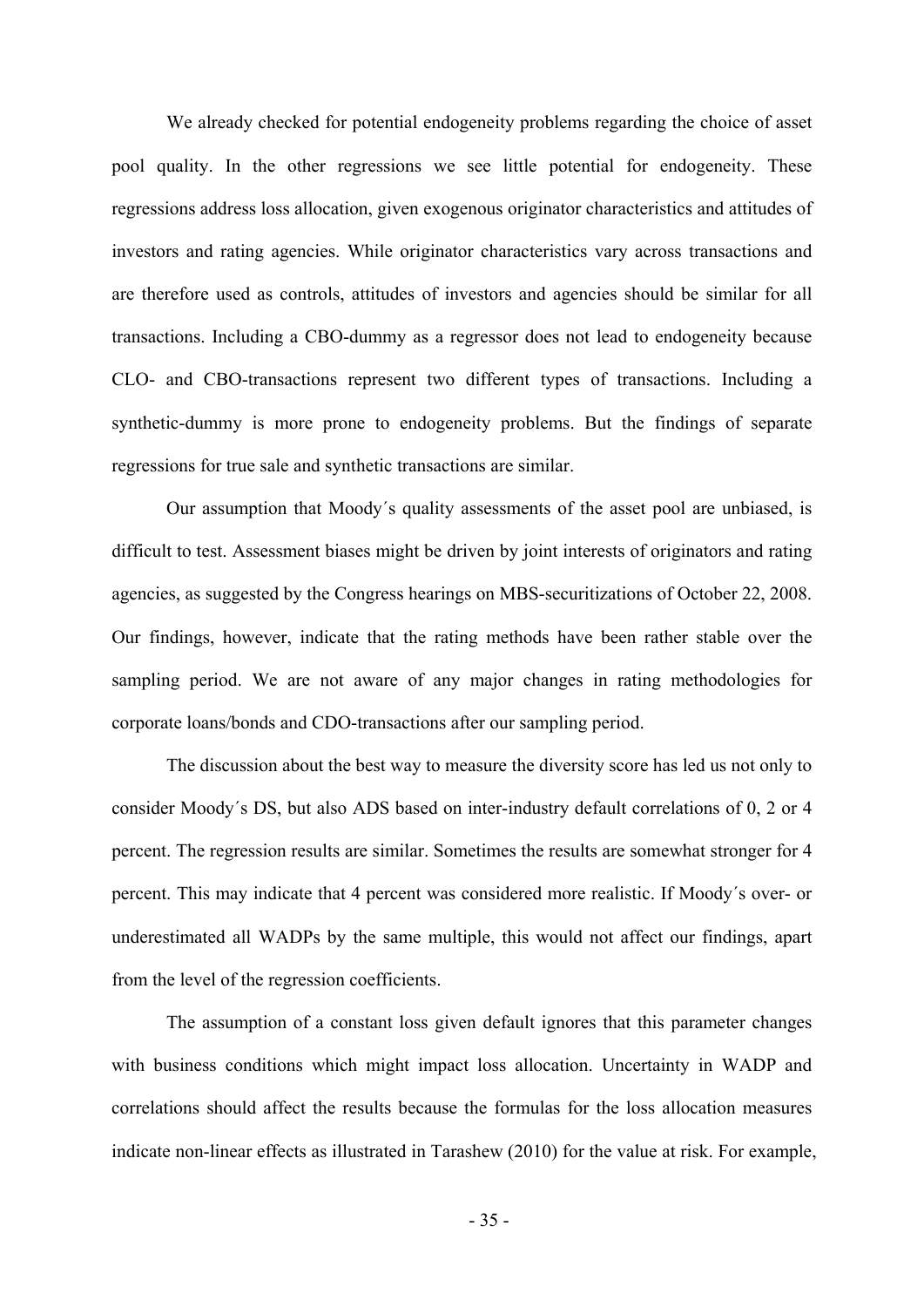ADS is a declining convex function of correlation so that correlation uncertainty should upward-bias the expected ADS. Given an increasing convex function of the loss share in ADS, the expected loss share would also be upward-biased. Similarly, uncertainty in WADP should upward-bias the expected loss share since the loss share tends to be a declining convex function in WADP. Parameter uncertainty might also upward-bias the supportprobability.

On a general level, our sample of 169 European CDO-transactions is modest even though it covers about half of the European transactions in the sampling period. This clearly limits the generality of our findings. The number of those transactions in the USA was much larger. It would be useful to compare our findings with those from the USA. It is dangerous to apply our findings to securitizations of other claims like mortgage-backed loans, credit card claims etc. Asset pool quality in these securitizations is measured by other criteria; often diversification of these pools is much stronger. This may lead to other loss allocations.

#### **V. Conclusion**

This paper investigates loss allocation to First, Second and Third Loss Positions in securitizations of corporate loans and bonds. The originator cooperates with investors and rating agencies to determine the quality of the underlying asset pool and the loss allocation. A sample of European securitization transactions of corporate loans and bonds shows that the size of the First Loss Position is strongly inversely related to asset pool quality while the Third Loss Position is positively related. The First Loss Position likely serves to mitigate information asymmetry problems, in contrast to the Third Loss Position. The general guideline for structuring transactions appears to be that the First Loss Position should cover a high share of the expected default losses, *largely independent* of the asset pool quality and of originator characteristics. The support-probability of the First Loss Position, i.e. the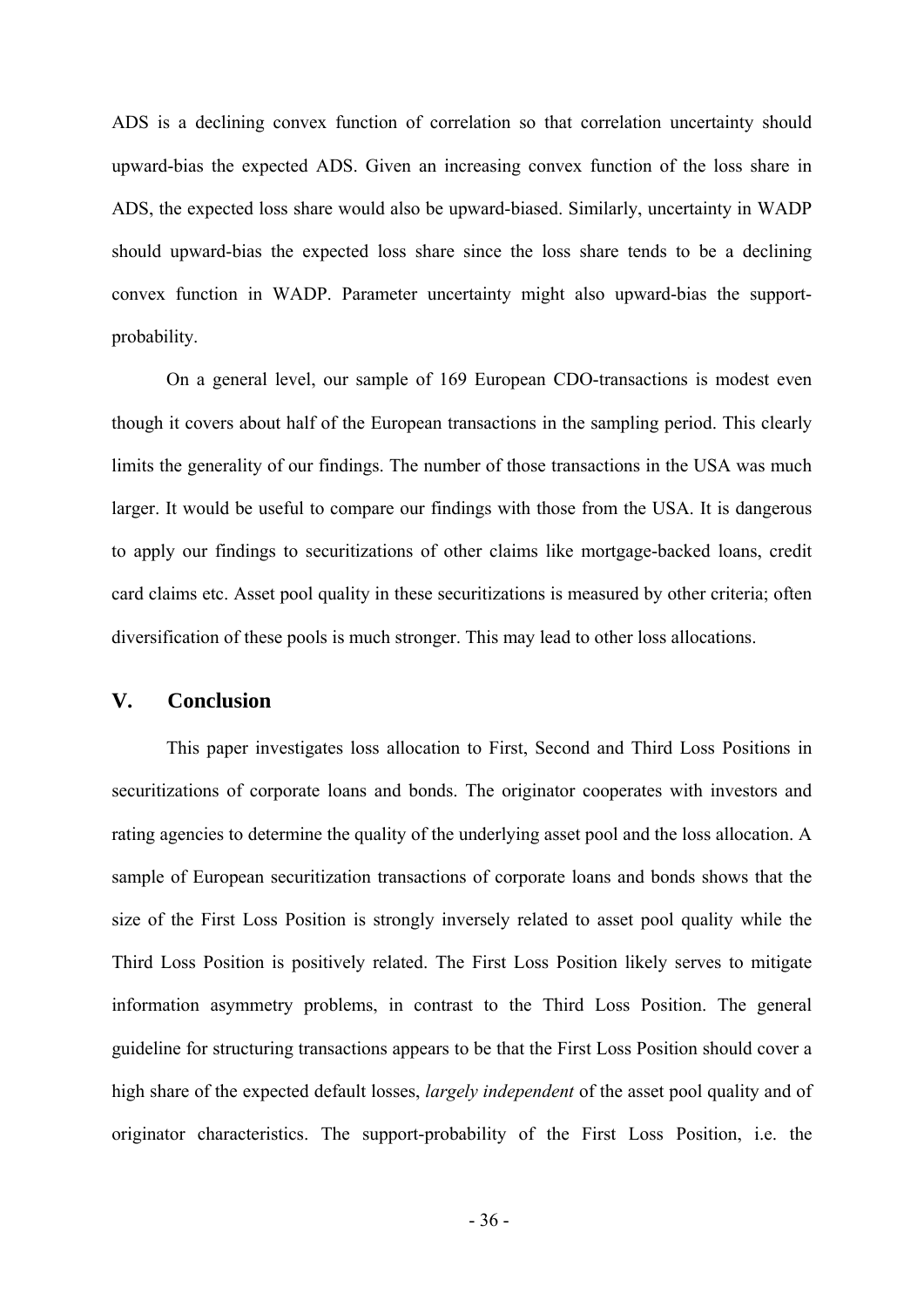probability that the First Loss Position absorbs all losses, is inversely related to the weighted average default probability of the asset pool as predicted by theory.

The loss share is higher in CBO- than in CLO-transactions. In the latter, originators can mitigate default losses through their loan monitoring. The smaller loss share in CLOtransactions suggests that rating agencies and investors anticipate a strong monitoring effort of the originator in CLO-transactions, due to high reputation costs. Also, higher default rates of bonds relative to loans may motivate a higher loss share in CBO-transactions.

Asset pool quality *and* originator rating positively affect the originator´s preference for a synthetic transaction with a large Third Loss Position. Its size increases with the quality of the asset pool, in contrast to the First Loss Position. Retaining the Third Loss Position is also in conflict with the claim that the originator should sell the least information-sensitive tranche. Selling this tranche does not achieve a substantial risk transfer; moreover, credit spreads of Aaa-tranches tend to be higher than those of standard Aa-bank bonds so that an originator with a good rating may consider funding through Aaa-tranches too expensive.

Originator characteristics have a surprisingly small impact on loss allocation except for the choice between true sale and synthetic transactions. This indicates that choices are largely driven by attitudes of investors and rating agencies. We do not find evidence that rating standards declined over time.

The findings of this paper shed some light on the regulation of securitizations. Forcing the originator to retain 5 percent of all tranches would impose a loss share of the same percentage on her. Forcing her to retain 10 percent of the FLP would impose a loss share of 7 to 9 percent on her. Hence the latter is presumably more effective to constrain adverse selection and moral hazard. Clearly more empirical research is needed to better understand the various motives driving loss allocation in securitization transactions.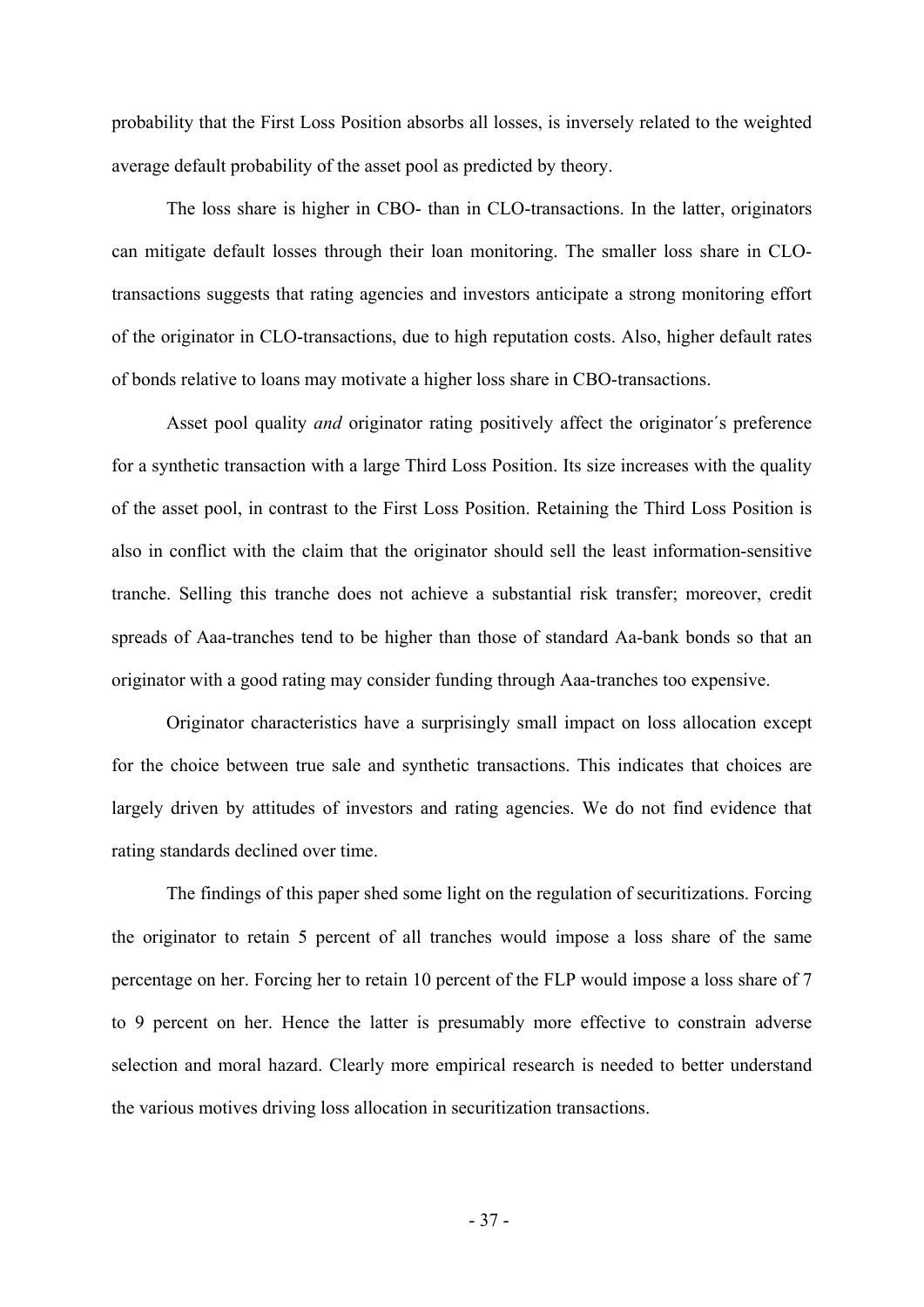#### **References**

- Acharya, V.; S. Bharath; and A. Srinivasan. "Does industry-wide distress affect defaulted firms? Evidence from creditor recoveries." *Journal of Financial Economics*, 85 (2007), 787-821.
- Albrecher, H.; S.Ladoucette; and W.Schoutens., "A Generic One-Factor Lévy Model for Pricing Synthetic CDOs." In *Advances in Mathematical Finance.* R. Elliott et al, eds. Birkhaeuser (2007), 1-20.
- Arrow, K. "Essays in the theory of risk bearing." Markham (1971).
- Bester, H. "The Role of Collateral in Credit Markets with Imperfect Information." *American Economic Review,* 31 (1987), 887-899.
- Boot, A., and A. Thakor. "Security Design." *Journal of Finance,* 48 (1993), 1349-1378.
- Burtschell, X.; J. Gregory; and J.-R. Laurent. "A Comparative Analysis of CDO Pricing Models under the Factor Copula Framework." *Journal of Derivatives,* 16 (2009), No.4, 9-37.
- Cebenoyan, A. S., and P. E. Strahan. "Risk management, capital structure and lending at banks." *Journal of Banking and Finance,* 28 (2004), 19-43.
- DeMarzo, P., and D. Duffie. "A liquidity-based model of security design." *Econometrica,* 67 (1999), 65-99.
- DeMarzo, P. "The Pooling and Tranching of Securities: A Model of Informed Intermediation." *The Review of Financial Studies,* 18 (2005), 1-35.
- Downing*,* C*.;* and N. Wallace. "Commercial Mortgage Backed Securities: How Much Subordination is Enough?" Working Paper, Rice University (2005).
- Downing, C.*;* D. Jaffee; and N. Wallace. "Is the Market for Mortgage-Backed Securities a Market for Lemons?" *Review of Financial Studies,* 22 (2009), 2457-2494.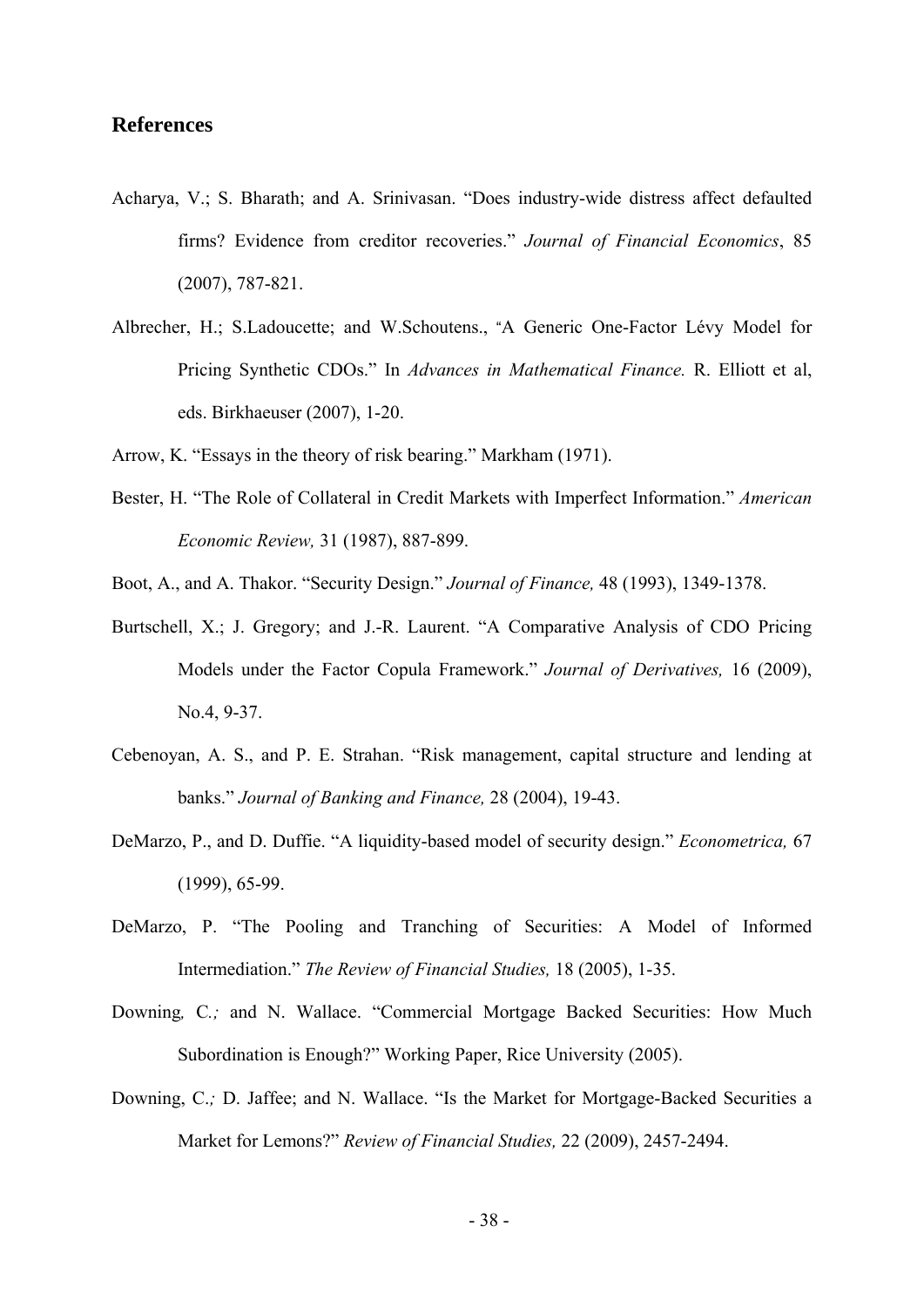- Duffie, D., and N. Garleanu.: "Risk and the Valuation of Collateralized Debt Obligations." *Financial Analysts Journal,* 57 (2001), 41-59.
- Duffie, D.; A. Eckner; G. Horel; and L. Saita. "Frailty Correlated Default." *Journal of Finance,* 64 (2009), 2089-2123.
- Emery, K., and R. Cantor. "Relative default rates on corporate loans and bonds." *Journal of Banking and Finance,* 29 (2005), 1575-1584.
- Fender,I., and J. Kiff. "CDO rating methodology: Some thoughts on model risk and its implications." BIS working paper # 163 (2004).
- Fitch. "Fitch Ratings Global Corporate Finance 2007 Transition and Default Study." www.fitchratings.com (2008).
- Franke, G., and J. P. Krahnen. "Default risk sharing between banks and markets: the contribution of collateralized debt obligations." In *The Risks of Financial Institutions*, M. Carey and R. Stulz, eds. NBER book, University of Chicago Press, (2006), 603-631.
- Gabaix, X.; A. Krishnamurthy; and O. Vigneron. "Limits of Arbitrage: Theory and Evidence from the Mortgage-Backed Securities Market." *Journal of Finance*, vol. 62 (2007), 557-595.
- Gale, D., and M. Hellwig. "Incentive-Compatible Debt Contracts: The One-Period Problem." *Review of Economic Studies* 52 (1985), 647-663.
- Gollier, C., and H. Schlesinger. "Arrow's Theorem on the Optimality of Deductibles: A Stochastic Dominance Approach." *Economic Theory*, 7 (1996), 359-363.
- Gordy, M. "A risk-factor model foundation for ratings-based bank capital rules." *Journal of Financial Intermediation,* 12 (2003), 199-232.
- Gorton, G., and G. G. Pennacchi. "Banking and loan sales: marketing non-marketable assets." *Journal of Monetary Economics,* 35 (1995), 389-411.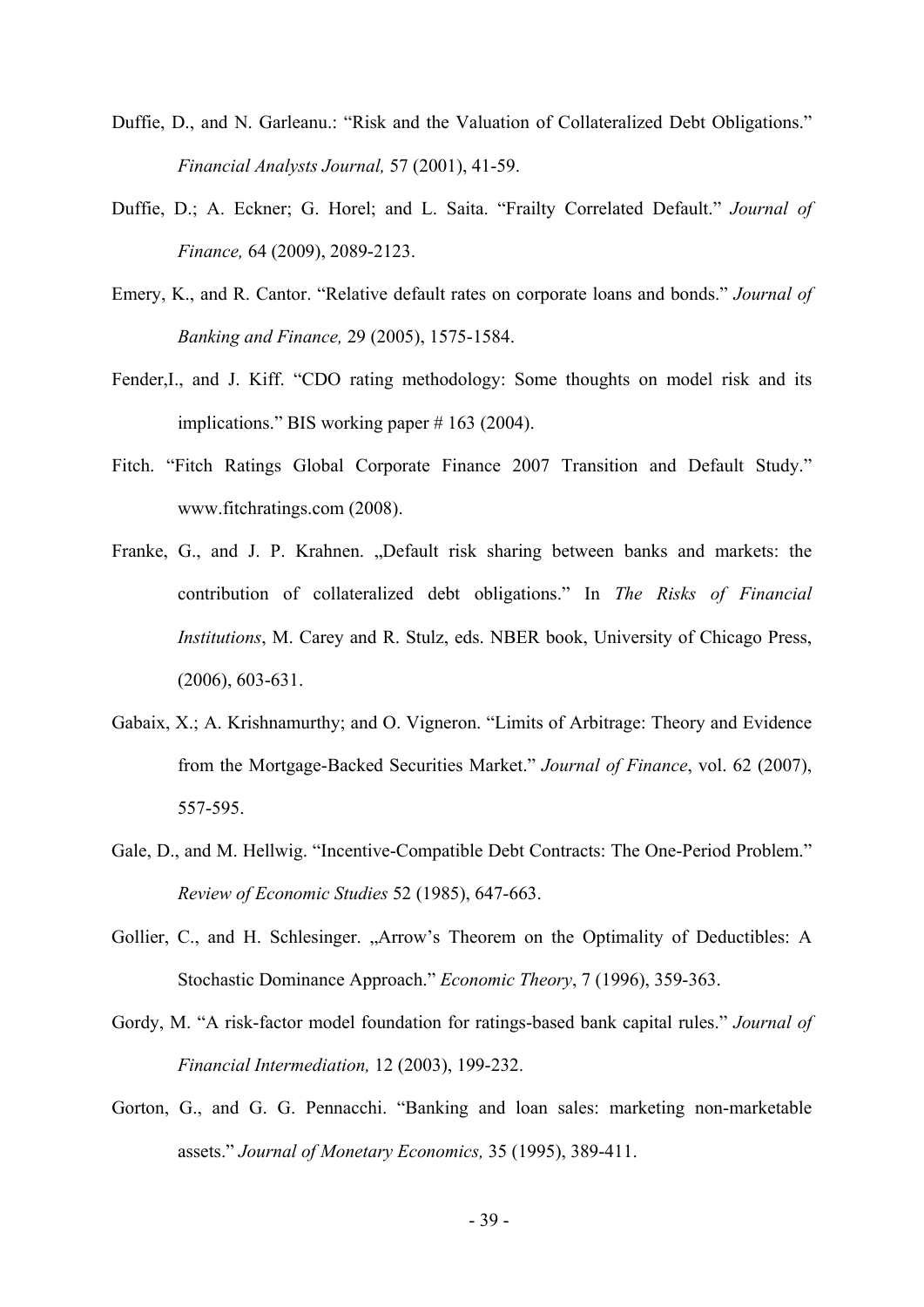- Herrmann, M.; P. Sun; and M. Jha et al. "Global ABS 2007." HSBC Bank plc London, January 2007, electronic publication (2007).
- Higgins, E. J., and J. R. Mason. "What is the value of recourse to asset-backed securities? A clinical study of credit card banks." *Journal of Banking & Finance,* 28 (2004), 875- 899.
- International Monetary Fund. "Global Financial Stability Report". Washington, April (2011).
- Krekel, M. "Pricing distressed CDOs with Base Correlation and Stochastic Recovery." Working Paper, Uni Credit Markets & Investment Banking. (2008)
- Longstaff , F., and A. Rajan. "An Empirical Analysis of the Pricing of Collateralized Debt Obligations." *Journal of Finance,* 63 (2008), 529-563.
- Loutskina, E., and P. Strahan. "Securitization and the Declining Impact of Bank Finance on Loan Supply: Evidence from Mortgage Originations." *Journal of Finance*, 64 (2009), 861-889.
- Malamud, S.; H. Rui; and A. Whinston. "Optimal Securitization with Heterogeneous Investors". Working Paper, Swiss Finance Institute (2009).
- Moody´s Investor Service. "The Lognormal Method Appplied to ABS Analysis. International Structured Finance." Special Report (2000).
- Moody's. "Moody's Rating Actions, Reviews and Outlooks: Quarterly update Fourth Quarter 2007." www.moodys.com (2008).
- Newman, D.; F. Fabozzi; D. Lucas; and L. Goodman. "Empirical Evidence on CDO Performance." *Journal of Fixed Income*, Fall (2008), 32-40.
- Piskorski, T.; A. Seru; and V. Vig. "Securitization and distressed loan renegotiation: Evidence from the subprime crisis." *Journal of Financial Economics,* 97 (2010), 369-397.
- Plantin, G. "Tranching." Discussion Paper, University of Toulouse (2003).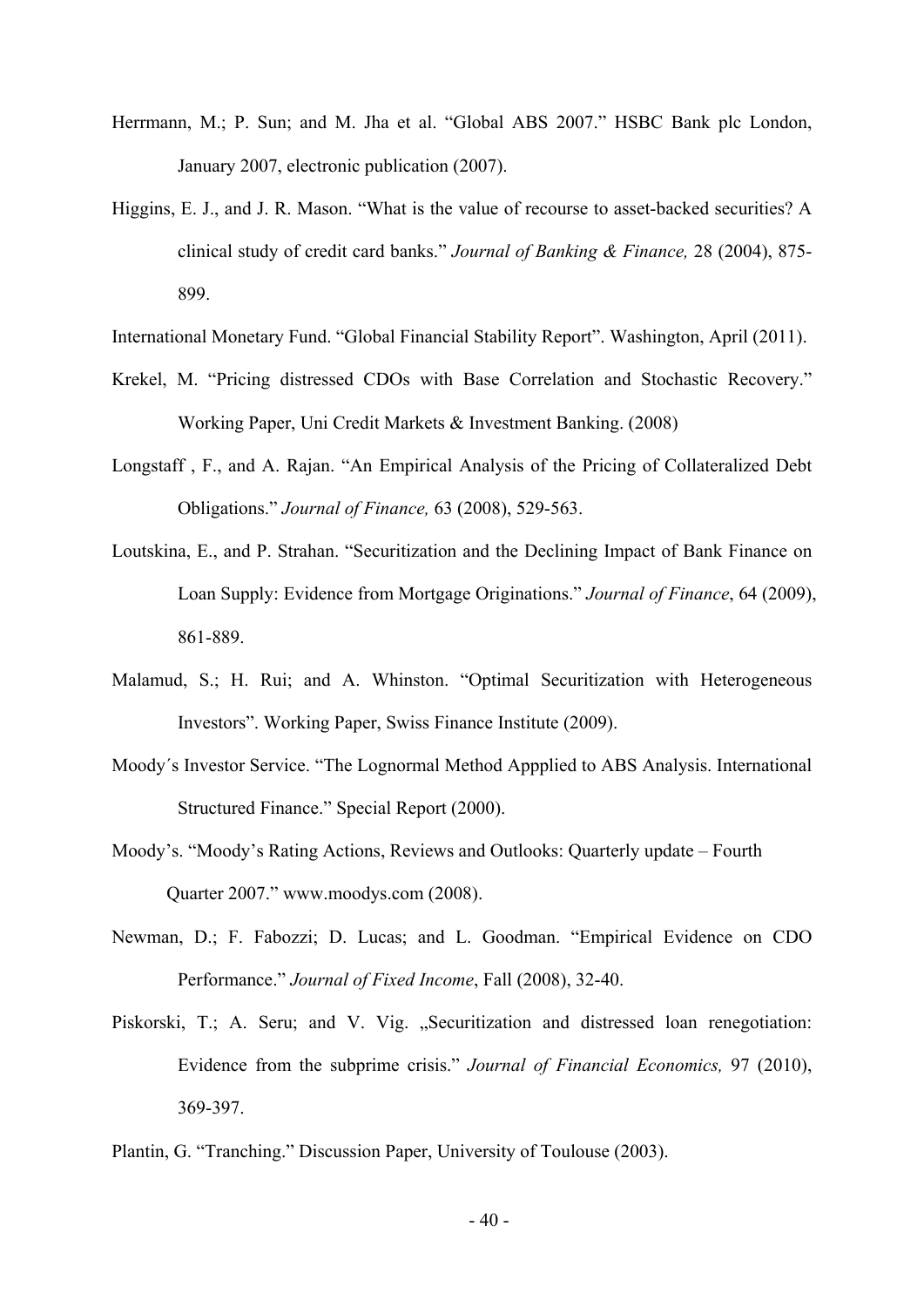- Purnanandam, A. "Originate-to-distribute model and the sub-prime mortgage crisis." Forthcoming: *The Review of Financial Studies*, (2010).
- Riddiough, T. J. "Optimal Design and Governance of Asset-Backed Securities." *Journal of Financial Intermediation,* 6 (1997), 121-152.
- Tarashew, N. "Measuring portfolio credit risk correctly: Why parameter uncertainty matters." *Journal of Banking & Finance,* 34 (2010), 2065-2076.

*The Financial Crisis Inquiry Commission Report*, Washington, electronic publication (2011).

Townsend, R. M. "Optimal Contracts and Competitive Markets with Costly State Verification." *Journal of Economic Theory,* 2 (1979), 265-293.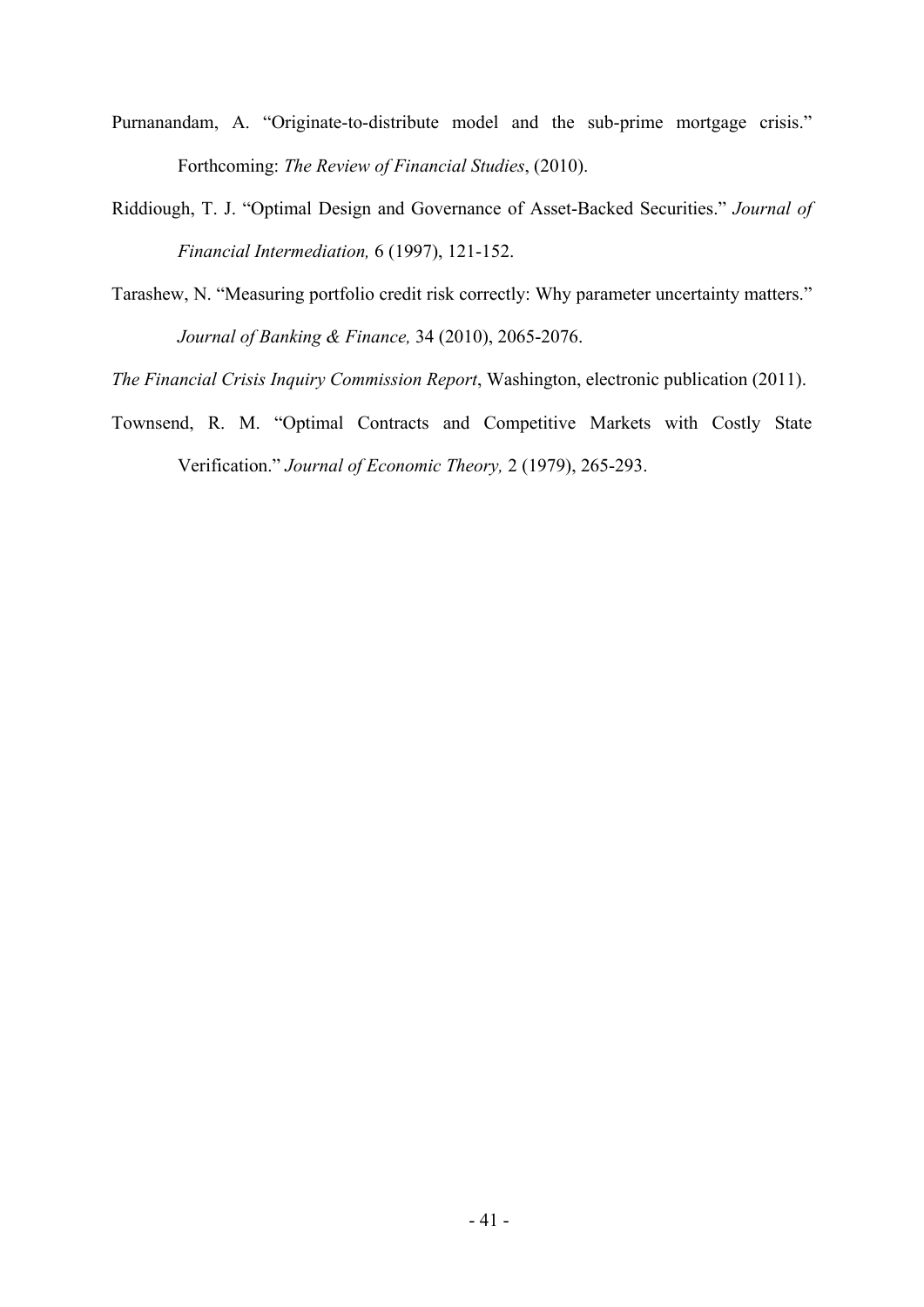## **Tables**

|     | True sale | Synthetic |  |
|-----|-----------|-----------|--|
| CLO |           |           |  |
|     |           |           |  |
|     |           |           |  |

| Year         | 997 | 998 | 999 | 000 | 001 | 002 | 003 | 004 | 005 |
|--------------|-----|-----|-----|-----|-----|-----|-----|-----|-----|
| number of    |     |     |     |     |     |     |     |     |     |
| transactions |     |     | 2   | b   |     | 2   | b   | q   |     |

**Table 1**: The upper part shows the number of transactions in the sample differentiating CLO- and CBO-transactions as well as true sale- and synthetic transactions. The lower part shows the annual distribution of transactions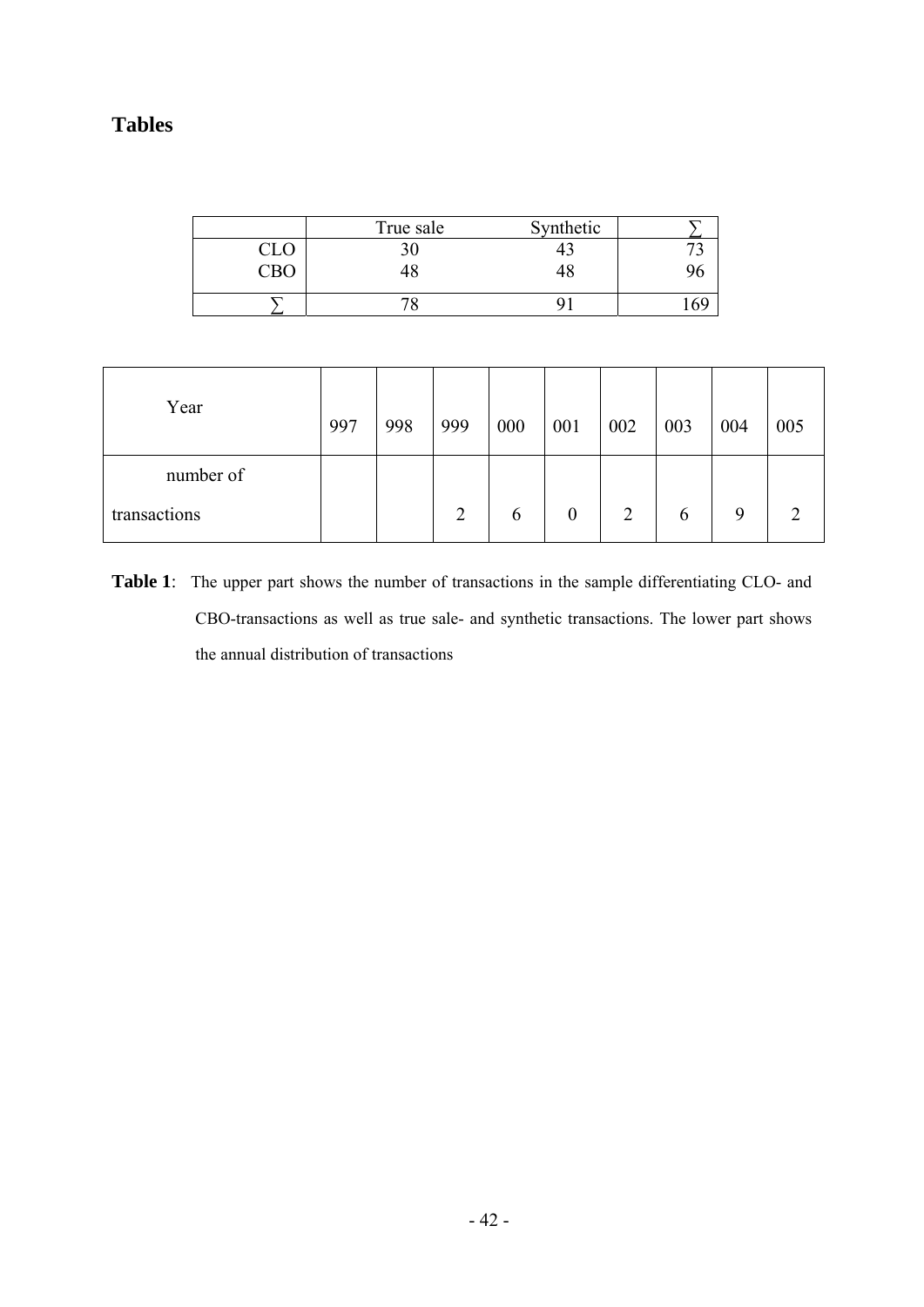|                                   | ts/CLO             | syn/CLO                       | ts/CBO            | syn/CBO            |
|-----------------------------------|--------------------|-------------------------------|-------------------|--------------------|
| $WADP -$<br>mean<br>$WADP - std.$ | $7.5\%$<br>$7.5\%$ | 3.8%<br>$3.1\%$               | 13.2 %<br>$9.8\%$ | $1.9\%$<br>$3.2\%$ |
| $DS - mean$<br>$DS - std.$        | 87<br>46           | 89<br>30                      | 34<br>11          | 56<br>26           |
| $FLP-$<br>mean<br>FLP std.        | 6.1 $%$<br>4.8 $%$ | $2.9\%$<br>$1.5\%$            | 12.1%<br>$6.2\%$  | $3.6\%$<br>$2.6\%$ |
| $TLP -$<br>mean<br>$TLP - std.$   |                    | 80 %<br>(86%)<br>23 $\%$ (7%) |                   | 87%<br>7%          |

Table 2: The table shows the means and standard deviations of transaction characteristics differentiating CLO and CBO-transactions as well as true sale (ts) and synthetic (syn) transactions. WADP and Moody´s DS are the weighted average default probability and Moody´s diversity score of the asset pool. FLP is the initial size of the FLP, TLP the nonsecuritized senior tranche as a percentage of the asset pool volume in synthetic transactions. The bracketed numbers for TLP in CLO-transactions are obtained if three fully funded synthetic Geldilux-transactions are excluded.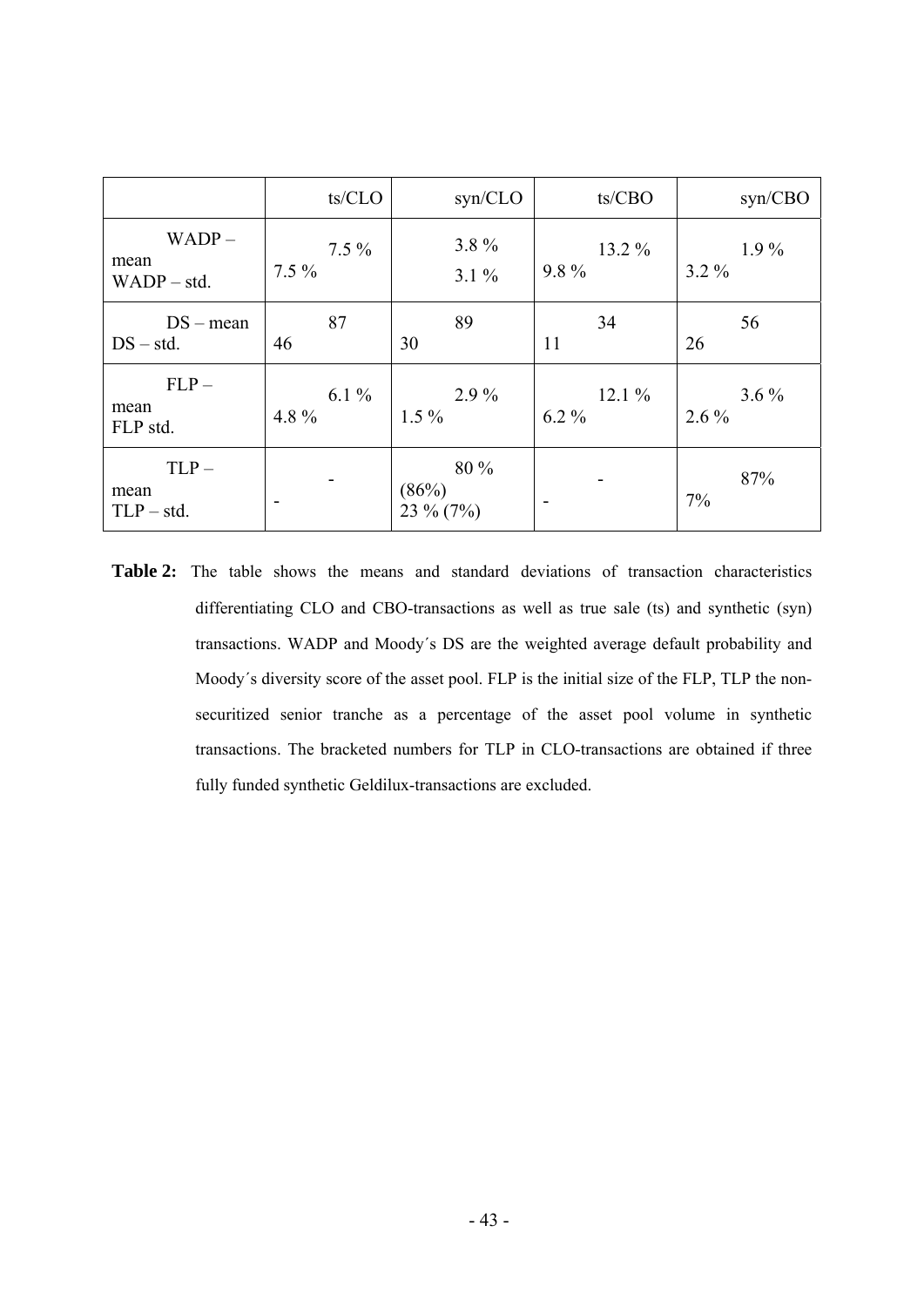| Explained<br>variable             | Weighted Average Default Probability<br>$(\%)$ |                              |                              |                          |                          |                          |                          |
|-----------------------------------|------------------------------------------------|------------------------------|------------------------------|--------------------------|--------------------------|--------------------------|--------------------------|
| Sample of<br>transactions         | all<br>169                                     | 30 True<br>sale, CLO         | 48 True<br>Sale, CBO         | 43 SYN,<br><b>CLO</b>    | 48 SYN,<br><b>CBO</b>    | 92                       | 92                       |
| Inverse<br>In diversity score     | $-4.7$<br>(0.6860)                             | 92.2<br>(0.0209)             | 3.0<br>(0.9096)              | $-17.2$<br>(0.4890)      | $-0.54$<br>(0.9582)      | $\blacksquare$           | $\blacksquare$           |
| Inverse<br>ln ADS 2               | $\overline{\phantom{a}}$                       |                              |                              |                          | $\overline{\phantom{a}}$ | 8.63<br>(0.3791)         | $-3.78$<br>(0.6785)      |
| Investment firm-<br>dummy         | 9.5<br>(0.0000)                                | 0.40<br>(0.9284)             | 13.17<br>(0.0000)            |                          | $-0.26$<br>(0.7481)      | 5.41<br>(0.0028)         | 8.57<br>(0.0247)         |
| Loss share x<br><b>CBO</b>        |                                                |                              |                              |                          | $\overline{\phantom{0}}$ |                          | $-7.87$<br>(0.2695)      |
| Loss share<br>$(1-CBO)$           |                                                |                              |                              |                          |                          |                          | $-9.41$<br>(0.2623)      |
| Support Prob x<br>CB0             |                                                |                              |                              |                          |                          | $-27.1$<br>(0.0000)      |                          |
| Support Prob (1-<br>CBO)          | $\sim$                                         | $\overline{a}$               | $\overline{a}$               | $\blacksquare$           | $\overline{\phantom{a}}$ | $-28.9$<br>(0.0000)      |                          |
| CBO-dummy<br>(1- Synthetic dummy) | 6.9<br>(0.0000)                                | $\qquad \qquad \blacksquare$ | $\qquad \qquad \blacksquare$ | $\overline{\phantom{a}}$ | $\overline{\phantom{a}}$ | $\overline{\phantom{a}}$ | $\overline{\phantom{a}}$ |
| ∆Total capital<br>ratio           | 1.2<br>(0.0021)                                | 0.95<br>(0.1633)             | 3.056<br>(0.0000)            | 0.541<br>(0.1536)        | 0.306<br>(0.1649)        | 0.259<br>(0.2517)        | 0.898<br>(0.0951)        |
| Adjusted $R^2$                    | 0.508                                          | 0.221                        | 0.602                        | 0.0397                   | $-0.0553$                | 0.650                    | 0.180                    |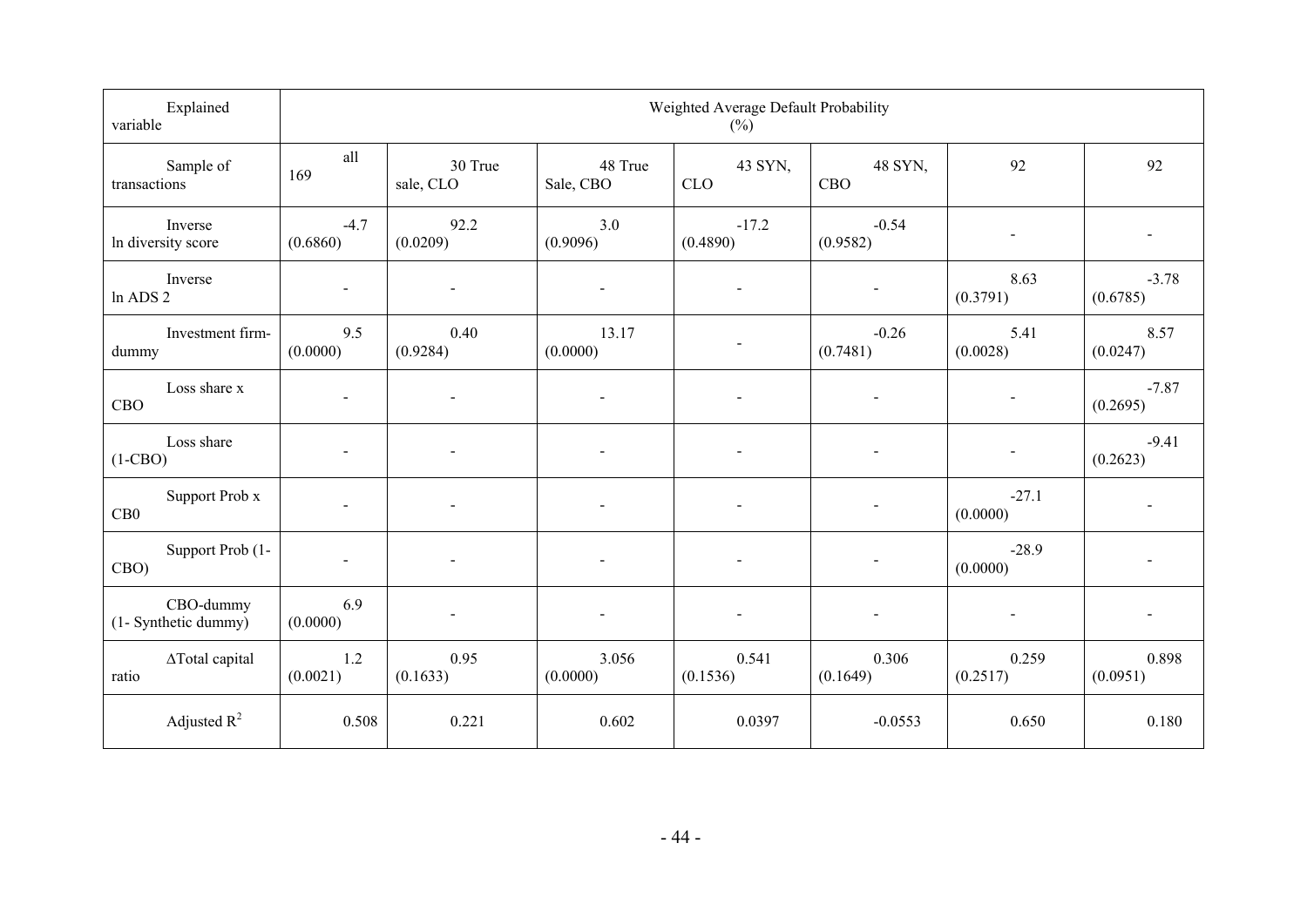Table 3: The table displays the coefficients (Newey-West heteroscedasticity adjusted p-values in brackets) of OLS-regressions of WADP on various variables, without showing the regression constants. Inv ln ADS2 is the inverse log adjusted diversity score assuming a default correlation between industries of 2 percent. The investment firm-dummy is 1 if an investment firm is the originator and 0 otherwise. The CBO-dummy is 1 for a CBO-transaction and 0 otherwise. The Synthetic dummy is 1 for a synthetic transaction and 0 otherwise. ∆Total capital ratio is the total capital ratio of the originating bank in the transaction year minus the average total capital ratio in the sample (see equation (3)). The adjusted  $R^2$  is shown in the last row.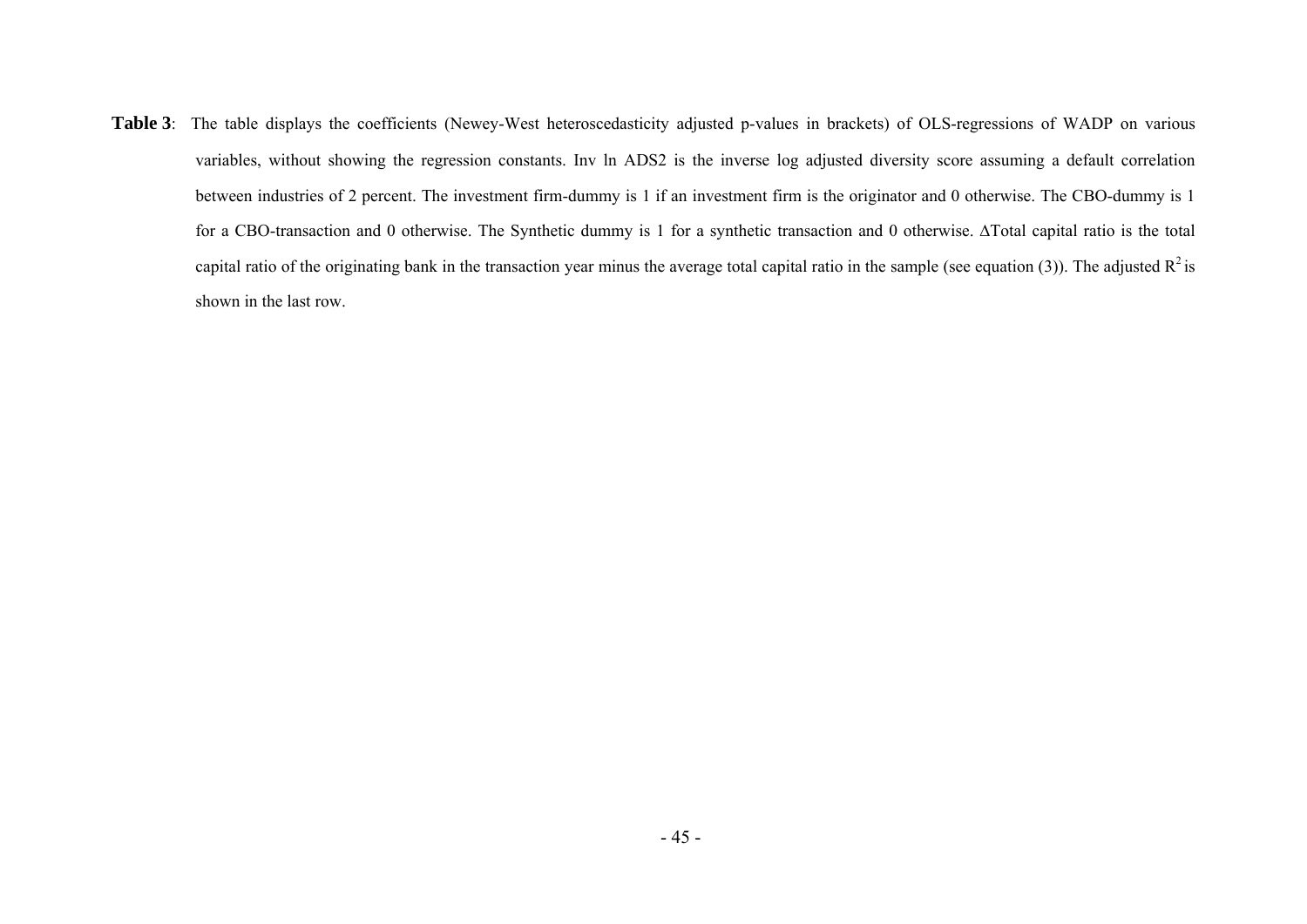| Explained<br>variable                             |                   | Inverse In Diversity Score     | Inverse ln ADS 2        |                          |                     |                   |                    |
|---------------------------------------------------|-------------------|--------------------------------|-------------------------|--------------------------|---------------------|-------------------|--------------------|
| Sample of<br>transactions                         | all<br>169        | 30<br>True sale,<br><b>CLO</b> | 48<br>True Sale,<br>CBO | 43<br>SYN, CLO           | 48<br>SYN, CBO      | 92                | 92                 |
| Weighted<br>average default<br>probability $(\%)$ | 4.85<br>(0.3376)  | 18.5<br>(0.0579)               | 1.27<br>(0.9069)        | 8.46<br>(0.5791)         | $-0.69$<br>(0.9585) | 0.017<br>(0.8475) | 0.095<br>(0.2047)  |
| Investment<br>firm-dummy                          | 0.004<br>(0.6763) | 0.047<br>0.0141)               | 0.0118<br>(0.3448)      | $\overline{\phantom{a}}$ | 0.0155<br>(0.0358)  | 0.002<br>(0.7910) | 0.0013<br>(0.8733) |
| Loss share<br>x CBO                               |                   |                                |                         |                          |                     |                   | 0.059<br>(0.0550)  |
| Loss share<br>$(1-CBO)$                           |                   |                                |                         |                          |                     |                   | 0.042<br>(0.1243)  |
| Support<br>Prob x CB0                             |                   |                                |                         | $\overline{\phantom{0}}$ |                     | 0.048<br>(0.0163) |                    |
| Support<br>Prob (1-CBO)                           |                   |                                |                         |                          |                     | 0.030<br>(0.1225) |                    |
| CBO-<br>dummy                                     | 0.040<br>(0.0000) |                                |                         |                          |                     |                   |                    |
| Synthetic<br>dummy                                | 0.018<br>(0.0645) |                                |                         |                          |                     | 0.030<br>(0.0258) | 0.029<br>(0.0225)  |
| $\Delta$ Total<br>capital ratio                   | 0.008<br>(0.0219) | 0.001<br>(0.7187)              | 0.011<br>(0.0242)       | 0.0016<br>(0.2935)       | 0.019<br>(0.1355)   | 0.000<br>(0.9745) | 0.000<br>(0.9821)  |
| Adjusted<br>$R^2$                                 | 0.347             | 0.472                          | 0.049                   | 0.013                    | 0.209               | 0.182             | 0.186              |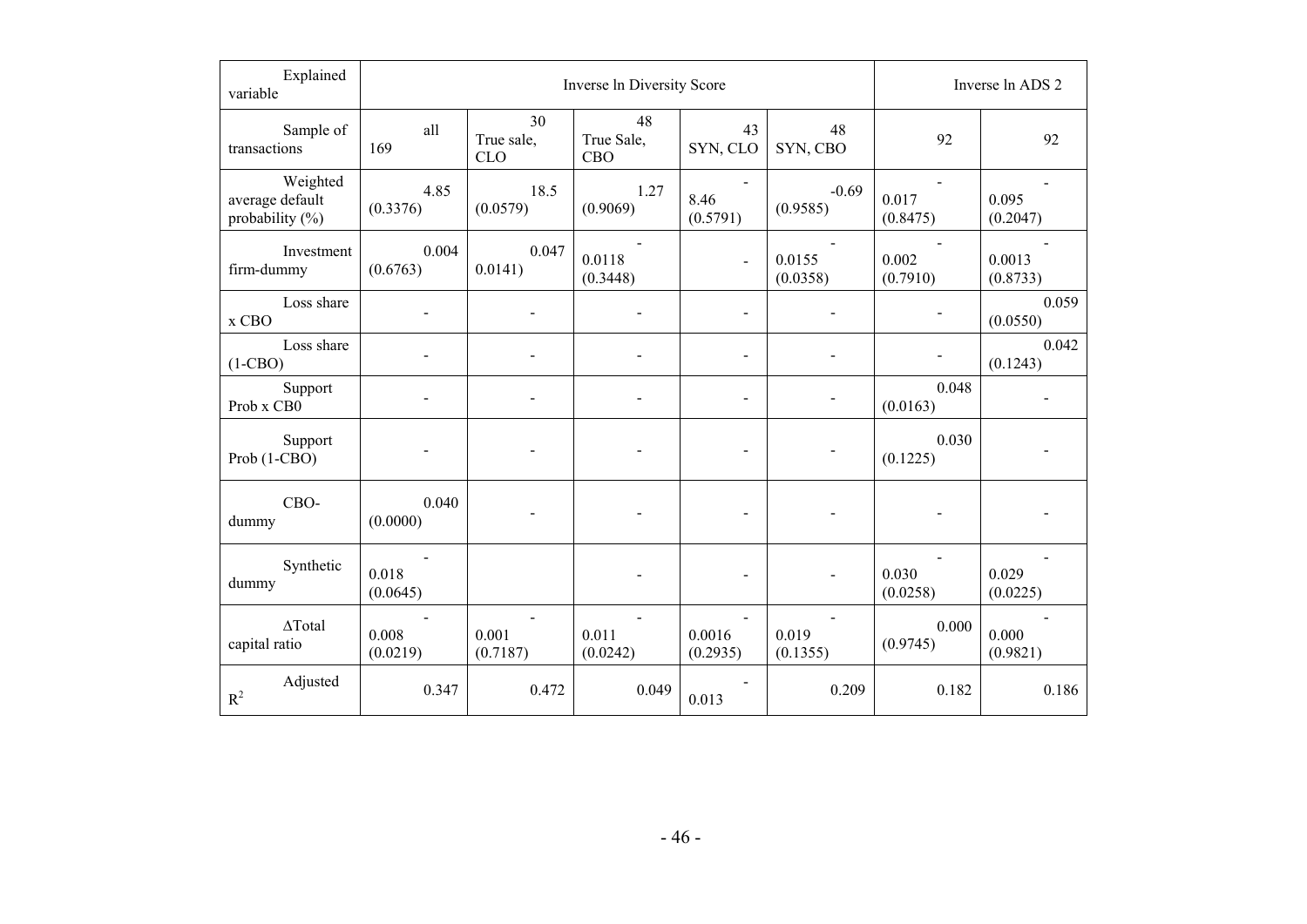Table 4: The table displays the coefficients (Newey-West heteroscedasticity adjusted p-values in brackets) of OLS-regressions of 1/ln DS resp. 1/ln ADS 2 on various variables, without showing the regression constants. The investment firm-dummy is 1 if an investment firm is the originator and 0 otherwise. The CBO-dummy is 1 for a CBO-transaction and 0 otherwise. The Synthetic dummy is 1 for a synthetic transaction and 0 otherwise. ∆Total capital ratio is the total capital ratio of the originating bank in the transaction year minus the average total capital ratio in the sample (see equation (3)). The adjusted  $R^2$  is shown in the last row.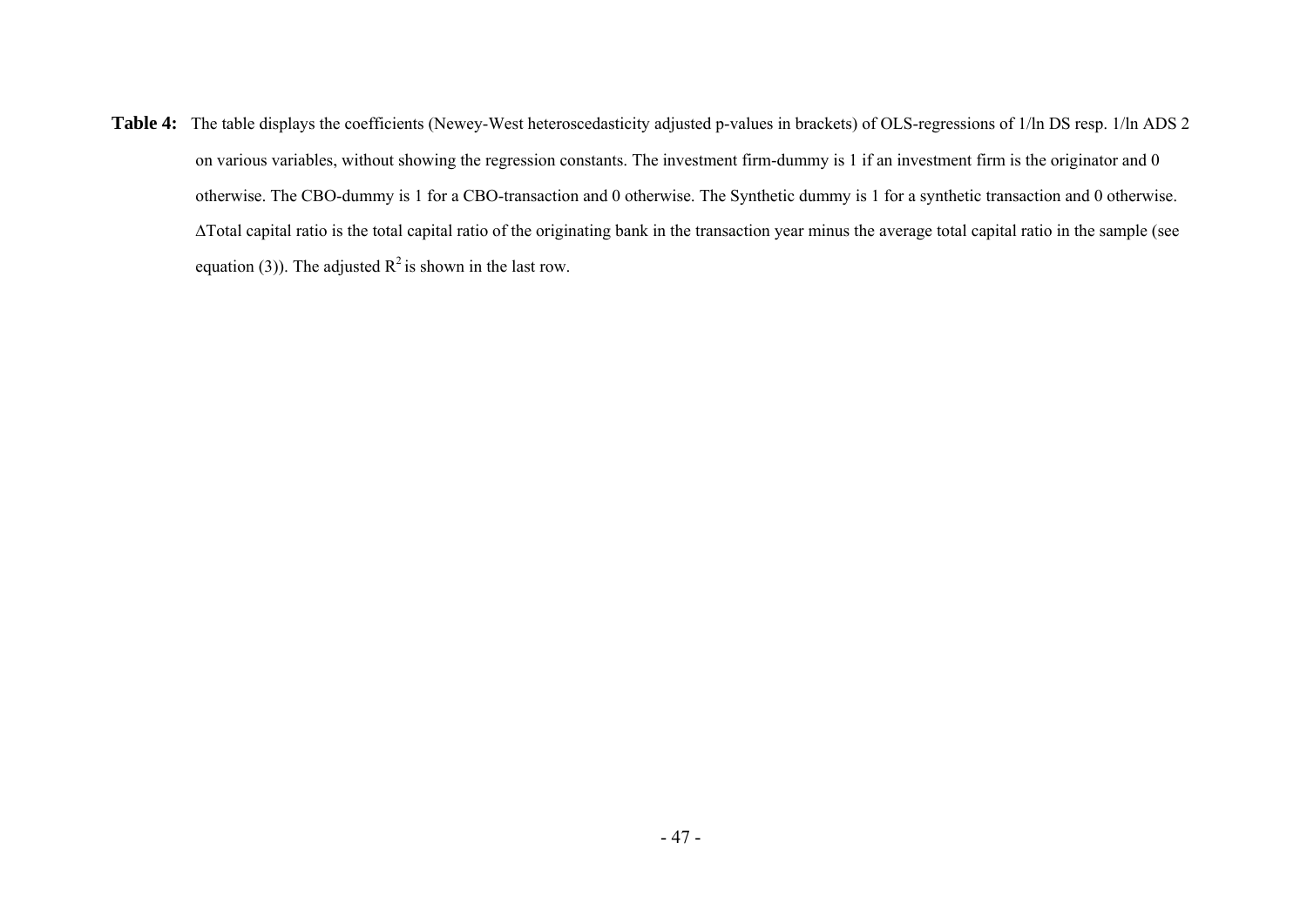|        | <b>Explained</b> variable | Size of First Loss Position<br>$(\%)$ |                     |                          |                          |                          |                          |                     |
|--------|---------------------------|---------------------------------------|---------------------|--------------------------|--------------------------|--------------------------|--------------------------|---------------------|
|        | Sample of transactions    | 169                                   | 169                 | 30 TS, CLO               | 48 TS, CBO               | 43<br>SYN,<br>CLO        | 48<br>SYN,<br><b>CBO</b> | 92                  |
|        | Constant                  | $-8.50$<br>(0.0188)                   | $-5.25$<br>(0.1865) | $-11.83$<br>(0.0006)     | $-15.88$<br>0.0611)      | 2.60<br>(0.1953)         | 4.76<br>(0.0341)         | $-15.0$<br>(0.0421) |
| $(\%)$ | WADP of asset pool        | 0.347<br>(0.0000)                     | 0.296<br>(0.0000)   | 0.294<br>(0.0003)        | 0.237<br>(0.0027)        | 0.309<br>(0.0002)        | 0.447<br>(0.0159)        | 0.356<br>(0.0000)   |
| score  | Inverse ln diversity      | 46.6<br>(0.0028)                      | 40.5<br>(0.0117)    | 65.7<br>(0.0001)         | 79.5<br>(0.0056)         | $-4.19$<br>(0.6068)      | $-8.15$<br>(0.3278)      |                     |
|        | Inverse ln ADS 2          | $\overline{\phantom{a}}$              | $\blacksquare$      | $\blacksquare$           | $\overline{\phantom{a}}$ | $\blacksquare$           | $\overline{\phantom{a}}$ | 60.4<br>(0.0095)    |
|        | Synthetic dummy           | $\overline{\phantom{a}}$              | $-2.07$<br>(0.0029) | $\overline{\phantom{a}}$ | $\overline{\phantom{a}}$ | $\overline{\phantom{a}}$ | $\overline{\phantom{a}}$ | $-1.03$<br>(0.1345) |
|        | CBO-dummy                 | $\overline{\phantom{a}}$              | 0.14<br>(0.7963)    | $\overline{\phantom{a}}$ | $\overline{\phantom{a}}$ | $\overline{\phantom{a}}$ | $\overline{\phantom{a}}$ | 0.82<br>(0.2022)    |
|        | Managed-dummy             | $\overline{\phantom{a}}$              | $-0.49$<br>(0.4417) | $\overline{\phantom{a}}$ | $\overline{\phantom{a}}$ | $\overline{\phantom{a}}$ | $\overline{\phantom{a}}$ | $-0.68$<br>(0.3263) |
|        | Adjusted $R^2$            | 0.546                                 | 0.574               | 0.766                    | 0.343                    | 0.393                    | 0.328                    | .625                |

Table 5: This table displays the coefficients (Newey-West heteroscedasticity adjusted p-values in brackets) of OLS-regressions explaining the size of the FLP. WADP is the weighted average default probability of the asset pool. Inv ln ADS2 is the inverse log adjusted diversity score assuming a default correlation between industries of 2 percent. The synthetic-dummy is 1 for a synthetic transaction and 0 otherwise. The CBO-dummy is 1 for a CBO-transaction and 0 otherwise. The Managed-dummy is 1 for a managed transaction and 0 otherwise. The adjusted  $R^2$  is shown in the last row.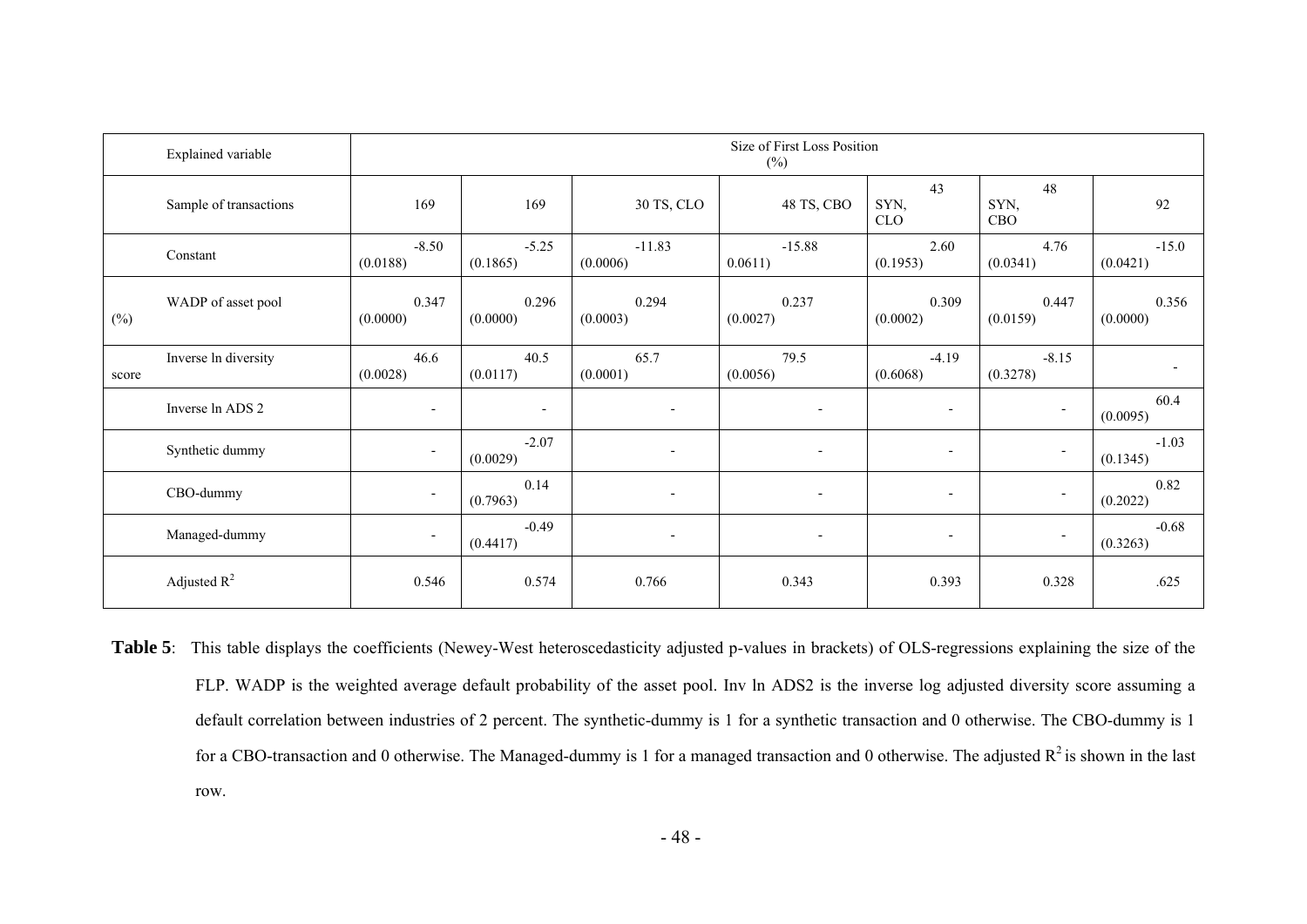|                              | Share of expected losses<br>$(\%)$ |                   |                         |                   |                          |                          |          |
|------------------------------|------------------------------------|-------------------|-------------------------|-------------------|--------------------------|--------------------------|----------|
| Sample<br>of<br>transactions | 92                                 | 92                | 20<br>TS,<br><b>CLO</b> | 15<br>TS,<br>CBO  | 34<br>SYN,<br><b>CLO</b> | 23<br>SYN,<br><b>CBO</b> |          |
| Constant                     | 67.3<br>(0.0000)                   | 69.4<br>(0.0000)  | 71.3<br>(0.0532)        | 94.1<br>(0.0000)  | 120.9<br>(0.0018)        | 30.8<br>(0.4341)         | (0.0000) |
| <b>WADP</b><br>$(\%)$        | 0.124<br>(0.2950)                  | 0.121<br>(0.3556) | 0.325<br>(0.1326)       | 0.556<br>(0.0007) | $-0.35$<br>(0.6195)      | 0.187<br>(0.2308)        | (0.0000) |
| Inverse<br>ln ADS2           | 61.7<br>(0.0145)                   | 40.4<br>(0.0687)  | 36.5<br>(0.7537)        | 6.63<br>(0.7277)  | $-122$<br>(0.3243)       | 187.9<br>(0.1432)        | (0.0613) |
| CBO-<br>dummy                |                                    | 6.38<br>(0.0002)  | $\blacksquare$          |                   | $\overline{\phantom{a}}$ | $\blacksquare$           |          |
| Date                         | -                                  | 0.14<br>(0.2680)  |                         |                   | $\blacksquare$           | $\blacksquare$           | (0.6777) |
| Adjusted<br>$R^2$            | 0.056                              | 0.166             | 0.056                   | 0.620             | 0.023                    | 0.014                    |          |

**Table 6**: This table displays the coefficients (Newey-West heteroscedasticity adjusted p-values in brackets) of OLS-regressions explaining the share of expected losses of the FLP resp. the support-probability of the FLP. WADP is the weighted average default probability of the asset pool. Inv ln ADS2 is the inverse log adjusted diversity score assuming a default correlation between industries of 2 percent. The CBO-dummy is 1 for a CBO-transaction and 0 otherwise. Date is the issuance date. The adjusted  $R^2$  is shown in the last row.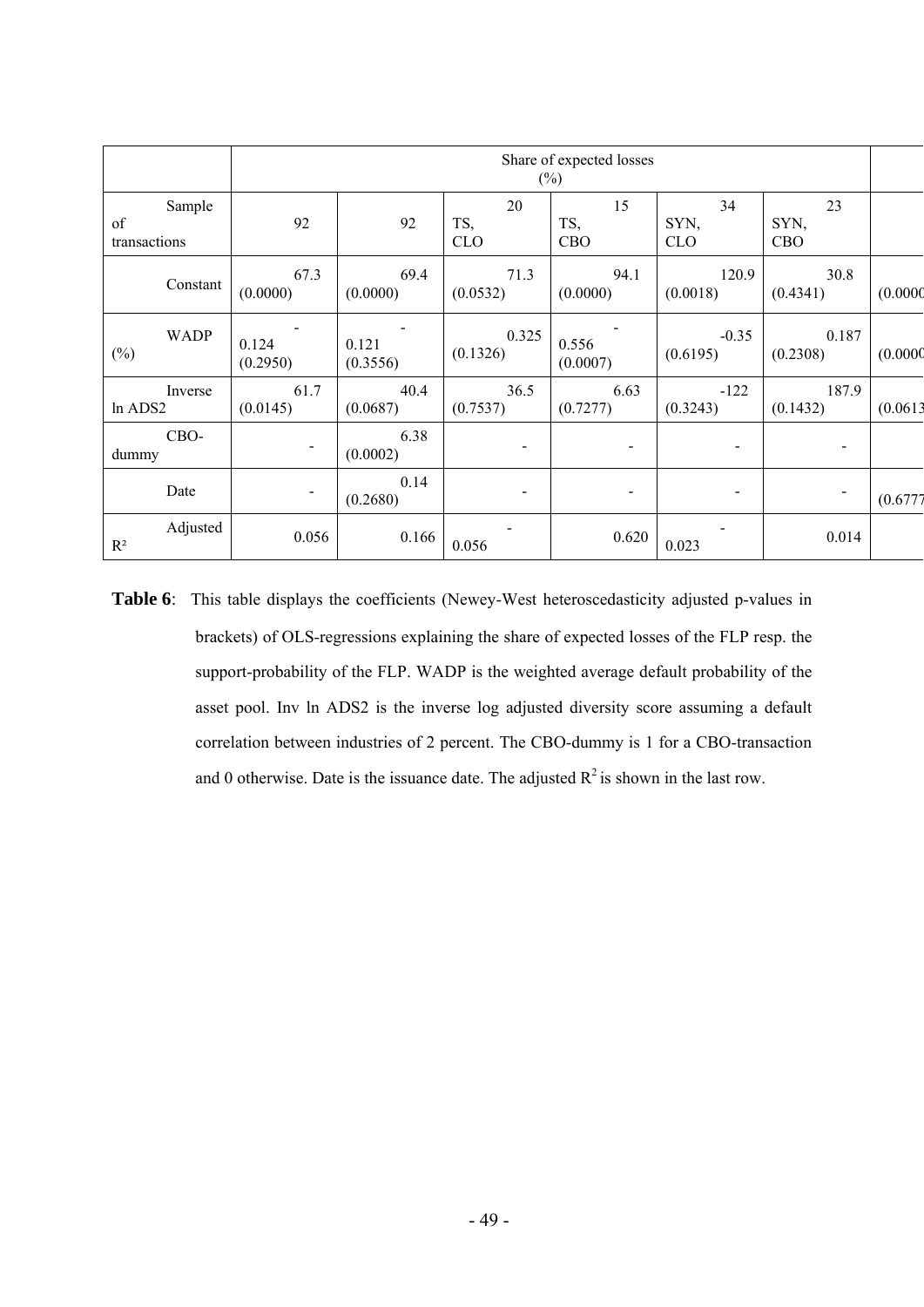| Explained<br>variable                                | Synthetic dummy     |                     |                              |                          |                     |                     |  |
|------------------------------------------------------|---------------------|---------------------|------------------------------|--------------------------|---------------------|---------------------|--|
| Sample of<br>transactions                            | 169                 | 73<br><b>CLO</b>    | 96<br>CBO                    | 151                      | 151                 | 151                 |  |
| Weighted<br>average<br>default probability<br>$(\%)$ | $-0.11$<br>(0.0000) | 0.077<br>(0.0275)   | 0.135<br>(0.0000)            |                          | $-0.10$<br>(0.0000) | $-0.11$<br>(0.0000) |  |
| Inverse In<br>diversity score                        | $-6.71$<br>(0.0050) | $-3.47$<br>(0.5212) | 11.43<br>(0.0014)            | $\blacksquare$           | 6.86<br>(0.0085)    | $-6.19$<br>(0.0523) |  |
| IBOXX-<br>spread $(\% )$                             |                     |                     | $\qquad \qquad \blacksquare$ | $\overline{\phantom{0}}$ | $\blacksquare$      | 0.879<br>(0.0098)   |  |
| ΔOriginator's<br>rating                              |                     |                     |                              | 0.225<br>(0.0033)        | 0.22<br>(0.0107)    | 0.33<br>(0.0013)    |  |
| Originator<br>rating-dummy                           |                     |                     |                              | $-1.54$<br>(0.0000)      | $-1.29$<br>(0.0002) | $-0.77$<br>(0.0631) |  |
| ΔTobin's Q                                           |                     |                     |                              | $\overline{\phantom{0}}$ |                     | $-1.12$<br>(0.0001) |  |
| $\Delta \text{Total}$<br>capital ratio               |                     |                     | $\qquad \qquad \blacksquare$ | $\overline{\phantom{0}}$ |                     | 0.198<br>(0.0947)   |  |
| McFadden<br>$R^2$                                    | 0.265               | 0.085               | 0.503                        | 0.190                    | 0.362               | 0.440               |  |

**Table 7**: This table shows the coefficients (with p-values in brackets) of binary probit regressions explaining the synthetic-dummy, without showing the regression constants. The synthetic-dummy is 1 for a synthetic transaction and 0 otherwise. IBOXX-spread is the spread between the BBB-IBOXX and the government–IBOXX for 3 to 5 years maturity. ∆Originator's rating is the originator´s rating minus the average originator rating in the sample (see equation(3)). ∆Tobin´s Q and ∆Total capital ratio are defined analogously. The originator rating-dummy is 1 for originators without a rating and 0 otherwise. The last row shows the McFadden  $R^2$ .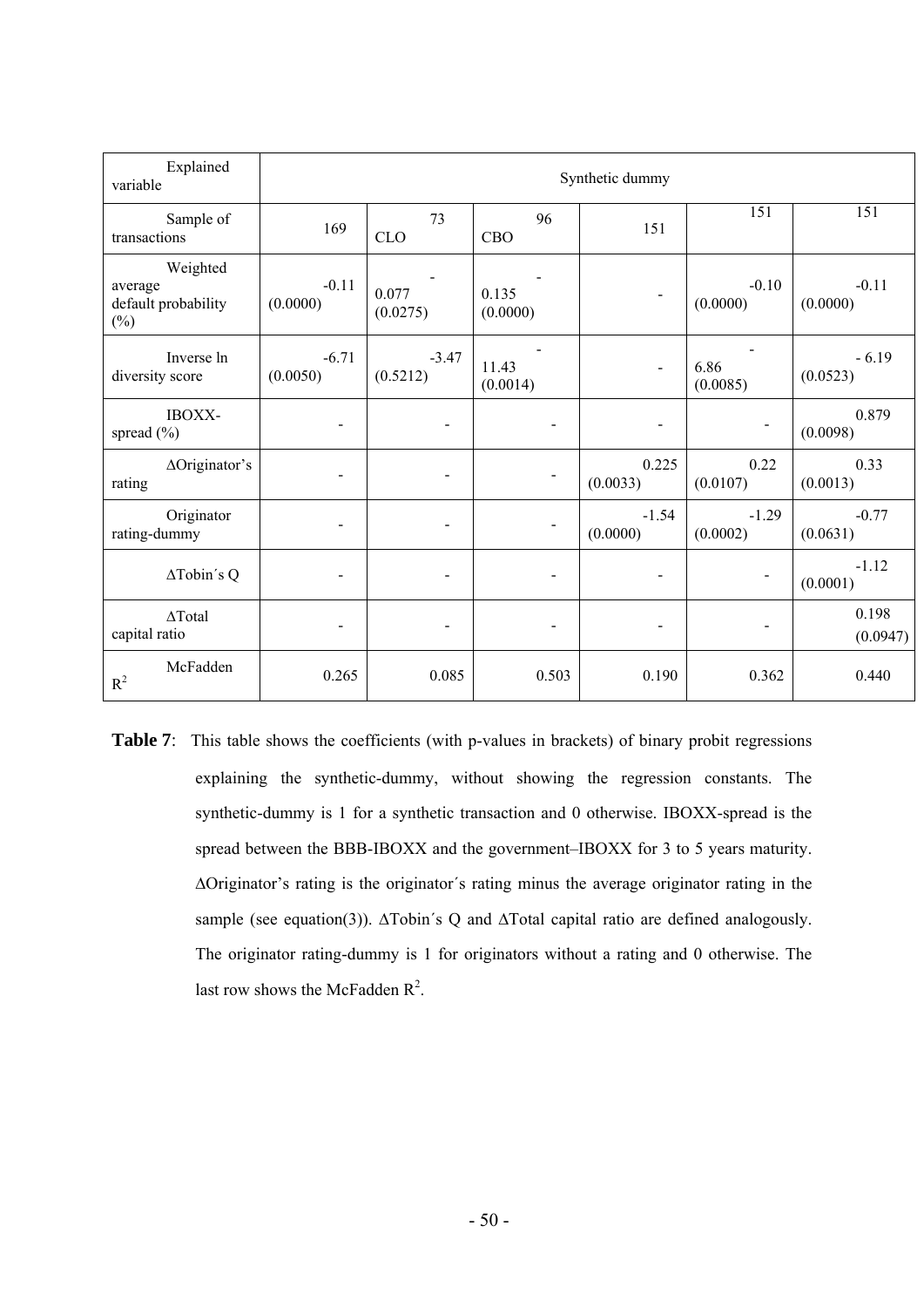| <b>Explained variable</b> | Credit<br>spread<br>of bank bonds | Credit<br>spread<br>of CDO-tranches |
|---------------------------|-----------------------------------|-------------------------------------|
| Number of<br>observations | 118                               | 226                                 |
| constant                  | $-7.99$<br>(0.0273)               | $-21.3$<br>(0.0419)                 |
| IBOXX-spread<br>$(\%)$    | $-0.695$<br>(0.5545)              | 11.85<br>(0.0055)                   |
| - Rating                  | 5.01<br>(0.0390)                  | 32.46<br>(0.0011)                   |
| Rating <sup>2</sup>       | $-0.312$<br>(0.5040)              | $-3.93$<br>(0.0787)                 |
| Maturity of bond          | 1.002<br>(0.0000)                 | 2.36<br>(0.0037)                    |
| Synthetic dummy           |                                   | 4.51<br>(0.2272)                    |
| Adjusted $R^2$            | 0.286                             | .0.420                              |

**Table 8:** This table displays the coefficients (Newey-West heteroscedasticity adjusted p-values in brackets) of OLS-regressions explaining the credit spreads of European bank bonds and CDO-tranches with a rating of AA- and better. Rating is -1 for Aaa, -2 for Aa1+, -3 for Aa2 and -4 for A1. IBOXX-spread is the spread between the BBB-IBOXX and the government–IBOXX for 3 to 5 years maturity. The Synthetic dummy is 1 for a synthetic transaction and 0 otherwise. The adjusted  $R^2$  is shown in the last row.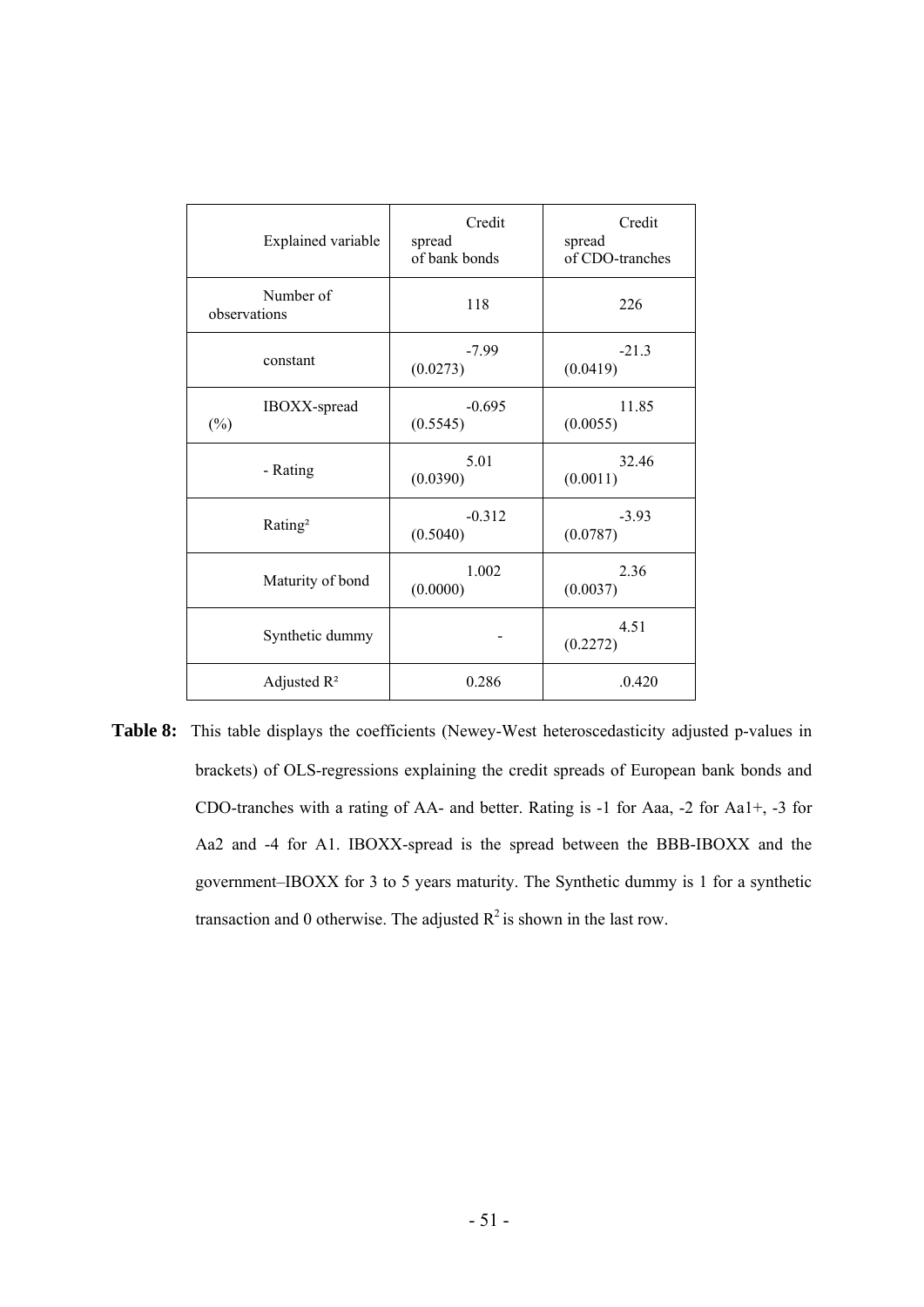| Explained                                         | Size of Third Loss Position |                   |                   |                      |  |  |
|---------------------------------------------------|-----------------------------|-------------------|-------------------|----------------------|--|--|
| variable                                          | $(\%)$                      |                   |                   |                      |  |  |
| Sample of<br>transactions                         | 86                          | <b>40 CLO</b>     | 46<br><b>CBO</b>  | 86                   |  |  |
| constant                                          | $-0.066$                    | 0.958             | 0.162             | $-0.017$             |  |  |
|                                                   | (0.7861)                    | (0.6657)          | (0.4871)          | (0.9462)             |  |  |
| Weighted<br>average default<br>probability $(\%)$ | $-0.015$<br>(0.0000)        | 0.018<br>(0.0000) | 0.014<br>(0.0000) | $-0.015$<br>(0.0000) |  |  |
| Ln                                                | 0.14                        | 0.025             | 0.16              | 0.14                 |  |  |
| diversity score                                   | (0.0000)                    | (0.9224)          | (0.0000)          | (0.0001)             |  |  |
| Inverse ln                                        | 1.56                        | $-0.60$           | 1.73              | 1.47                 |  |  |
| diversity score                                   | (0.0007)                    | (0.8987)          | (0.0001)          | (0.0017)             |  |  |
| Investment<br>firm-dummy                          |                             |                   |                   | $-0.06$<br>(0.0007)  |  |  |
| Adjusted<br>$R^2$                                 | 0.576                       | 0.592             | 0.544             | 0.588                |  |  |

**Table 9**: This table displays the coefficients (Newey-West heteroscedasticity adjusted p-values in brackets) of OLS-regressions explaining the size of the Third Loss Position in synthetic transactions. The investment firm-dummy is 1 if the originator is an investment firm and 0 otherwise. The sample contains 86 transactions. The adjusted  $R^2$  is shown in the last row.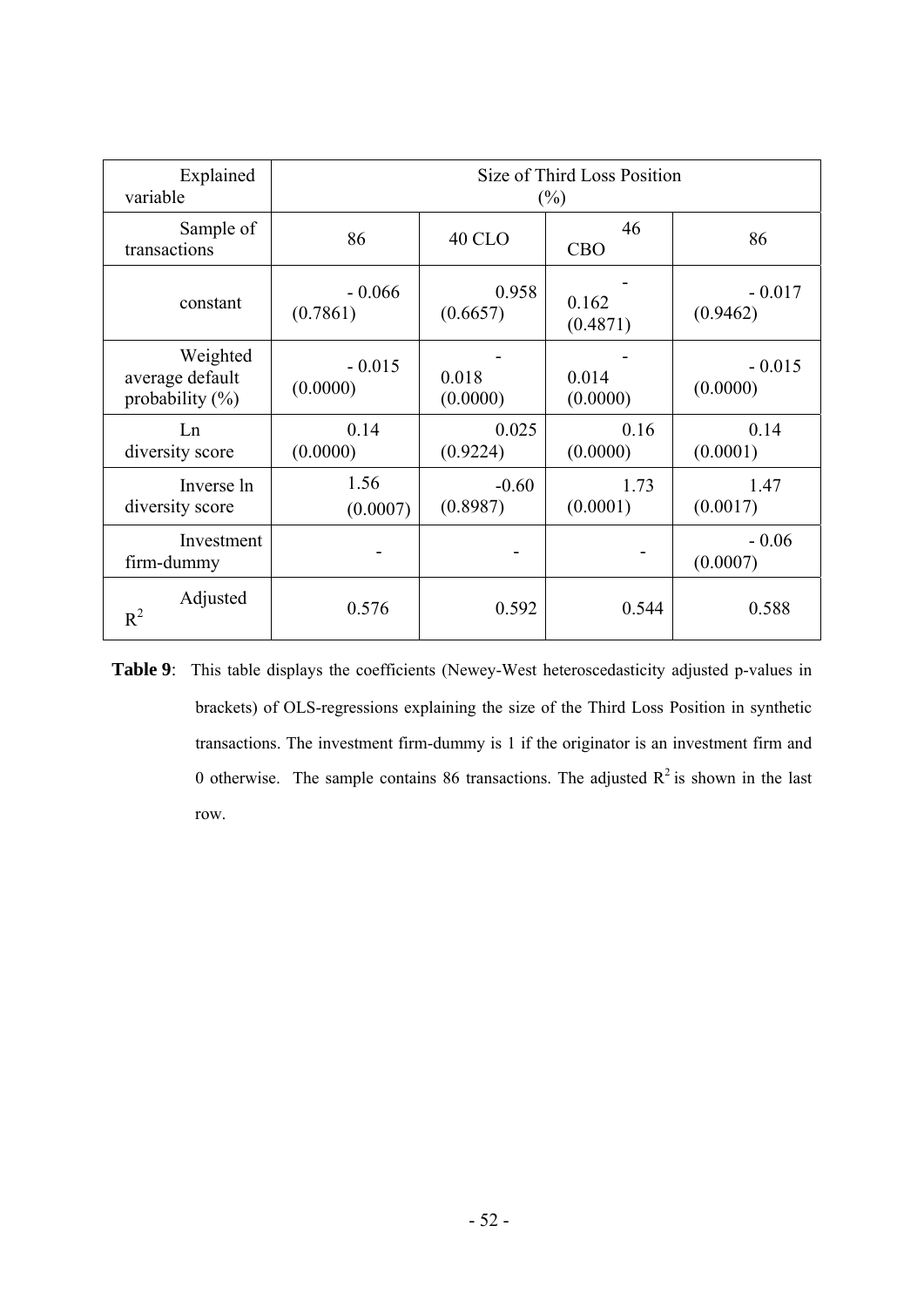## **Figures**



Fig 1.: Fig. a) shows for 169 transactions Moody's diversity score DS and the weighted average default probability WADP. Fig. b) shows for 92 transactions the adjusted diversity score ADS with  $\rho_{ex}$  = 0.02 and the weighted average default probability WADP.